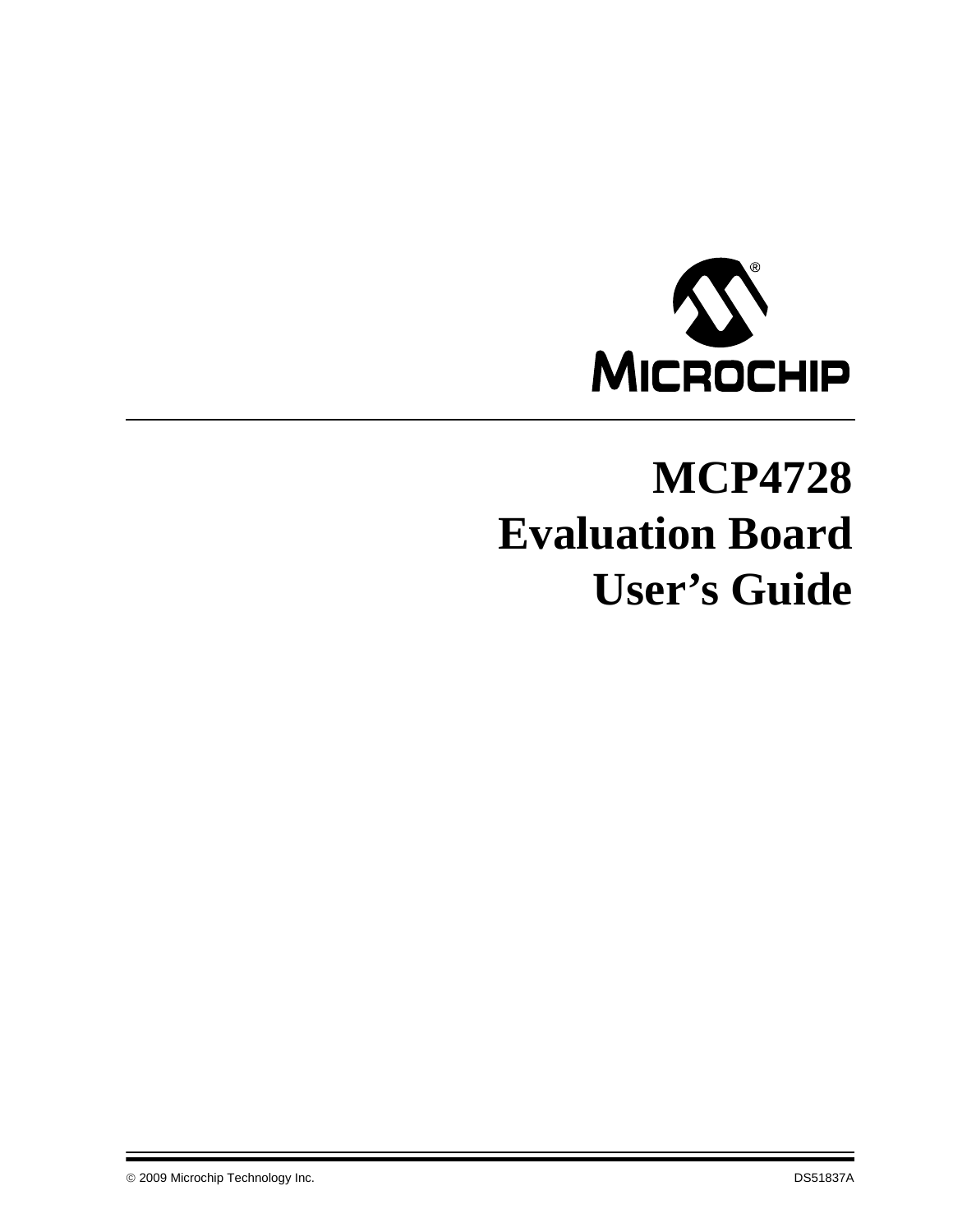#### **Note the following details of the code protection feature on Microchip devices:**

- Microchip products meet the specification contained in their particular Microchip Data Sheet.
- Microchip believes that its family of products is one of the most secure families of its kind on the market today, when used in the intended manner and under normal conditions.
- There are dishonest and possibly illegal methods used to breach the code protection feature. All of these methods, to our knowledge, require using the Microchip products in a manner outside the operating specifications contained in Microchip's Data Sheets. Most likely, the person doing so is engaged in theft of intellectual property.
- Microchip is willing to work with the customer who is concerned about the integrity of their code.
- Neither Microchip nor any other semiconductor manufacturer can guarantee the security of their code. Code protection does not mean that we are guaranteeing the product as "unbreakable."

Code protection is constantly evolving. We at Microchip are committed to continuously improving the code protection features of our products. Attempts to break Microchip's code protection feature may be a violation of the Digital Millennium Copyright Act. If such acts allow unauthorized access to your software or other copyrighted work, you may have a right to sue for relief under that Act.

Information contained in this publication regarding device applications and the like is provided only for your convenience and may be superseded by updates. It is your responsibility to ensure that your application meets with your specifications. MICROCHIP MAKES NO REPRESENTATIONS OR WARRANTIES OF ANY KIND WHETHER EXPRESS OR IMPLIED, WRITTEN OR ORAL, STATUTORY OR OTHERWISE, RELATED TO THE INFORMATION, INCLUDING BUT NOT LIMITED TO ITS CONDITION, QUALITY, PERFORMANCE, MERCHANTABILITY OR FITNESS FOR PURPOSE**.** Microchip disclaims all liability arising from this information and its use. Use of Microchip devices in life support and/or safety applications is entirely at the buyer's risk, and the buyer agrees to defend, indemnify and hold harmless Microchip from any and all damages, claims, suits, or expenses resulting from such use. No licenses are conveyed, implicitly or otherwise, under any Microchip intellectual property rights.

#### **Trademarks**

The Microchip name and logo, the Microchip logo, dsPIC, KEELOQ, KEELOQ logo, MPLAB, PIC, PICmicro, PICSTART, rfPIC and UNI/O are registered trademarks of Microchip Technology Incorporated in the U.S.A. and other countries.

FilterLab, Hampshire, HI-TECH C, Linear Active Thermistor, MXDEV, MXLAB, SEEVAL and The Embedded Control Solutions Company are registered trademarks of Microchip Technology Incorporated in the U.S.A.

Analog-for-the-Digital Age, Application Maestro, CodeGuard, dsPICDEM, dsPICDEM.net, dsPICworks, dsSPEAK, ECAN, ECONOMONITOR, FanSense, HI-TIDE, In-Circuit Serial Programming, ICSP, ICEPIC, Mindi, MiWi, MPASM, MPLAB Certified logo, MPLIB, MPLINK, mTouch, nanoWatt XLP, Omniscient Code Generation, PICC, PICC-18, PICkit, PICDEM, PICDEM.net, PICtail, PIC<sup>32</sup> logo, REAL ICE, rfLAB, Select Mode, Total Endurance, TSHARC, WiperLock and ZENA are trademarks of Microchip Technology Incorporated in the U.S.A. and other countries.

SQTP is a service mark of Microchip Technology Incorporated in the U.S.A.

All other trademarks mentioned herein are property of their respective companies.

© 2009, Microchip Technology Incorporated, Printed in the U.S.A., All Rights Reserved.



# **QUALITY MANAGEMENT SYSTEM CERTIFIED BY DNV**  $=$  ISO/TS 16949:2002  $=$

*Microchip received ISO/TS-16949:2002 certification for its worldwide headquarters, design and wafer fabrication facilities in Chandler and Tempe, Arizona; Gresham, Oregon and design centers in California and India. The Company's quality system processes and procedures are for its PIC® MCUs and dsPIC® DSCs, KEELOQ® code hopping devices, Serial EEPROMs, microperipherals, nonvolatile memory and analog products. In addition, Microchip's quality system for the design and manufacture of development systems is ISO 9001:2000 certified.*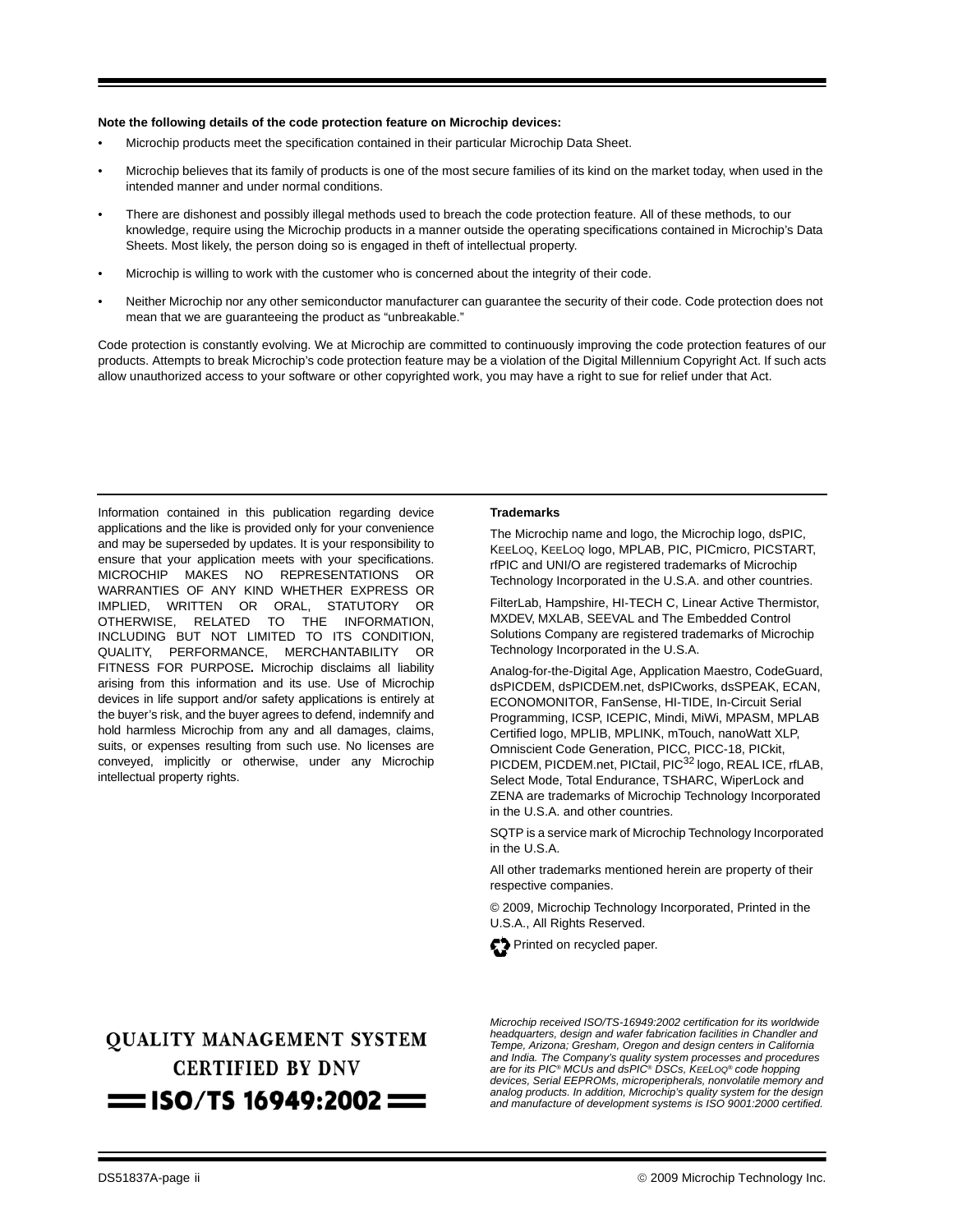

# **MCP4728 EVALUATION BOARD USER'S GUIDE**

# **Table of Contents**

| <b>Chapter 1. Quick Start Instructions</b> |
|--------------------------------------------|
|                                            |
|                                            |
|                                            |
| <b>Appendix A. Schematic and Layouts</b>   |
|                                            |
|                                            |
|                                            |
|                                            |
|                                            |
|                                            |
| <b>Appendix B. Bill Of Materials (BOM)</b> |
| Appendix C. MCP4728 Read/Write Commands    |
|                                            |
|                                            |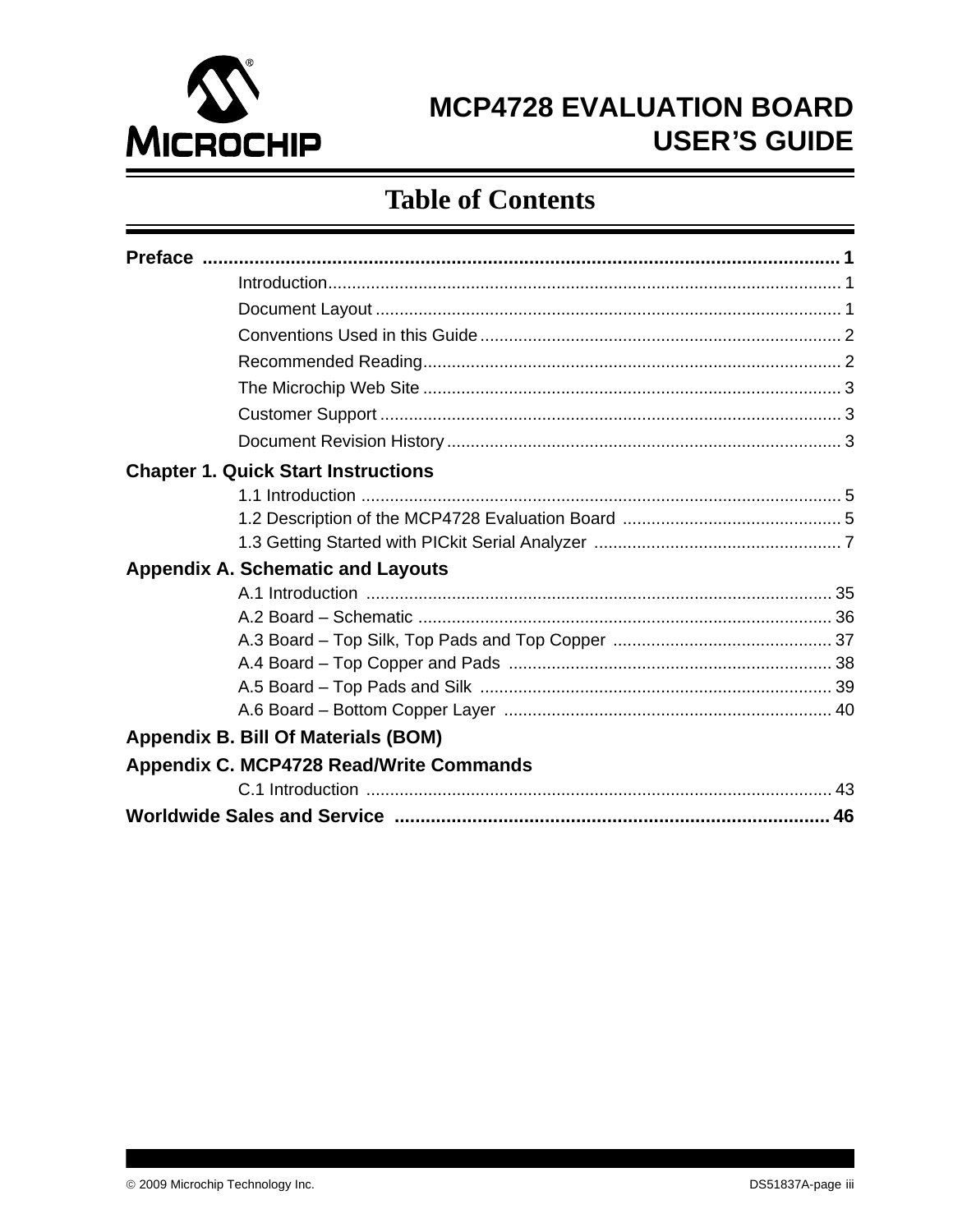**NOTES:**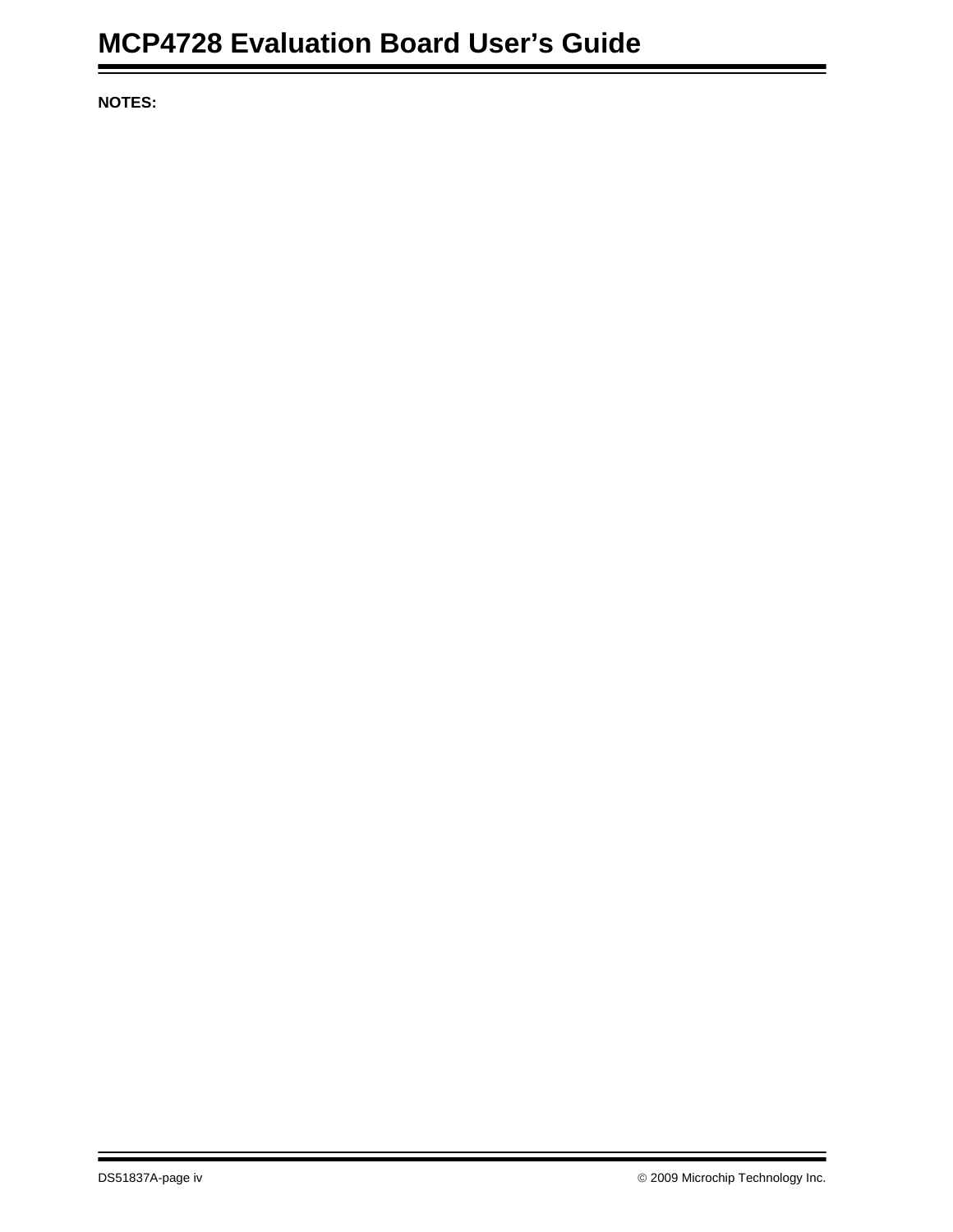<span id="page-4-0"></span>

# **MCP4728 EVALUATION BOARD USER'S GUIDE**

# **Preface**

# **NOTICE TO CUSTOMERS**

**All documentation becomes dated, and this manual is no exception. Microchip tools and documentation are constantly evolving to meet customer needs, so some actual dialogs and/or tool descriptions may differ from those in this document. Please refer to our web site (www.microchip.com) to obtain the latest documentation available.**

**Documents are identified with a "DS" number. This number is located on the bottom of each page, in front of the page number. The numbering convention for the DS number is "DSXXXXXA", where "XXXXX" is the document number and "A" is the revision level of the document.**

**For the most up-to-date information on development tools, see the MPLAB® IDE on-line help. Select the Help menu, and then Topics to open a list of available on-line help files.**

### <span id="page-4-1"></span>**INTRODUCTION**

This chapter contains general information that will be useful to know before using the MCP4728 Evaluation Board. Items discussed in this chapter include:

- Document Layout
- Conventions Used in this Guide
- Recommended Reading
- The Microchip Web Site
- Customer Support

### <span id="page-4-2"></span>**DOCUMENT LAYOUT**

This document describes how to use the MCP4728 Evaluation Board with PICkit<sup>TM</sup> Serial Analyzer. The manual layout is as follows:

- **[Chapter 1. "Quick Start Instructions"](#page-8-3)** this chapter provides an overview of the MCP4728 Evaluation Board and instructions on how to use the MCP4728 Evaluation Board with the PICkit<sup>TM</sup> Serial Analyzer.
- **[Appendix A. "Schematic and Layouts"](#page-38-2)** shows the schematic and layout diagrams for the MCP4728 Evaluation Board.
- **[Appendix B. "Bill Of Materials \(BOM\)"](#page-44-1)** lists the parts used to build the MCP4728 Evaluation Board.
- **[Appendix C. "MCP4728 Read/Write Commands"](#page-46-2)** shows the read/write commands for the MCP4728 Evaluation Board.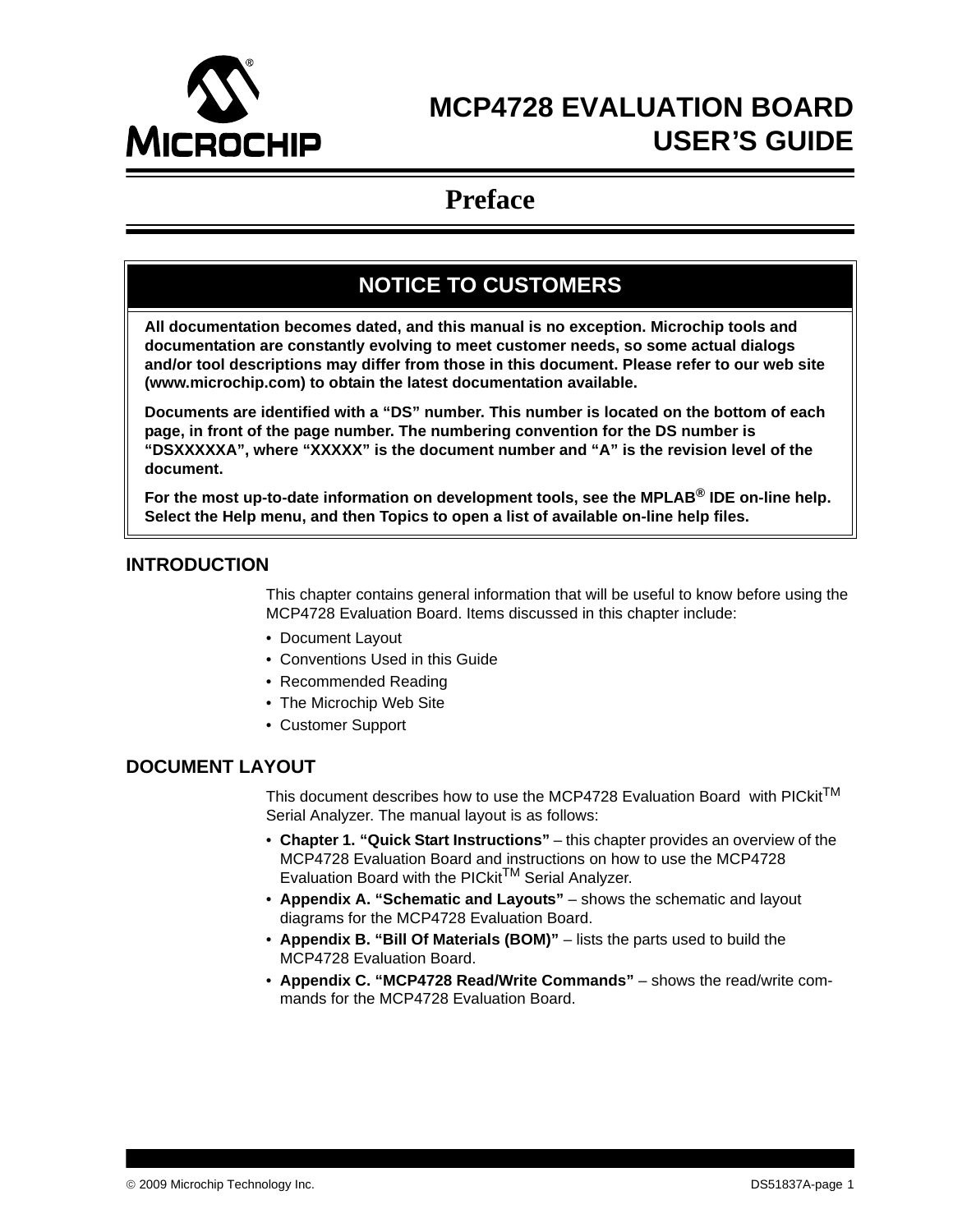### <span id="page-5-0"></span>**CONVENTIONS USED IN THIS GUIDE**

This manual uses the following documentation conventions:

#### **DOCUMENTATION CONVENTIONS**

| <b>Description</b>                              | <b>Represents</b>                                                                                                                        | <b>Examples</b>                           |  |  |  |
|-------------------------------------------------|------------------------------------------------------------------------------------------------------------------------------------------|-------------------------------------------|--|--|--|
| Code (Courier font):                            |                                                                                                                                          |                                           |  |  |  |
| Plain characters                                | Sample code<br>Filenames and paths                                                                                                       | #define START<br>c:\autoexec.bat          |  |  |  |
| Angle brackets: $\lt$ >                         | Variables                                                                                                                                | <label>, <exp></exp></label>              |  |  |  |
| Square brackets []                              | Optional arguments                                                                                                                       | MPASMWIN [main.asm]                       |  |  |  |
| Curly brackets and pipe<br>character: $\{   \}$ | Choice of mutually exclusive argu-<br>ments; An OR selection                                                                             | errorlevel $\{0 1\}$                      |  |  |  |
| Lowercase characters in<br>quotes               | Type of data                                                                                                                             | $\sqrt[n]{\text{filename}}$               |  |  |  |
| Ellipses                                        | Used to imply (but not show) addi-<br>tional text that is not relevant to the<br>example                                                 | list<br>$["list_option$<br>"list_option"] |  |  |  |
| 0xnnn                                           | A hexadecimal number where n is a<br>hexadecimal digit                                                                                   | OXFFFF, 0x007A                            |  |  |  |
| Italic characters                               | A variable argument; it can be either a<br>type of data (in lowercase characters)<br>or a specific example (in uppercase<br>characters). | char isascii (char,<br>$ch)$ ;            |  |  |  |
| Interface (Arial font):                         |                                                                                                                                          |                                           |  |  |  |
| Underlined, italic text<br>with right arrow     | A menu selection from the menu bar                                                                                                       | File > Save                               |  |  |  |
| <b>Bold characters</b>                          | A window or dialog button to click                                                                                                       | OK, Cancel                                |  |  |  |
| Characters in angle<br>brackets $\lt$ >         | A key on the keyboard                                                                                                                    | <tab>, <ctrl-c></ctrl-c></tab>            |  |  |  |
| Documents (Arial font):                         |                                                                                                                                          |                                           |  |  |  |
| Italic characters                               | Referenced books                                                                                                                         | MPLAB <sup>®</sup> IDE User's Guide       |  |  |  |

### <span id="page-5-1"></span>**RECOMMENDED READING**

This user's guide describes how to use MCP4728 Evaluation Board. Other useful documents are listed below. The following Microchip documents are available and recommended as supplemental reference resources.

#### **PICkit™ Serial Analyzer User's Guide, DS51647**

Consult this document for instructions on how to use the PICkit Serial Analyzer hardware and software.

#### **MCP4728 Data Sheet, "***12-Bit, Quad Digital-to-Analog Converter with EEPROM Memory" DS22187*

This data sheet provides detailed information regarding for the MCP4728 Digital-to-Analog Converter.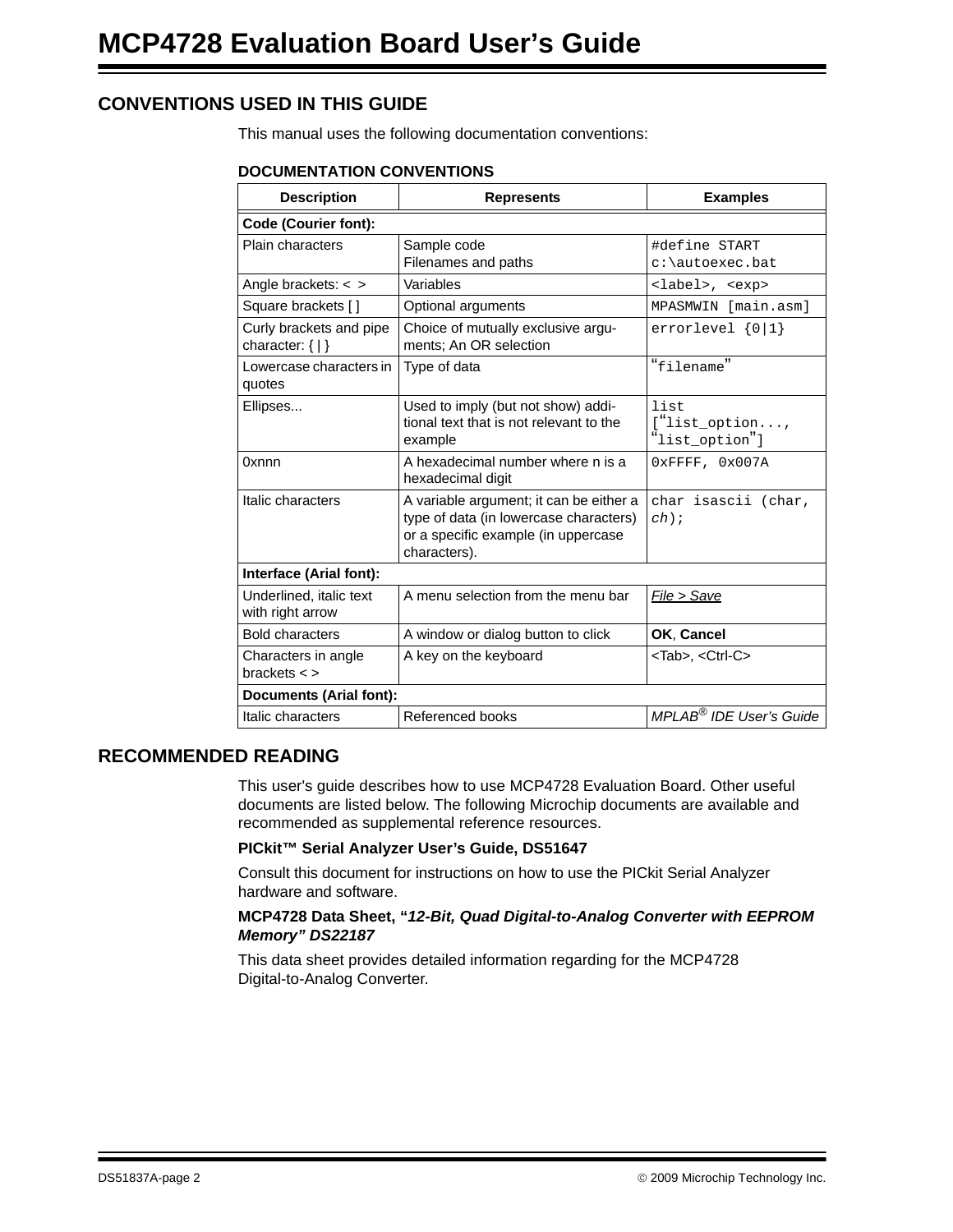### <span id="page-6-0"></span>**THE MICROCHIP WEB SITE**

Microchip provides online support via our web site at www.microchip.com. This web site is used as a means to make files and information easily available to customers. Accessible by using your favorite Internet browser, the web site contains the following information:

- **Product Support** Data sheets and errata, application notes and sample programs, design resources, user's guides and hardware support documents, latest software releases and archived software
- **General Technical Support** Frequently Asked Questions (FAQs), technical support requests, online discussion groups, Microchip consultant program member listing
- **Business of Microchip** Product Selector Guide, latest Microchip press releases, listing of seminars and events, listings of Microchip sales offices, distributors and factory representatives

### <span id="page-6-1"></span>**CUSTOMER SUPPORT**

Users of Microchip products can receive assistance through several channels:

- Distributor or Representative
- Local Sales Office
- Field Application Engineer (FAE)
- Technical Support
- Development Systems Information Line

Customers should contact their distributor, representative or field application engineer (FAE) for support. Local sales offices are also available to help customers. A listing of sales offices and locations is included in the back of this document.

Technical support is available through the web site at: http://support.microchip.com

### <span id="page-6-2"></span>**DOCUMENT REVISION HISTORY**

#### **Revision A (June 2009)**

• Initial Release of this Document.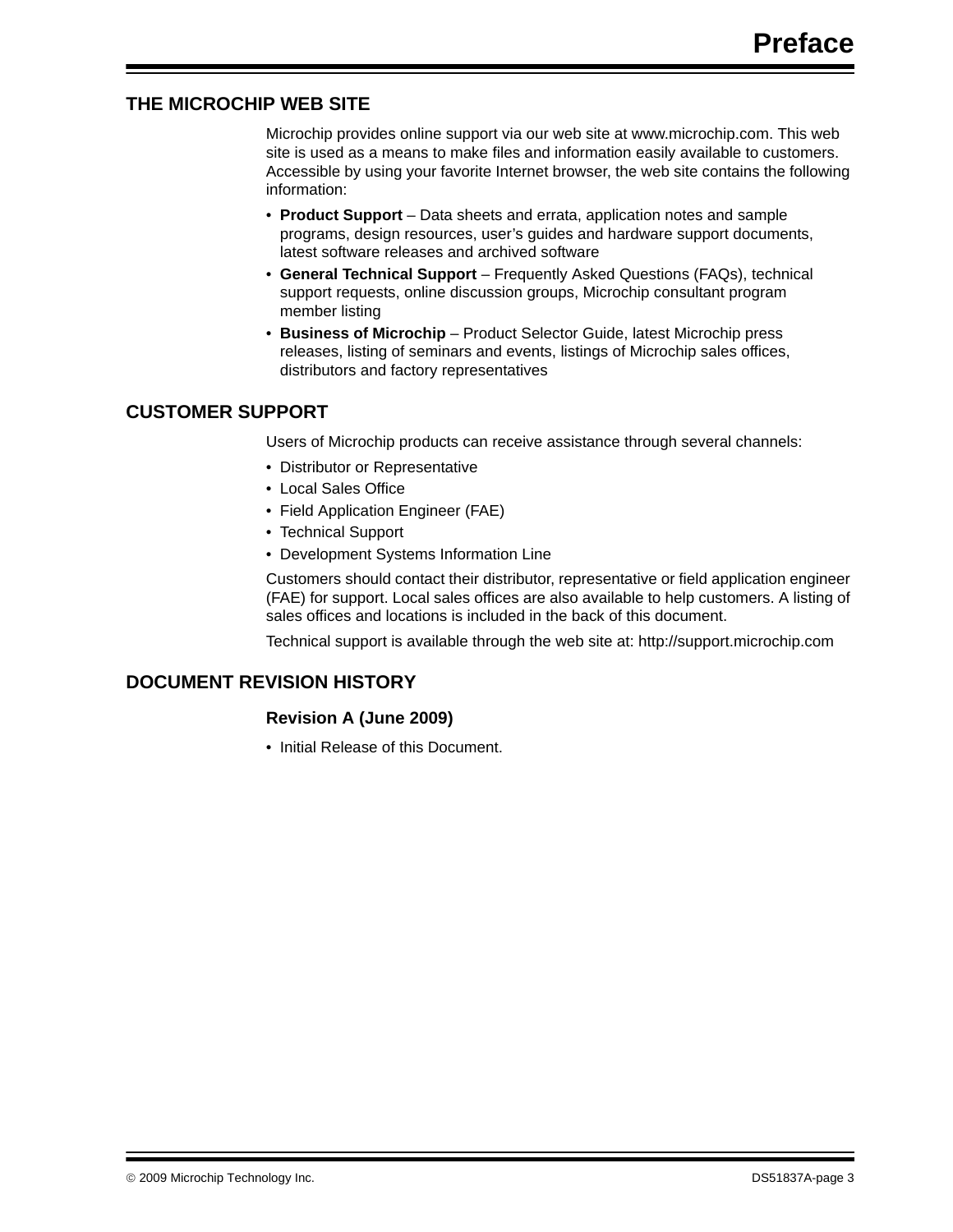**NOTES:**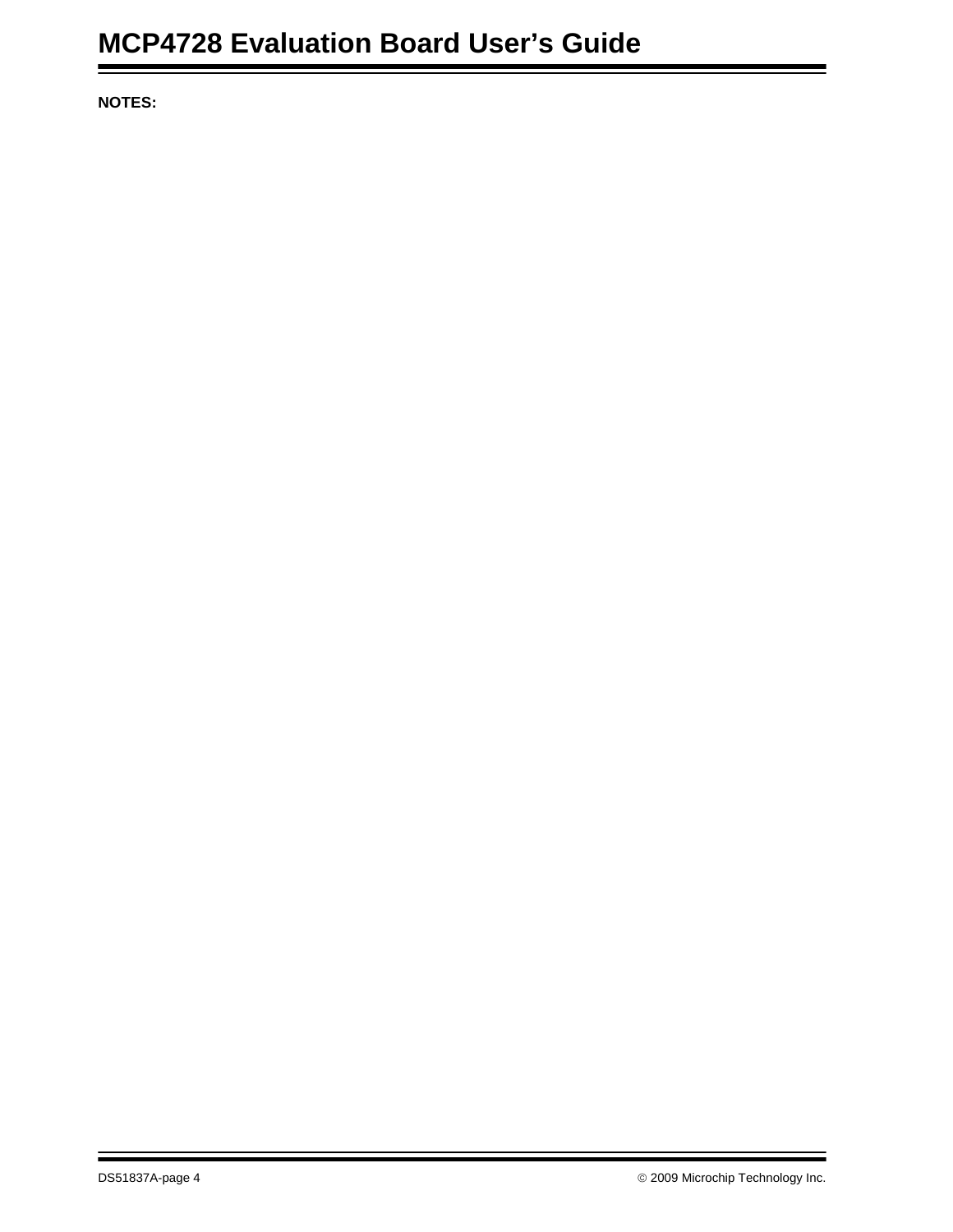

# <span id="page-8-3"></span>**MCP4728 EVALUATION BOARD USER'S GUIDE**

# **Chapter 1. Quick Start Instructions**

### <span id="page-8-1"></span><span id="page-8-0"></span>**1.1 INTRODUCTION**

The following sections provide an overview of the MCP4728 Evaluation Board and instructions on how to program the DAC register and the EEPROM of the MCP4728 using the PICkit<sup>TM</sup> Serial Analyzer. The following sections cover the topics:

- Description of the MCP4728 Evaluation Board
- How to use the MCP4728 Evaluation Board with the PICkit Serial Analyzer

### <span id="page-8-2"></span>**1.2 DESCRIPTION OF THE MCP4728 EVALUATION BOARD**

The purpose of the MCP4728 Evaluation Board is to provide an easy way of evaluating the MCP4728's performance and functionality with a minimum of work.

The MCP4728 Evaluation Board contains a MCP4728 (which is a 4-channel, 12-bit Digital-to-Analog Converter), an interface connector for the PICkit Serial Analyzer, and <sup>2</sup>C test point terminals. The user can evaluate this board by using the PICkit Serial Analyzer or by providing the  $I^2C$  serial communication signals through the  $I^2C$  test terminals.

Using the MCP4728 Evaluation Board, the user can evaluate the functionality of the MCP4728 device, such as: (a) Writing and reading the DAC registers and EEPROM of each channel, (b) Selecting the reference voltage, (c) Measuring the DAC output voltage, (d) Checking the LDAC pin feature, etc.

The MCP4728 Evaluation Board is designed to work friendly with the PICkit Serial Analyzer (DV164122). The PICkit Serial Analyzer (P/N: DV164122) is used for writing and reading the DAC configuration and register data. The PICkit Serial Analyzer consists of hardware and PC GUI. It is highly recommended that the users order this MCP4728 Evaluation Board and the PICkit Serial Analyzer at same time.

• The MCP4728 supports standard mode (100 kHz), fast mode (400 kHz), and high speed mode (3.4 MHz) of the  $I<sup>2</sup>C$  serial communications. This evaluation board has 5 kΩ for the  $1^2C$  pull-up resistors and supports up to the fast mode. If the user needs to evaluate the device with high speed mode (3.4 MHz), please replace the R1 and R2 with lower values (less than 1 kΩ).

**Note:** The MCP4728 Evaluation Board can be used without the PICkit Serial Analyzer as long as the  $V_{DD}$ , SCL, and SDA are provided through the J1 connector. This board does not include MCU.

The MCP4728 Evaluation Board has test points for SDL, SDA, and DAC outputs. By connecting an oscilloscope to these  $1<sup>2</sup>C$  test points, the user can examine the data communications through the  $1^2C^{TM}$  bus line and observe the resulting analog output (at V<sub>OUT</sub> terminals) using a multimeter. Refer to **[Appendix A. "Schematic and Layouts"](#page-38-2)**.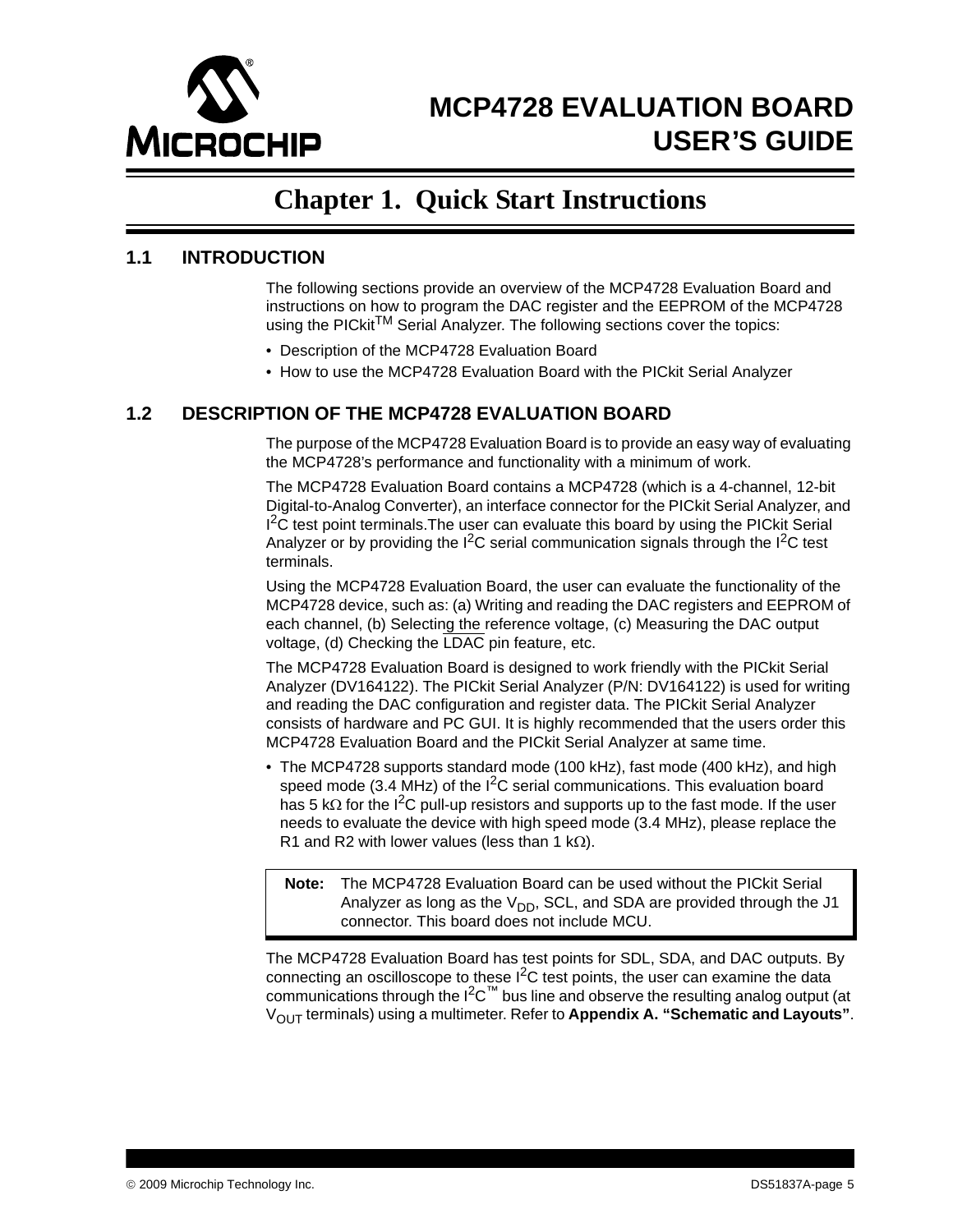

<span id="page-9-1"></span>*FIGURE 1-1: Front View of the MCP4728 Evaluation Board.*

| <b>TABLE 1-1:</b> | TEST TERMINALS ON THE MCP4728 EVALUATION BOARD |
|-------------------|------------------------------------------------|
|                   |                                                |

| <b>Test</b><br><b>Terminals</b>                                                                | <b>Description</b>                                                                                                                                                                                                                      |  |
|------------------------------------------------------------------------------------------------|-----------------------------------------------------------------------------------------------------------------------------------------------------------------------------------------------------------------------------------------|--|
| V <sub>OUT</sub> A                                                                             | DAC channel A output                                                                                                                                                                                                                    |  |
| $V_{\text{OUT}}B$                                                                              | DAC channel B output                                                                                                                                                                                                                    |  |
| $V_{\text{OUT}}$ C                                                                             | DAC channel C output                                                                                                                                                                                                                    |  |
| $V_{\text{OUT}}$ D                                                                             | DAC channel D output                                                                                                                                                                                                                    |  |
| SCL                                                                                            | This terminal is connected to the I <sup>2</sup> C SCL pin of the MCP4728.<br>(See Note 1).                                                                                                                                             |  |
| <b>SDA</b>                                                                                     | This terminal is connected to the $1^2C$ SDA pin of the MCP4728.<br>(See Note 1).                                                                                                                                                       |  |
| RDY/BUSY                                                                                       | This terminal is used to monitor the RDY/BUSY pin of the MCP4728 device.                                                                                                                                                                |  |
| <b>LDAC</b>                                                                                    | Access terminal to the LDAC pin of the MCP4728.                                                                                                                                                                                         |  |
| S <sub>1</sub>                                                                                 | Switch to change the logic input to the LDAC input pin. It provides logic "low"<br>when pressed.                                                                                                                                        |  |
| JP <sub>1</sub>                                                                                | Jumper to select the V <sub>DD</sub> source to the MCP4728 Evaluation Board. If it is<br>connected, the $V_{DD}$ from the J1 connector is connected. If disconnected, it<br>selects the $V_{DD}$ source from VDD1 terminal.             |  |
| JP <sub>2</sub>                                                                                | Jumper to connect the $\overline{\text{LDAC}}$ pin to $\vee_{SS}$ . (You can disconnect this jumper<br>when S1 is used.)                                                                                                                |  |
| VD <sub>D</sub> 1                                                                              | $V_{DD}$ monitoring or connection pin.<br>If the $V_{DD}$ is provided from J1 connector (PIC kit Serial Analyzer), then this<br>test point monitors the $V_{DD}$ voltage. You can also connect a new $V_{DD}$ to this<br>test terminal. |  |
| <b>GND</b>                                                                                     | Connected to common ground plane of the PC Board.                                                                                                                                                                                       |  |
| Note $A_1$ . This terminal is used to menitor the CCL or CDA signals. Vay can also provide the |                                                                                                                                                                                                                                         |  |

<span id="page-9-0"></span>**Note 1:** This terminal is used to monitor the SCL or SDA signals. You can also provide the SCL or SDA signals through these pins.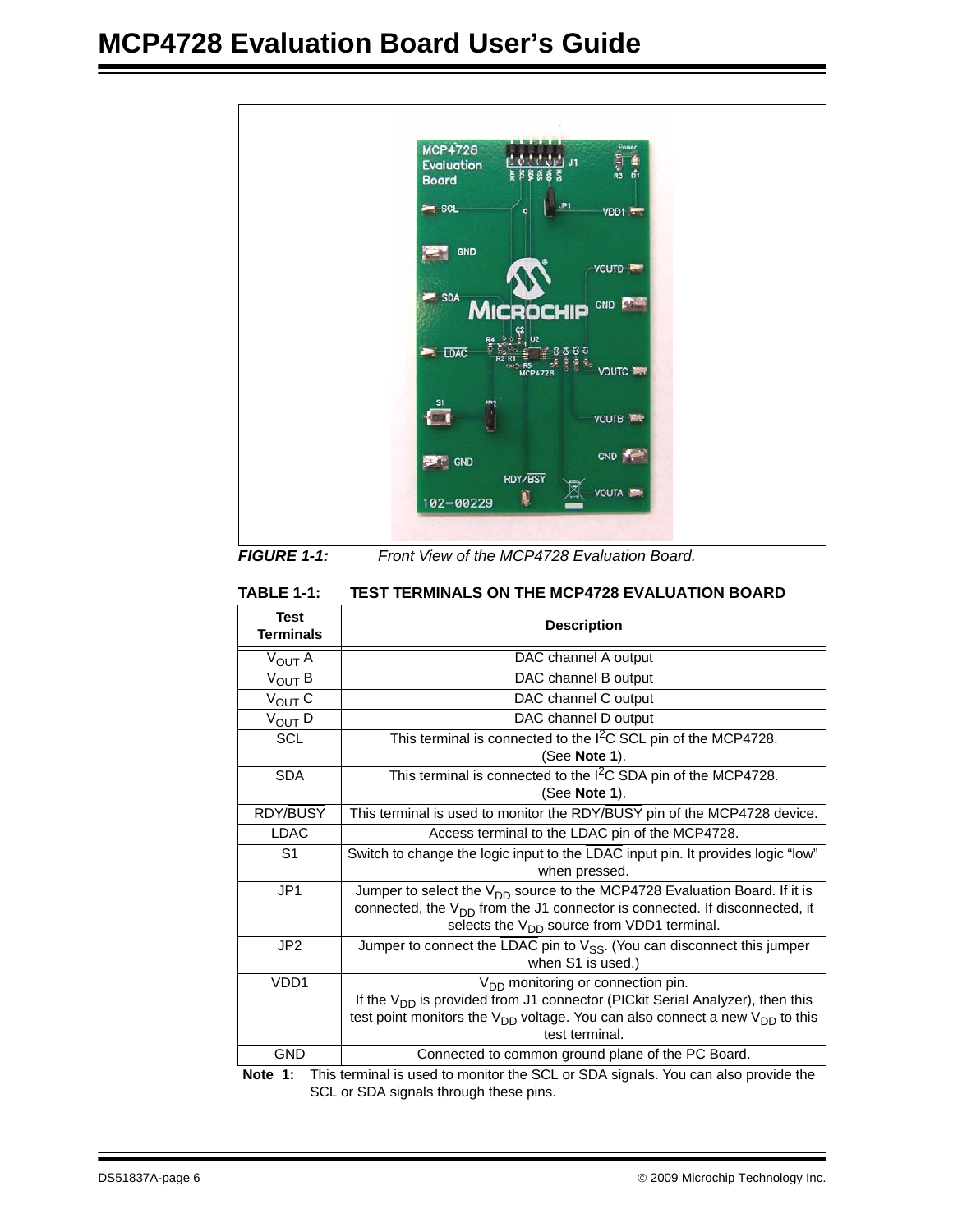### <span id="page-10-0"></span>**1.3 GETTING STARTED WITH PICKIT SERIAL ANALYZER**

[Figure 1-1](#page-9-1) shows the MCP4728 Evaluation Board, and [Figure 1-2](#page-11-0) shows the connection of the MCP4728 Evaluation Board and PICkit Serial Analyzer.

The following steps describe how to use them together:

- 1. Connect the MCP4728 Evaluation Board's 6-pin socket to the PICkit Serial Analyzer as shown in [Figure 1-2.](#page-11-0)
- 2. Connect the oscilloscope probes to the SCL and SDA test terminals (optional).
- 3. Connect a multimeter to one of the DAC's output test terminal.
- 4.  $V_{DD}$  Selection: You can use the  $V_{DD}$  from the PICkit Serial Analyzer or use your own external  $V_{DD}$ . The JP1 connector selects the  $V_{DD}$  path.
	- (a) Connect JP1, if using  $V_{DD}$  from PICkit Serial Analyzer,
	- (b) Disconnect JP1 and apply  $V_{DD}$  at  $V_{DD}$ 1 pin, if you are using an external  $V_{DD}$ .
- I<sup>2</sup>C device code of MCP4728: '1100'
- A2, A1, A0 Address Bits: Pre-programmed to'000'.
- 5. **Connecting V<sub>DD</sub>:** LED D1 turns on when V<sub>DD</sub> is applied. The PICkit Serial Analyzer will provide  $V_{DD}$  automatically, if it is connected to the PC. Make sure LED D1 turns on.
- 6. Use the PICkit Serial Analyzer PC GUI to send  $1^2C$  write and read commands.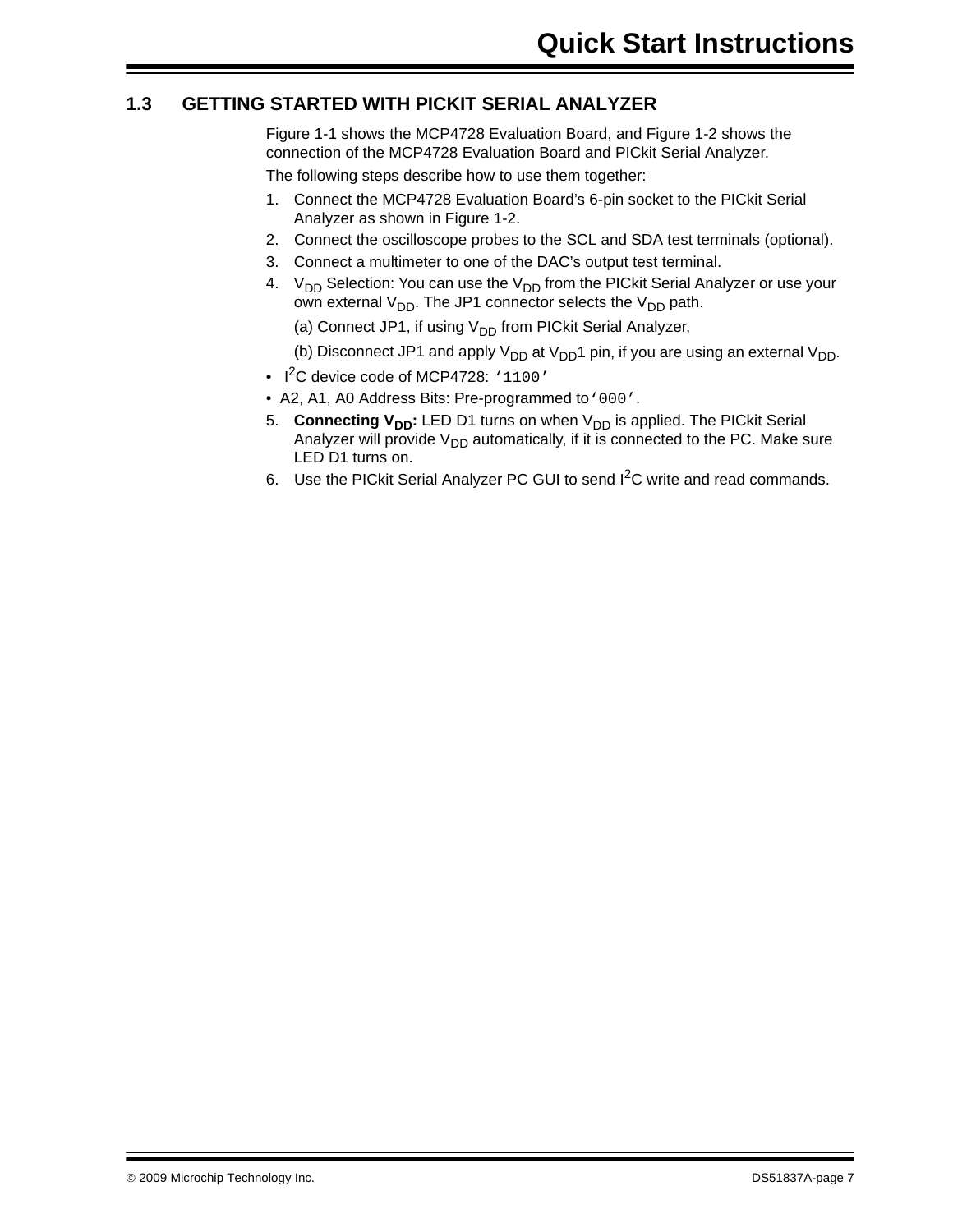# **MCP4728 Evaluation Board User's Guide**



<span id="page-11-0"></span>*FIGURE 1-2: MCP4728 Evaluation Board with the PICkit Serial Analyzer.*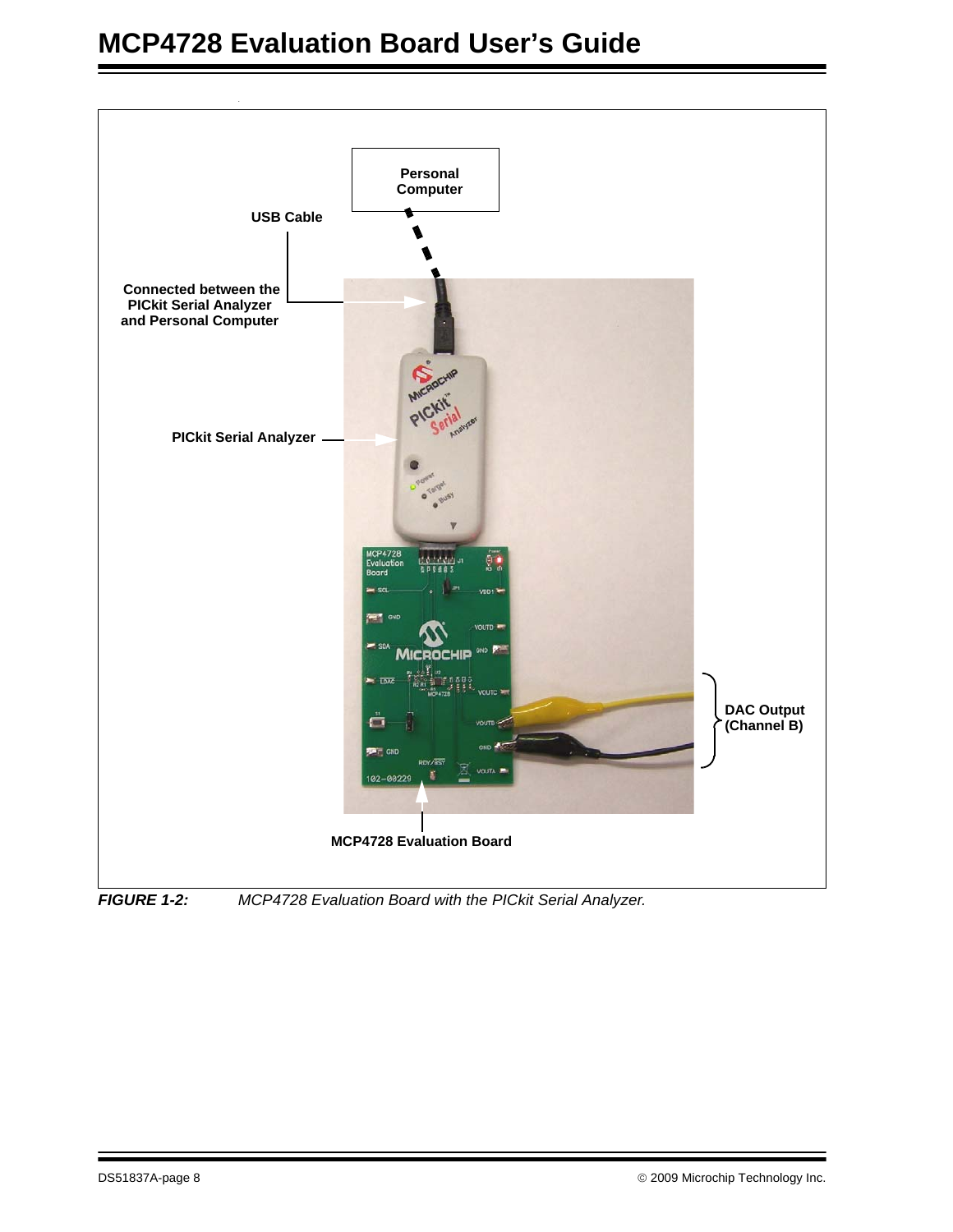#### **1.3.1 PICkit Serial Analyzer PC Software Setup for the MCP4728 Evaluation Board**

The following steps describe how to set up and use the PICkit Serial Analyzer PC Graphic User Interface (GUI).

- 1. Install the PICkit Serial Analyzer software onto your personal computer (PC).
- 2. Connect the USB cable between the PICkit Serial Analyzer and the PC.
- 3. Run the PICkit Serial PC Software: It will open to the following GUI. Click the **Next** button and follow the instructions.



*FIGURE 1-3: PICkit Serial Analyzer Configuration Wizard Welcome Window.*

4. Select the Communication Mode type: **I 2C Master**, and click the **Next** button.

| Communication Mode - Page 1 of 4<br>Choose which mode of communication you wish to use. |                  |        |
|-----------------------------------------------------------------------------------------|------------------|--------|
|                                                                                         |                  |        |
| Œ.<br><b>I2C Master</b>                                                                 |                  |        |
| C SPI Master                                                                            |                  |        |
| C USART Async                                                                           |                  |        |
| C USART Sync Master                                                                     |                  |        |
|                                                                                         |                  |        |
|                                                                                         |                  |        |
|                                                                                         | < Back<br>Next > | Cancel |

*FIGURE 1-4: Step 1 - Communication Mode Selection.*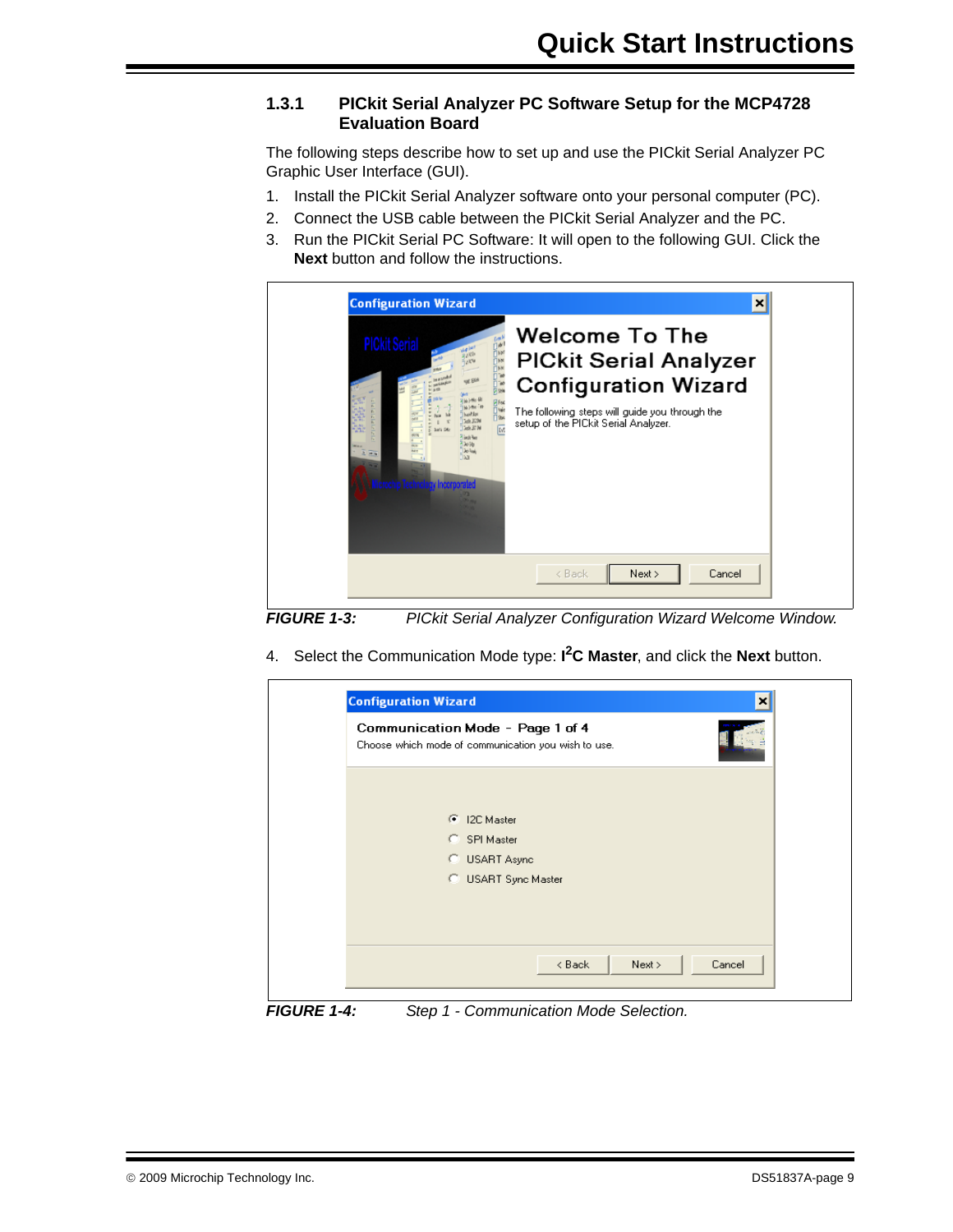- **Configuration Wizard**  $\blacksquare$ Communication Speed - Page 2 of 4 Select your I2C communication speed Communication speed may also be  $C$  100 kHz adjusted by using the 'Configure'<br>Mode' page from the 'PICkit Serial  $\odot$  400 kHz Analyzer menu dropdown after<br>completing the Configuration<br>Wizard.  ${\sf Next}$  > Cancel  $\leq$  Back
- 5. Select 100 kHz or 400 kHz. Either one will be fine. Click the **Next** button.

*FIGURE 1-5: Step 2 - <sup>2</sup>C Communication Speed Selection.* 

**Note:** The MCP4728 device supports the I2C bus data rate up to 3.4 MHz, but the current version of the PICkit Serial Analyzer supports the I<sup>2</sup>C bus data rate up to 400 kHz only.

6. Select **No** on Enable Pull-ups and click the **Next** button.

**Note:** The MCP4728 Evaluation Board has its own pull-up resistors.

| Device Pullups - Page 3 of 4<br>Do you need to enable pullups for your device? |                              |        |        |
|--------------------------------------------------------------------------------|------------------------------|--------|--------|
|                                                                                | Enable Pullups<br>C Yes C No |        |        |
|                                                                                | $8$ Back                     | Next > | Cancel |

*FIGURE 1-6: Step 3 - Device Pull-Ups Window.*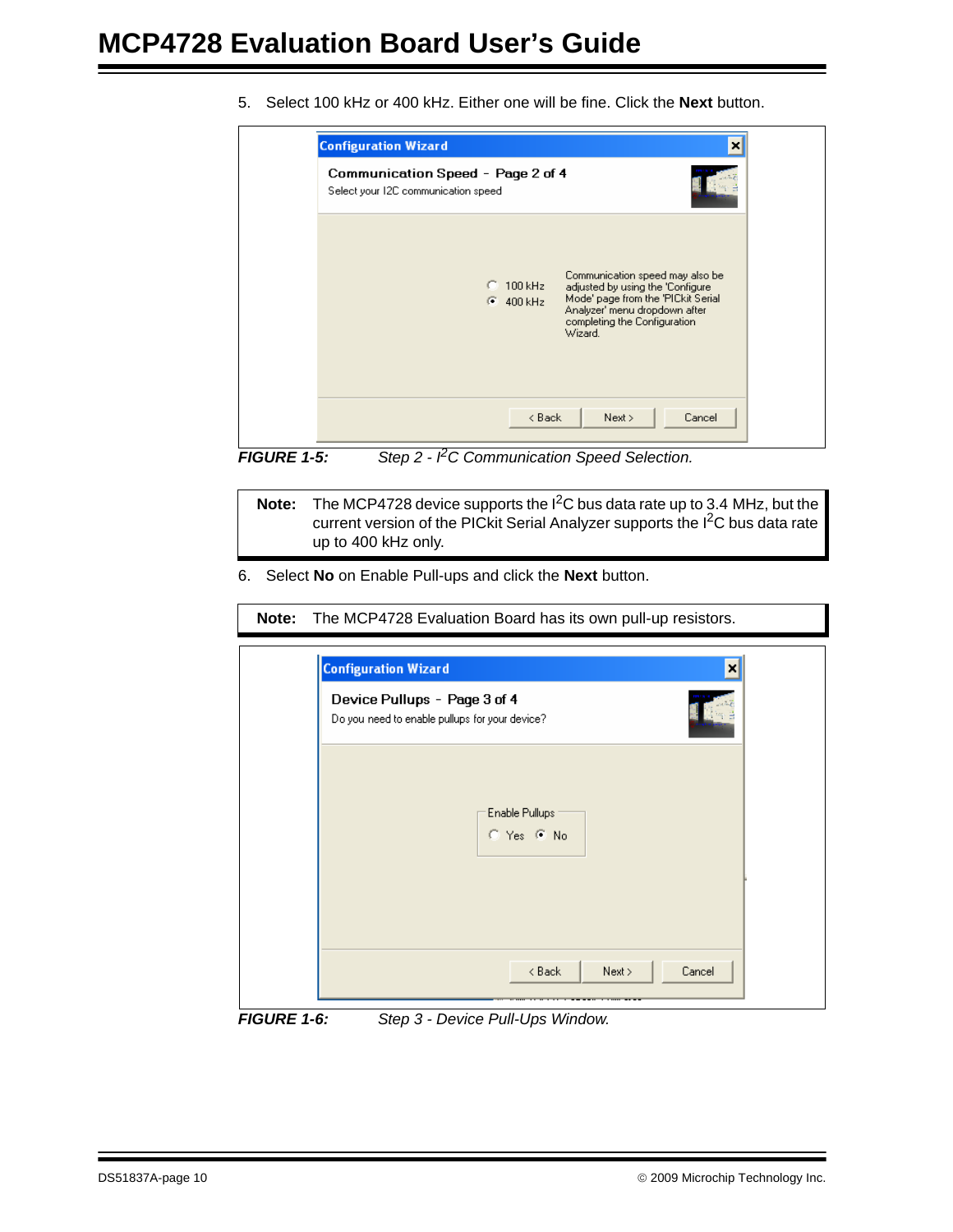7. Select the V<sub>DD</sub> voltage of the MCP4728 Evaluation Board and click the Next button.

### Case 1: When you use V<sub>DD</sub> from the PICkit Serial Analyzer:

If you choose **PICkit Serial will power your device** and **5 Volts** as shown below, the MCP4728 Evaluation Board is powered by the 5V DC from the PICkit Serial Analyzer through the JP1 jumper. In this case, make sure that the JP1 jumper on the MCP4728 Evaluation Board is connected.

#### Case 2: When you use your own V<sub>DD</sub>:

You can also provide your own  $V_{DD}$  voltage by applying a  $V_{DD}$  voltage at VD1 test point. In this case, make sure that the JP1 jumper is disconnected.

*FIGURE 1-7: Step 4 - Voltage Source Selection Window.*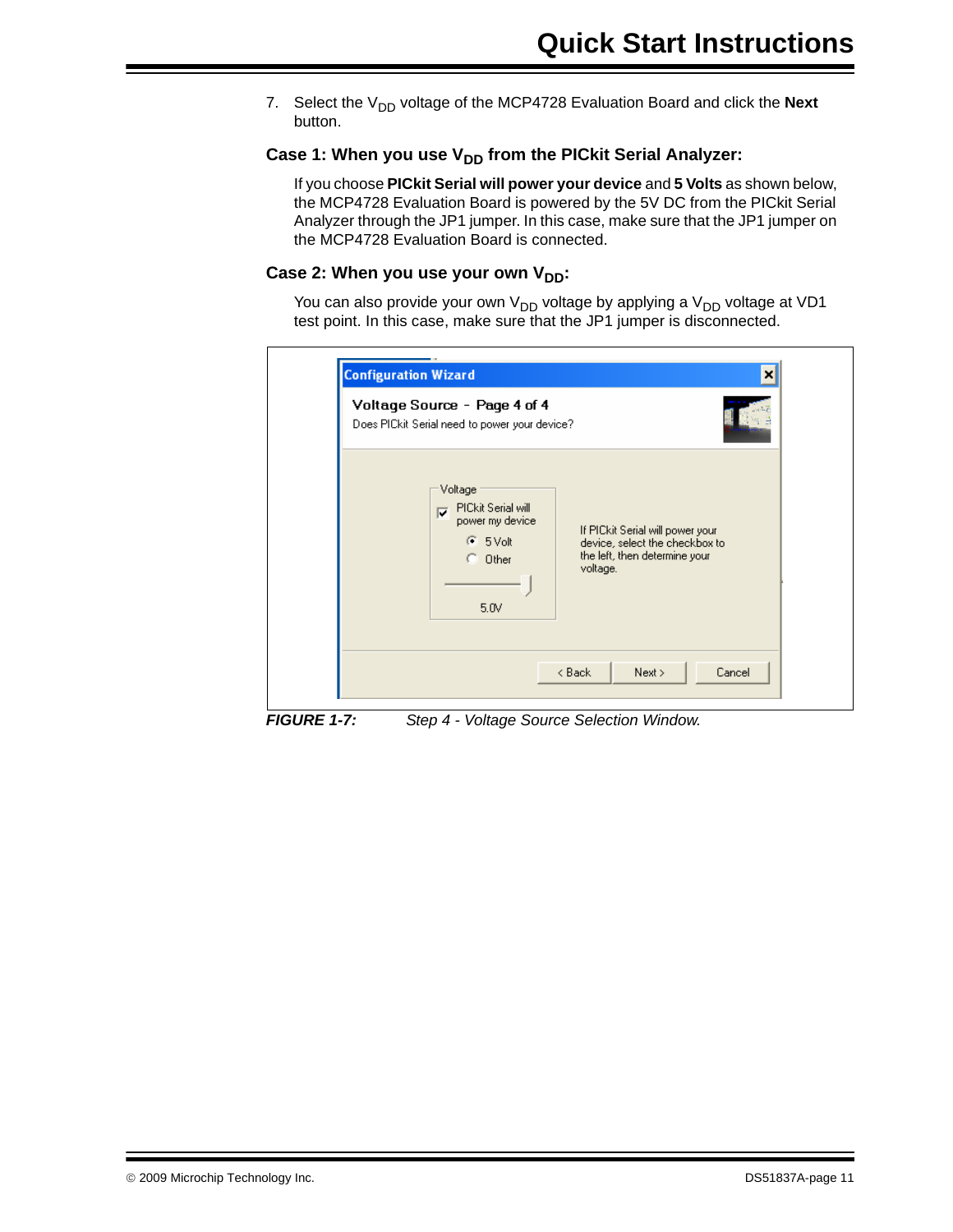8. Click the **OK** button. You have made all of the PICkit Serial Analyzer Configuration Setups. You are now ready to read/write MCP4728 registers and EEPROM.

| ads 37 be<br>EV.<br>indr <sup>3</sup> an<br>Joile<br>l an<br><b>JO FINE</b><br>$\Box$ Do not show this wizard on startup again<br>Wizard may be accessed anytime from<br>il matrimellet<br>menu dropdown PICkit Serial Analyzer -><br>Run Configuration Wizard. | ink<br>Umb<br><b>PICkit Serial</b><br>1,200<br>1270<br>at BM | <b>You're Done!</b><br>Press 'OK' to complete the Configuration Wizard. |
|-----------------------------------------------------------------------------------------------------------------------------------------------------------------------------------------------------------------------------------------------------------------|--------------------------------------------------------------|-------------------------------------------------------------------------|
|                                                                                                                                                                                                                                                                 |                                                              |                                                                         |

*FIGURE 1-8: Configuration Wizard - Finishing Step.*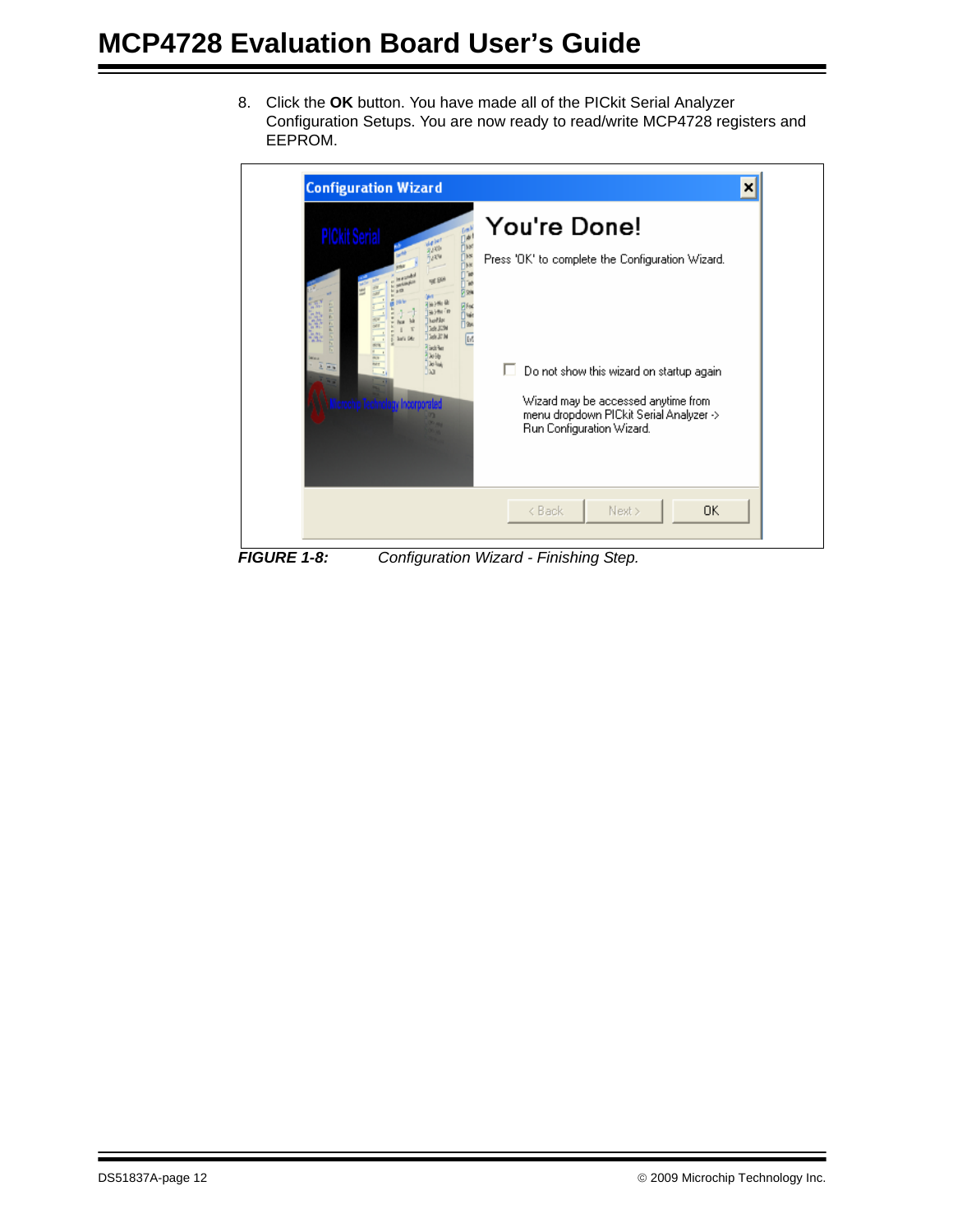### **1.3.2 Creating Script Files:**

A script file that is running on the PICkit Serial PC GUI is needed for the communications between the PICkit Serial Analyzer and the MCP4728 Evaluation Board. The following steps show how to create script files and how to use them. Refer to the PICkit Serial Analyzer User's Guide (DS51647) for creating the Script file.

• Select **Communication -----> Script ---> Script Builder**



*FIGURE 1-9: Creating a Script File with Script Builder.*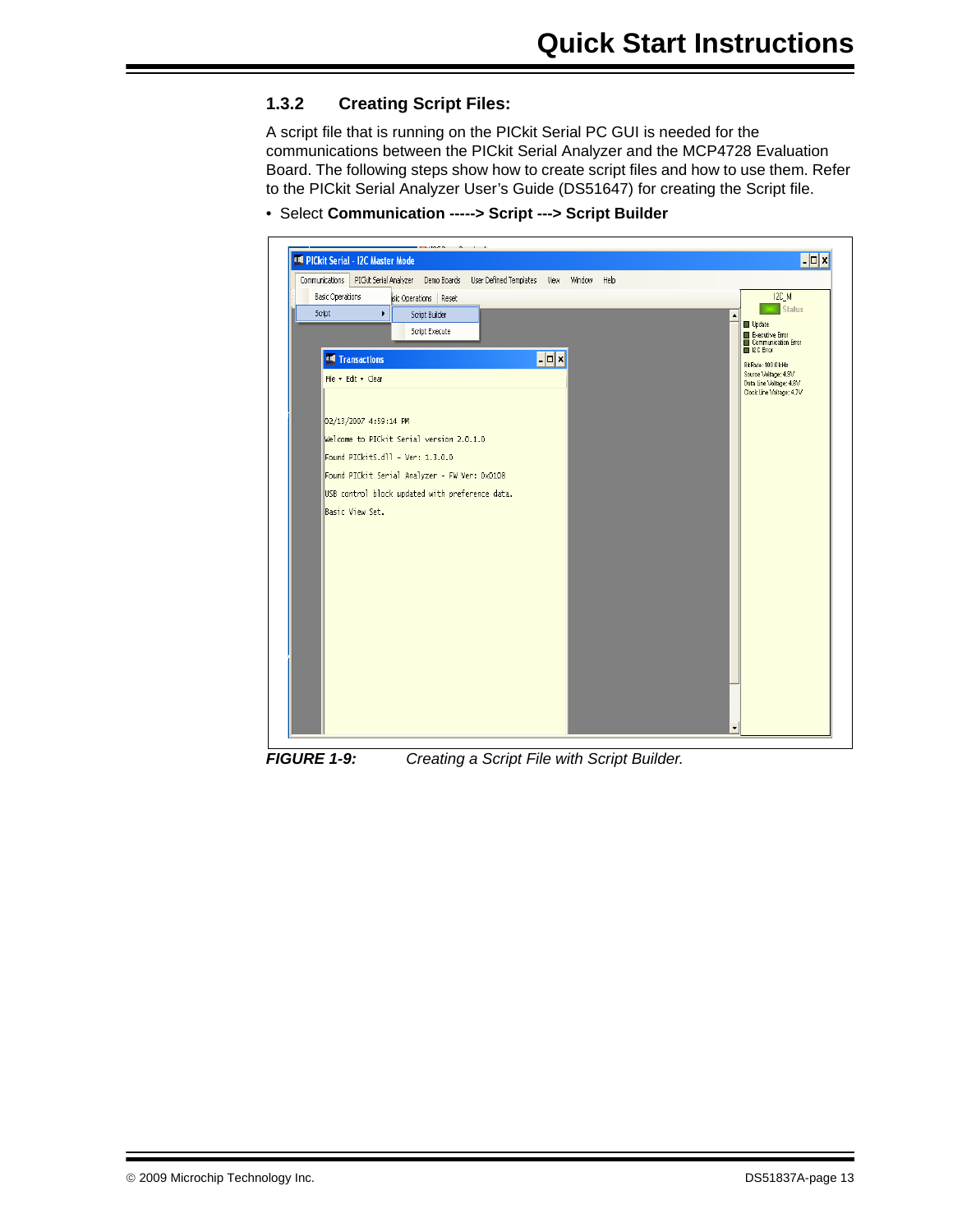#### 1.3.2.1 CREATING SCRIPT FILE FOR CONFIGURATION BYTE WRITING

1. Click on **WriteBlockAddrA8** in "Example I<sup>2</sup>C Scripts" column.

This will result in filling in the spaces under the **Script Detail** column. You can now modify the **Script Detail** column parameters by clicking with the right mouse button.

#### **How to modify the parameters box in Script Details:**

- 1. Under the **Script Detail** box, select the item in the parameter box.
- 2. Right click the mouse button. An option box will appear to the right of your selection. These are the options available for the parameter selected.
- 3. Select the desired option and delete or insert the parameter box.
- 4. Keep the parameters in order as shown in the next examples.

#### 1.3.2.2 **EXAMPLE 1:** SELECTING VOLTAGE REFERENCE OF EACH DAC **CHANNEL**

You can select the voltage reference of each channel individually. The choices are: external (V<sub>DD</sub>) or internal reference voltage (V<sub>REF</sub> = 2.048V). [Figure 1-10](#page-17-0) shows an example of writing a script file on the PICkit Serial PC GUI.



<span id="page-17-0"></span>*FIGURE 1-10: Creating a new Script file to select V<sub>RFF</sub> of each DAC channel. In this example, external*  $V_{REF}$  *(* $V_{REF}$  *=* $V_{DD}$ *) is selected for all DAC channels.* 

**Note:** The following examples need knowledge on the MCP4728 Registers and Command protocols. Please refer to the **[Appendix C. "MCP4728](#page-46-2)  [Read/Write Commands"](#page-46-2)** and the MCP4728 Data Sheet for more details.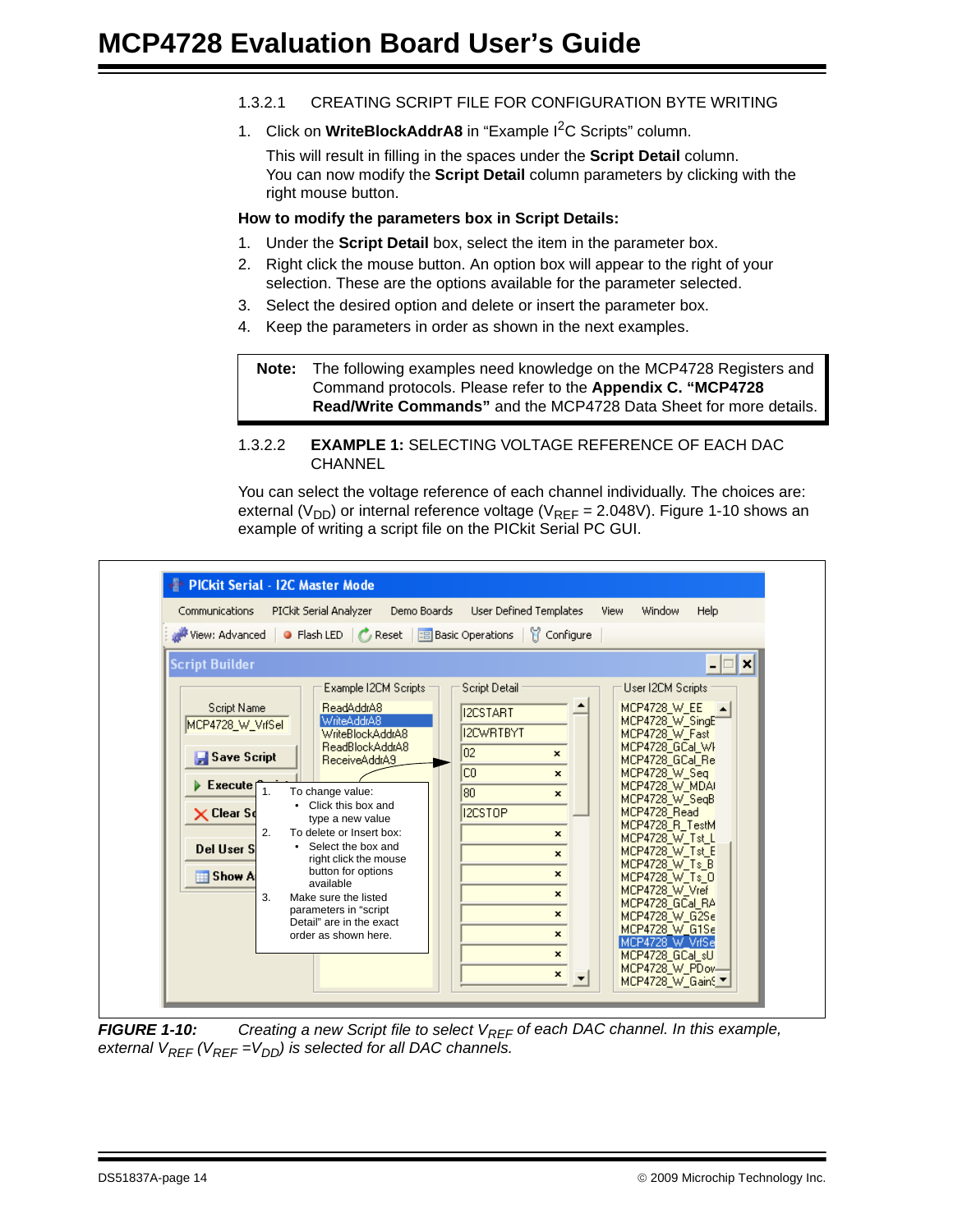• Modify the parameters in the **Script Detail** column as below:

| <b>Script Detail</b>                |                    |                                                                 |
|-------------------------------------|--------------------|-----------------------------------------------------------------|
| <b>I2CSTART</b><br><b>I2CWRTBYT</b> | $\star$<br>$\star$ |                                                                 |
| 02                                  |                    | This means there are two bytes to send.                         |
| C0                                  |                    | -> Address byte = $1100-0000$ (See Note).                       |
| 80                                  |                    | ---> 1'st byte (000-0000) selecting external V <sub>RFF</sub> . |
| I2CSTOP                             | $\star$            |                                                                 |

**Note:** All 6 parameters above must be listed in order. The parameters with \* are not modifiable. The MCP4728 device on the evaluation board has  $1^2C$ address bits  $(A2, A1, A0) = (0,0,0)$ .

- 1.3.2.3 SAVE THE SCRIPT FILE AND PROGRAMMING THE MCP4728 DAC REGISTERS
- 1. Type in a script file name (i.e., MCP4728\_W\_VrfSel) in the space below the **Script Name** menu.
- 2. Click **Save Script** button.
- 3. Click **Execute Script** button.

**Note:** At this point, the PICkit Serial Analyzer transmits the I<sup>2</sup>C Write Command to the MCP4728 device. The saved file name will appear in the **Users I2C Scripts** column, and can be re-used any time by selecting the file name.

- 4. You can also see the SCL and SDA waveforms using an Oscilloscope.
	- **Note:** When you click on the "Execute Script" menu, the "Busy" LED on the PICkit Serial Analyzer will momentarily turn on and then turn off. If the LED remains ON, a communications problem has occurred. Remove the PICkit Serial Analyzer from your computer and recheck the parameter values, including the order of parameters under the "Script Detail" column including the  $I^2C$  address of the device, and try again until the "Busy" LED turns OFF immediately after sending the  $I^2C$  command.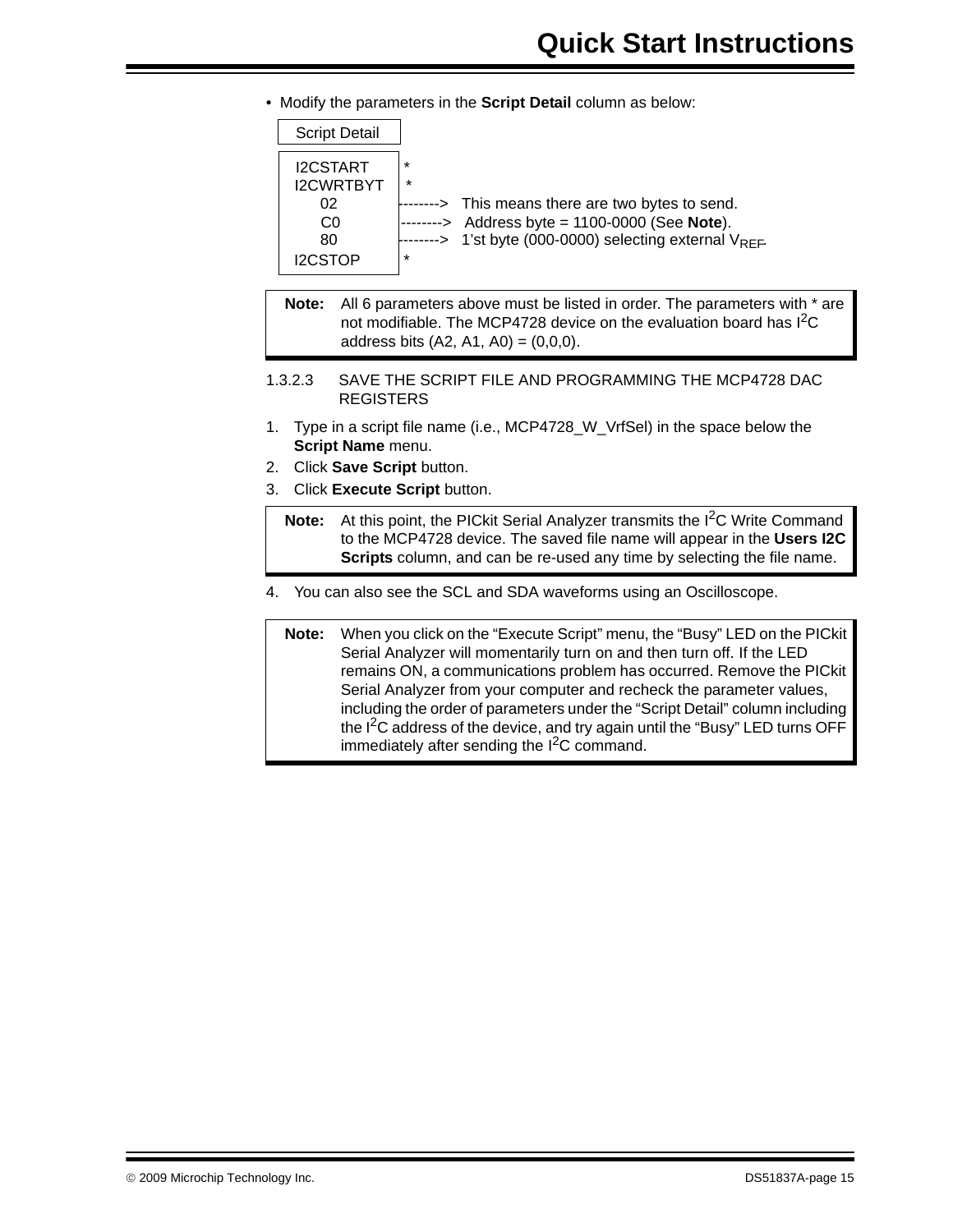#### 1.3.2.4 **EXAMPLE 2:** SELECTING GAIN OF EACH DAC CHANNEL

You can select the Gain of each channel individually. [Figure 1-11](#page-19-0) shows an example of writing a new script file on the PICkit Serial PC GUI for selecting the gain option. In this example, Gain of 1 is selected.



<span id="page-19-0"></span>**FIGURE 1-11:** *Writing Script file to select V<sub>RFF</sub> of each DAC channel. In this example, Gain of 1 is selected for all DAC channels.*

• Parameters in the Script Detail column:

| <b>Script Detail</b> |                                                                                          |
|----------------------|------------------------------------------------------------------------------------------|
| <b>I2CSTART</b>      | $\star$                                                                                  |
| <b>I2CWRTBYT</b>     | $\star$                                                                                  |
| 02                   | ----> This means there are two bytes to send.                                            |
| C <sub>0</sub>       | $---$ > Address byte = 1100-0000 (See Note).                                             |
| C <sub>0</sub>       | $\left  \dots \right $ > Selecting the gain of each channel (0: Gain of 1, 1: gain of 2) |
| <b>I2CSTOP</b>       | $\star$                                                                                  |

**Note:** All parameters above must be listed in order. The parameter above with \* are not modifiable. The MCP4728 device on the evaluation board has  ${}^{12}C$ address bits  $(A2, A1, A0) = (0,0,0)$ .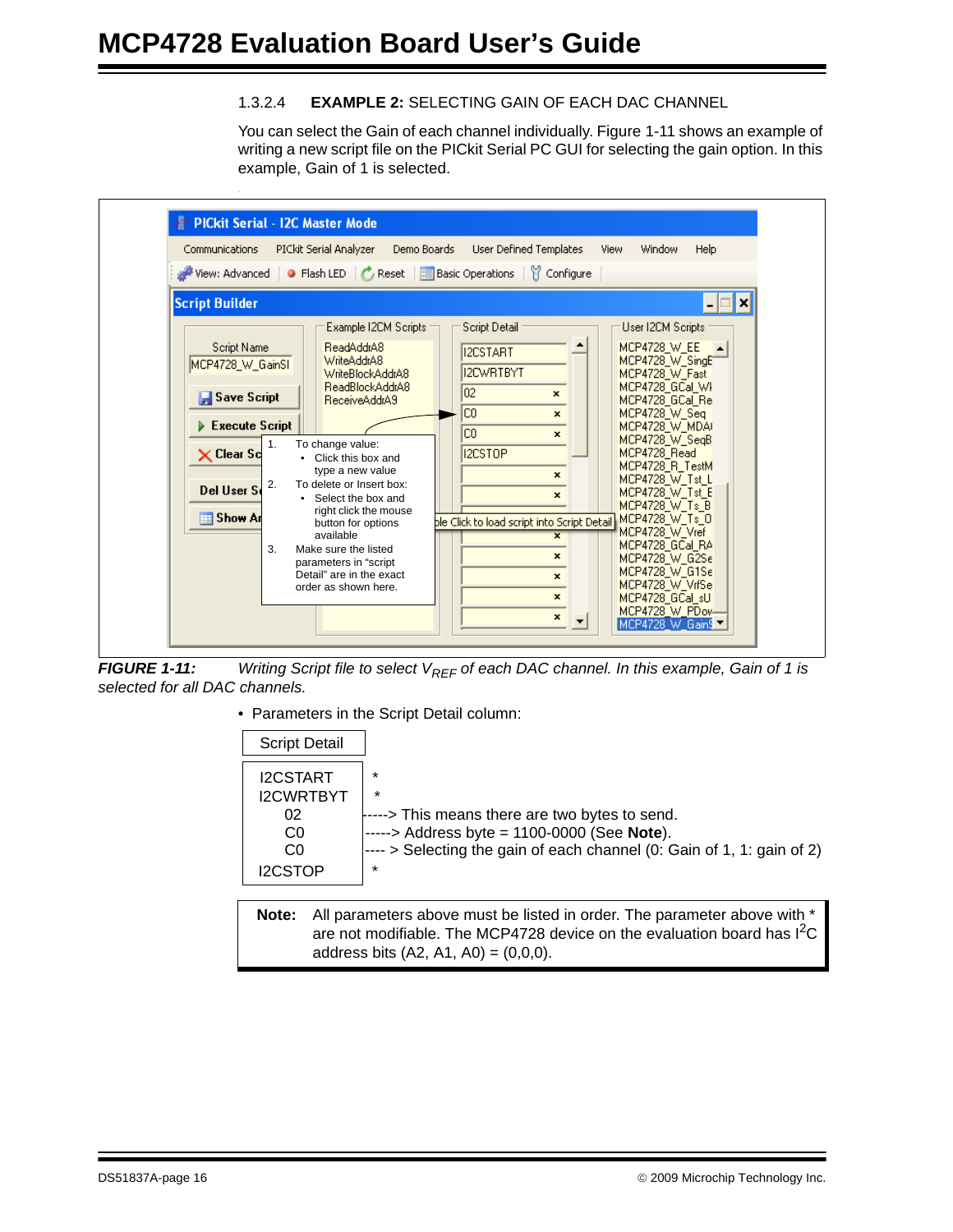- 1.3.2.5 SAVE THE SCRIPT FILE AND PROGRAMMING THE MCP4728 DAC REGISTERS
- 1. Type in any script name (i.e., MCP4728\_W\_GainSl) in the space below the **Script Name** menu.
- 2. Click **Save Script** button.
- 3. Click **Execute Script** button.

**Note:** At this point, the PICkit Serial transmits the I<sup>2</sup>C Write Command to the MCP4728 device. The saved file name will appear in **Users I2C Scripts** column, and can be re-used any time by selecting the file name.

4. You can also see the SCL and SDA waveforms using the Oscilloscope.

```
Note: When you click on the "Execute Script" menu, the "Busy" LED on the PICkit 
Serial Analyzer will momentarily turn on and then turn off. If the LED 
remains ON, a communications problem has occurred. Remove the PICkit 
Serial Analyzer from your computer and recheck the parameter values 
including the order of parameters under the "Script Detail" column including 
the I2C address of the device, and try again until the "Busy" LED turns OFF 
immediately after sending the I^2C command.
```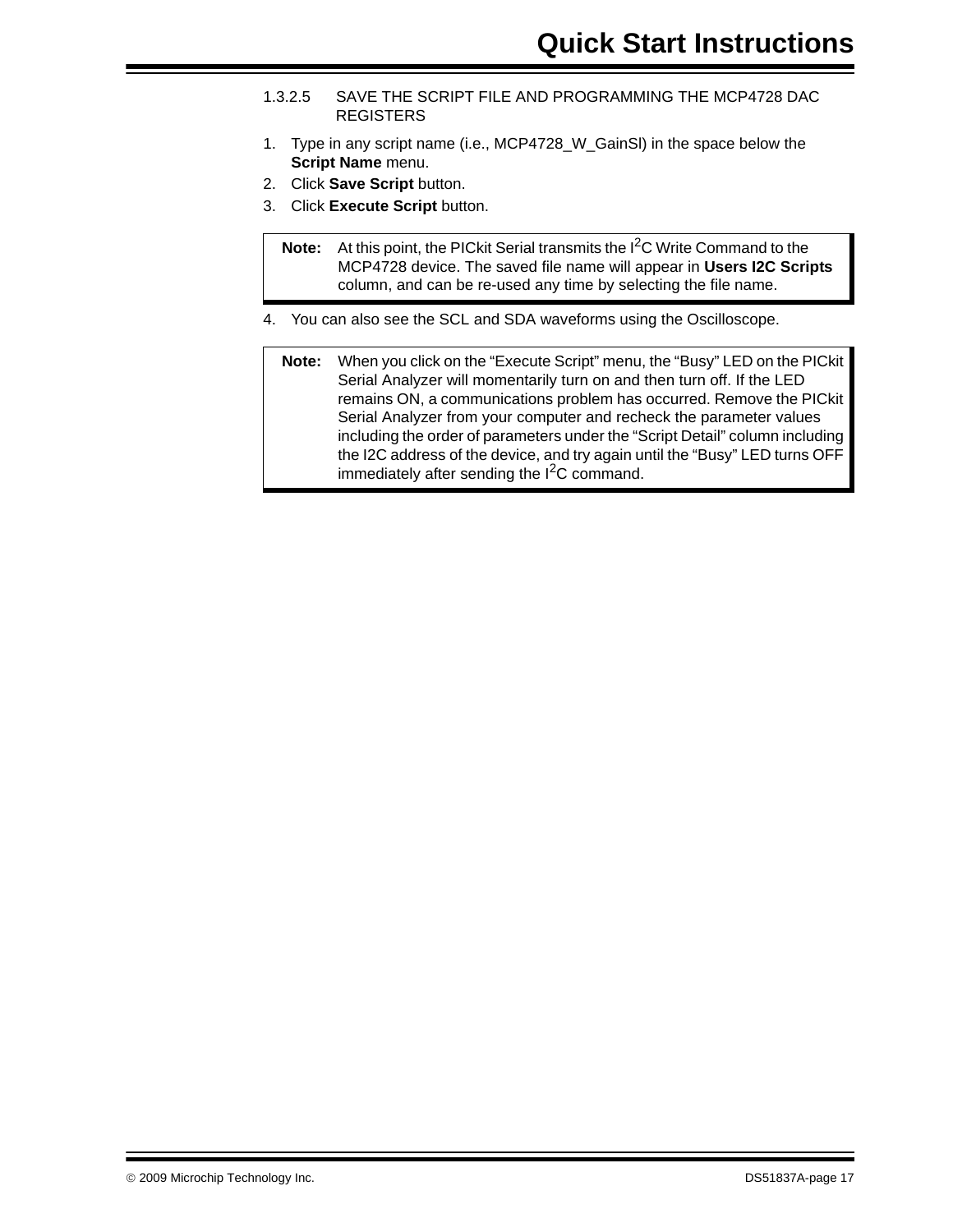#### 1.3.2.6 **EXAMPLE 3:** WRITING DAC REGISTERS WITH A FAST WRITE COMMAND

**Note:** Please refer to the MCP4728 data sheet for the Fast Write Command structure before excising this example.

[Figure 1-12](#page-21-0) shows an example of writing a script file on PICkit Serial PC GUI for a Fast Write Command. This command writes to the DAC input registers and power-down selection bits. The data are sent sequentially from channel A to the channel D. EEPROM is not affected. This device updates the DAC output registers  $(V_{\text{OUT}})$  when LDAC pin is low.



<span id="page-21-0"></span>*FIGURE 1-12: Writing Script File to Write Each DAC Register with a Fast Write Command Using the PICkit Serial Analyzer.*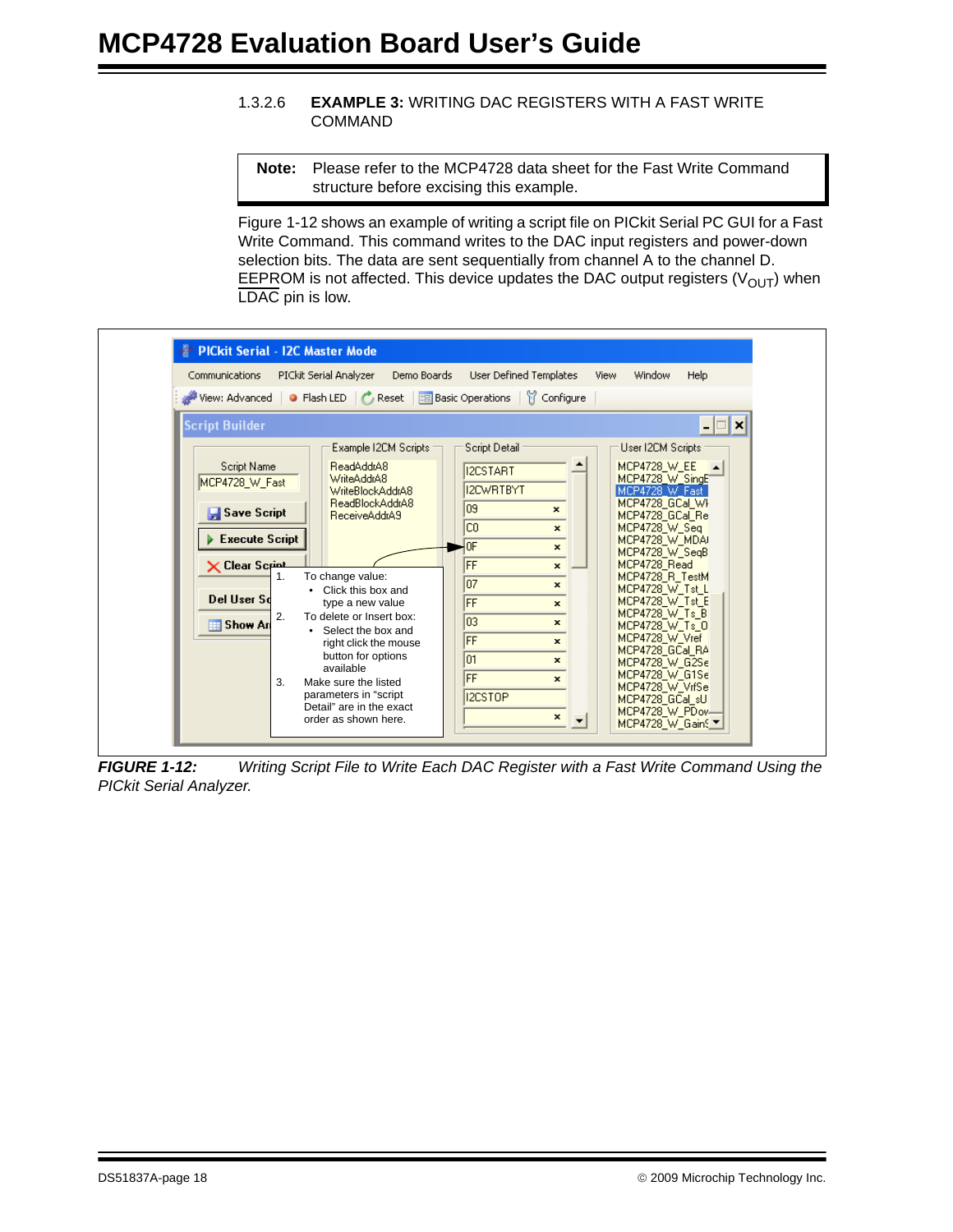• Parameters in the Script Detail column:

| <b>Script Detail</b> |                                                                  |
|----------------------|------------------------------------------------------------------|
| <b>I2CSTART</b>      | *                                                                |
| <b>I2CWRTBYT</b>     | $\star$                                                          |
| 09                   | -> This means there are nine bytes to send.                      |
| C <sub>0</sub>       | $\geq$ Address byte = 1100-0000 (See Note).                      |
| 0F                   | $\rightarrow$ 1st byte of DAC A Register (Channel A) = 0000-1111 |
| FF.                  | -> 2nd byte of DAC A Register (Channel A) = 1111-1111            |
| 07                   | -> 1st byte of DAC B Register (Channel B) = 0000-0111            |
| FF                   | -> 2nd byte of DAC B Register (Channel B) =1111-1111             |
| 03                   | $\rightarrow$ 1st byte of DAC C Register (Channel C) = 0000-0011 |
| FF                   | -> 2nd byte of DAC C Register (Channel C) = 1111-1111            |
| 01                   | -> 1st byte of DAC D Register (Channel D) = 0000 -0001           |
| FF                   | -> 2nd byte of DAC D Register (Channel D) = 1111-1111            |
| <b>I2CSTOP</b>       | $\star$                                                          |

**Note:** All parameters above must be listed in order. The parameter above with \* are not modifiable. The MCP4728 device on the evaluation board has  $1^2C$ address bits  $(A2, A1, A0) = (0,0,0)$ .

#### 1.3.2.7 SAVE THE SCRIPT FILE AND PROGRAMMING THE MCP4728 DAC **REGISTERS**

- 1. Type in any script name (i.e., MCP4728\_W\_Fast) in the space below the **Script Name** menu.
- 2. Click **Save Script** button.
- 3. Click **Execute Script** button.

**Note:** At this point, the PICkit Serial transmits the I<sup>2</sup>C Write Command to the MCP4728 device. The saved file name will appear in **Users I2C Scripts** column, and can be re-used any time by selecting the file name.

- 4. You can also see the SCL and SDA waveforms using the Oscilloscope.
	- **Note:** When you click on the "Execute Script" menu, the "Busy" LED on the PICkit Serial Analyzer will momentarily turn on and then turn off. If the LED remains ON, a communications problem has occurred. Remove the PICkit Serial Analyzer from your computer and recheck the parameter values including the order of parameters under the "Script Detail" column including the  $I^2C$  address of the device, and try again until the "Busy" LED turns OFF immediately after sending the  $I^2C$  command.
- 5. Read the  $V_{\text{OUT}}$  voltage at the  $V_{\text{OUT}}$  test pads:

In order to update the DAC output register, the LDAC pin must be "Low".

• Press "S1" button in the MCP4728 Evaluation Board.

The device will update the  $V_{\text{OUT}}$  as soon as the LDAC pin switch S1 is pressed.

You can now measure the DAC output voltages ( $V_{OUT}$  A,  $V_{OUT}$  B,  $V_{OUT}$  C,  $V_{OUT}$  D) using a voltmeter. When Examples 1, 2, and 3 are executed sequentially, all channels use an internal reference. [Figure 1-13](#page-23-0) shows the expectation of each DAC channel outputs.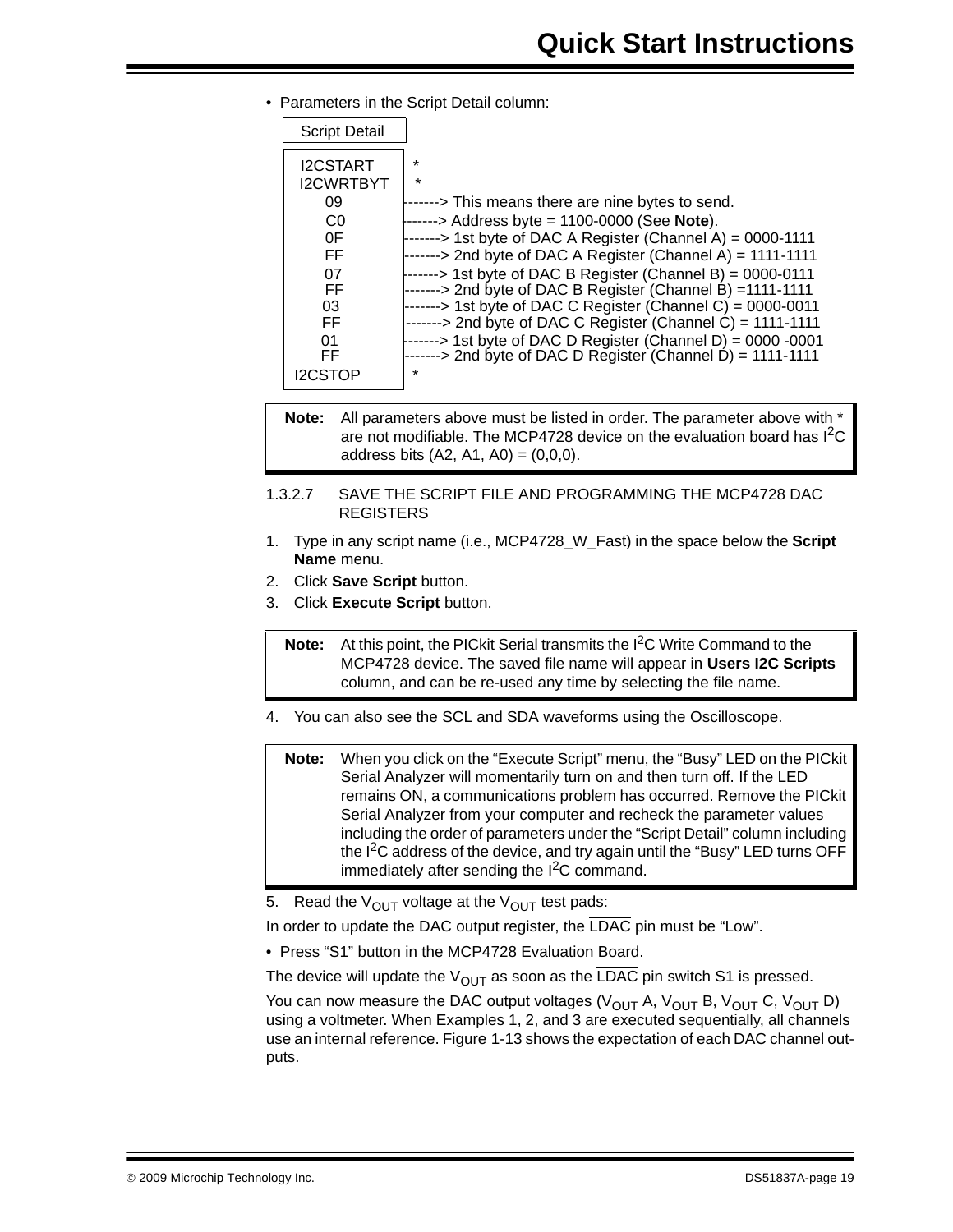# **MCP4728 Evaluation Board User's Guide**



<span id="page-23-0"></span>*Gain = 1 for All Channels.*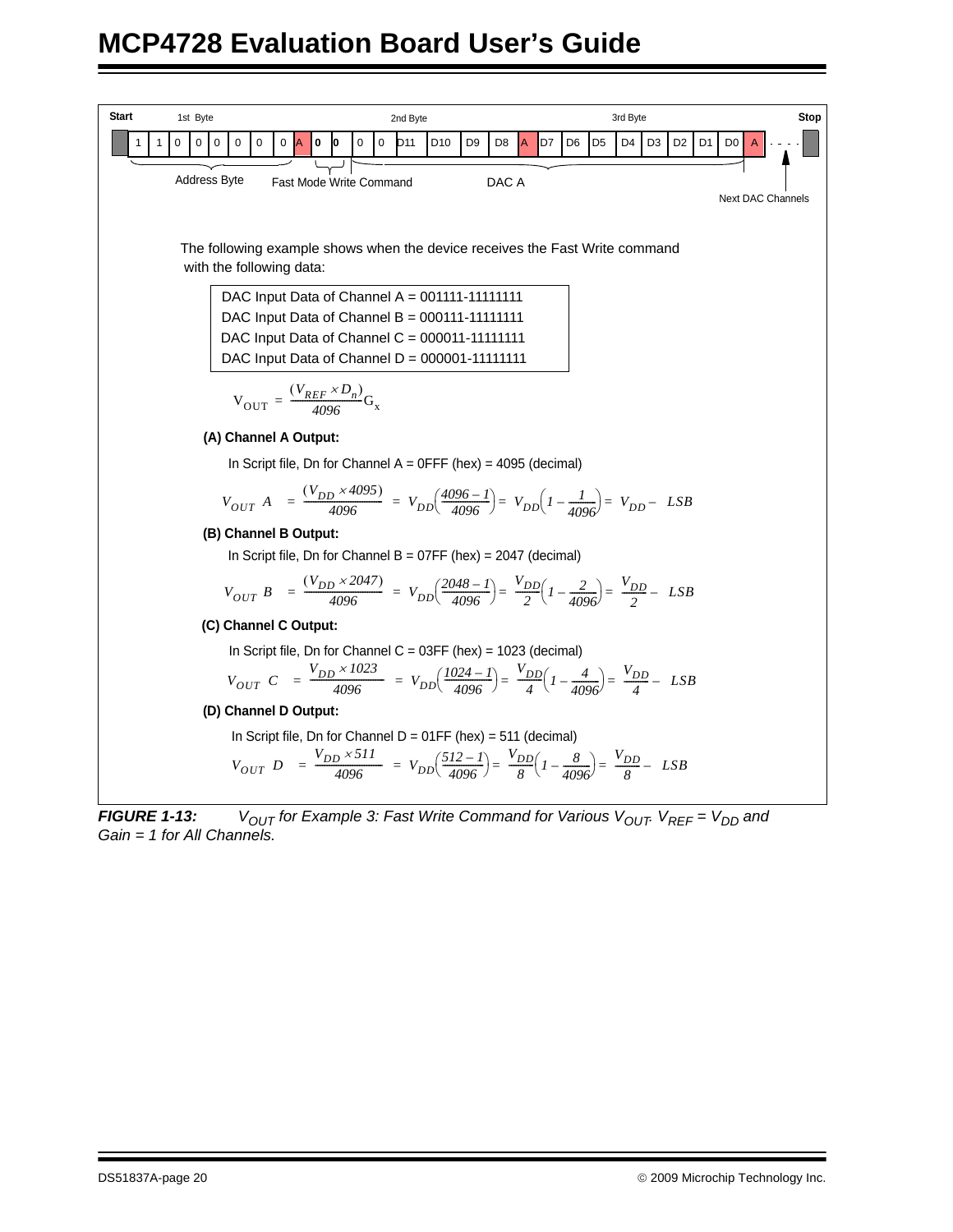#### 1.3.2.8 **EXAMPLE 4:** MULTI-WRITE COMMAND FOR DAC INPUT REGISTERS

This command writes to the multiple DAC input registers, one register at a time. The writing channel register is defined by the DAC selection bits (DAC1, DAC0). EEPROM is not affected by this command.

[Figure 1-14](#page-24-0) shows an example of creating the PICkit Script file. In this example, the the PICkit Serial Analyzer sends a write command to the DAC input registers A and B.



<span id="page-24-0"></span>*FIGURE 1-14: Writing Script file to Write Channel A for FFFh and Channel B for 800h Using a Multi-write Command.*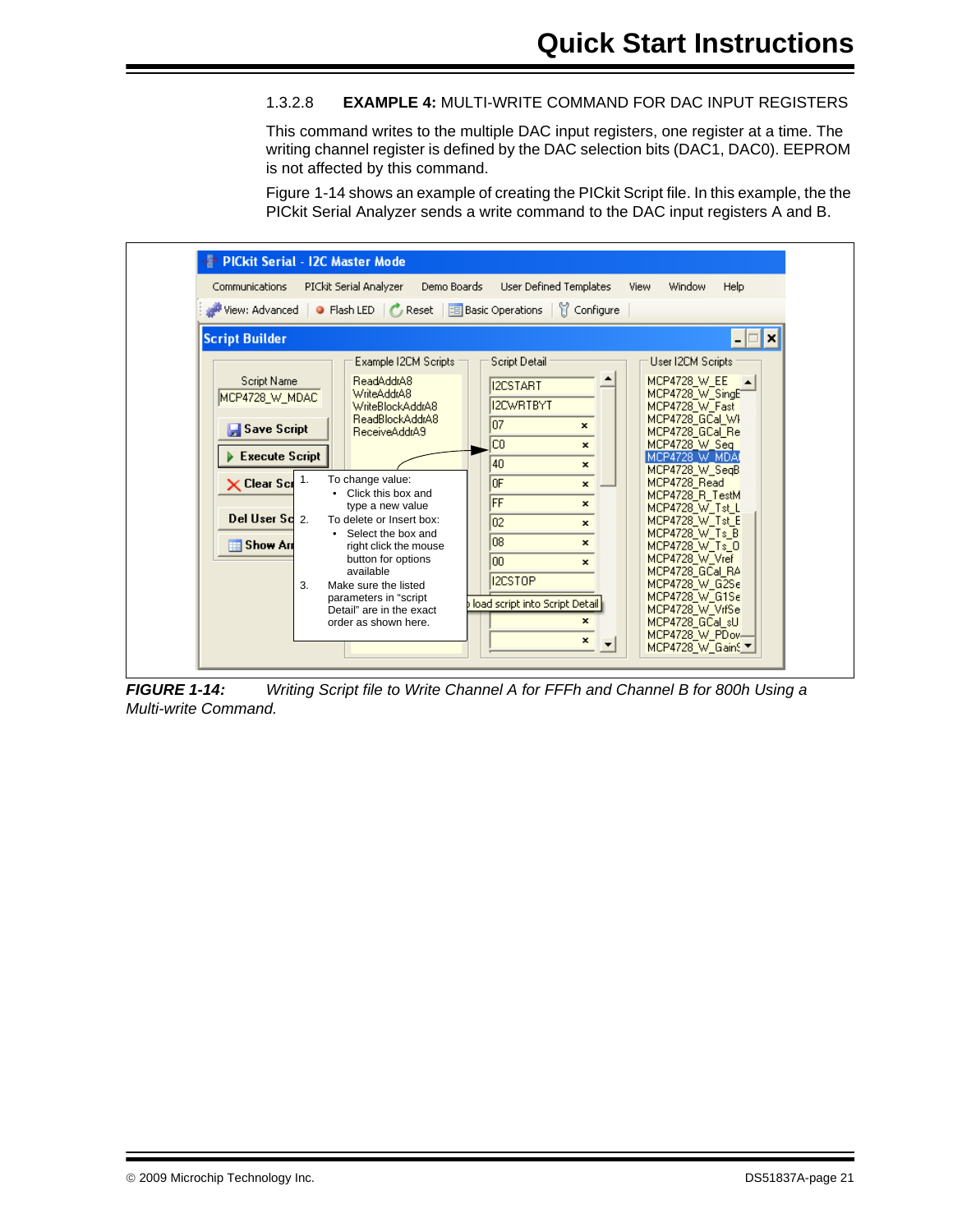• Parameters in the Script Detail column:

| <b>Script Detail</b> |                                                    |
|----------------------|----------------------------------------------------|
| <b>I2CSTART</b>      | $\star$                                            |
| <b>I2CWRTBYT</b>     | $\star$                                            |
| 07                   | -> This means there are seven bytes to send.       |
| C <sub>0</sub>       | $\Rightarrow$ Address byte = 1100-0000 (See Note). |
| 40                   | -> Command Type and Selecting Channel A DAC        |
| 0F                   | -> Configuration register bits and data nibble     |
| FF                   | -> Data byte                                       |
| 02                   | -> Selecting Channel B DAC                         |
| 08                   | -> Configuration register bits and data nibble     |
| 00                   | -> Data byte                                       |
| <b>I2CSTOP</b>       | $\star$                                            |

**Note:** All parameters above must be listed in order. The parameters above with \* are not modifiable. The MCP4728 device on the evaluation board has I<sup>2</sup>C address bits  $(A2, A1, A0) = (0,0,0)$ .

#### 1.3.2.9 SAVE THE SCRIPT FILE AND PROGRAMMING THE MCP4728 DAC REGISTERS

- 1. Type in any script name (i.e., MCP4728\_W\_MDAC) in the space below the **Script Name** menu.
- 2. Click **Save Script** button.
- 3. Click **Execute Script** button.

**Note:** At this point, the PICkit Serial transmits the I<sup>2</sup>C Write Command to the MCP4728 device. The saved file name will appear in **Users I2C Scripts** column, and can be re-used any time by selecting the file name.

4. You can also see the SCL and SDA waveforms using the Oscilloscope.

**Note:** When you click on the "Execute Script" menu, the "Busy" LED on the PICkit Serial Analyzer will momentarily turn on and then turn off. If the LED remains ON, a communications problem has occurred. Remove the PICkit Serial Analyzer from your computer and recheck the parameter values including the order of parameters under the "Script Detail" column including the  $I^2C$  address of the device, and try again until the "Busy" LED turns OFF immediately after sending the  $I^2C$  command.

5. Read the  $V_{\text{OUT}}$  voltage at the  $V_{\text{OUT}}$  test pins:

Since the UDAC bit is set to "0" in the command, the device will update the  $V_{\text{OUT}}$  A and  $V_{\text{OUT}}$  B as soon as the command is executed regardless of the condition of the LDAC pin switch S1.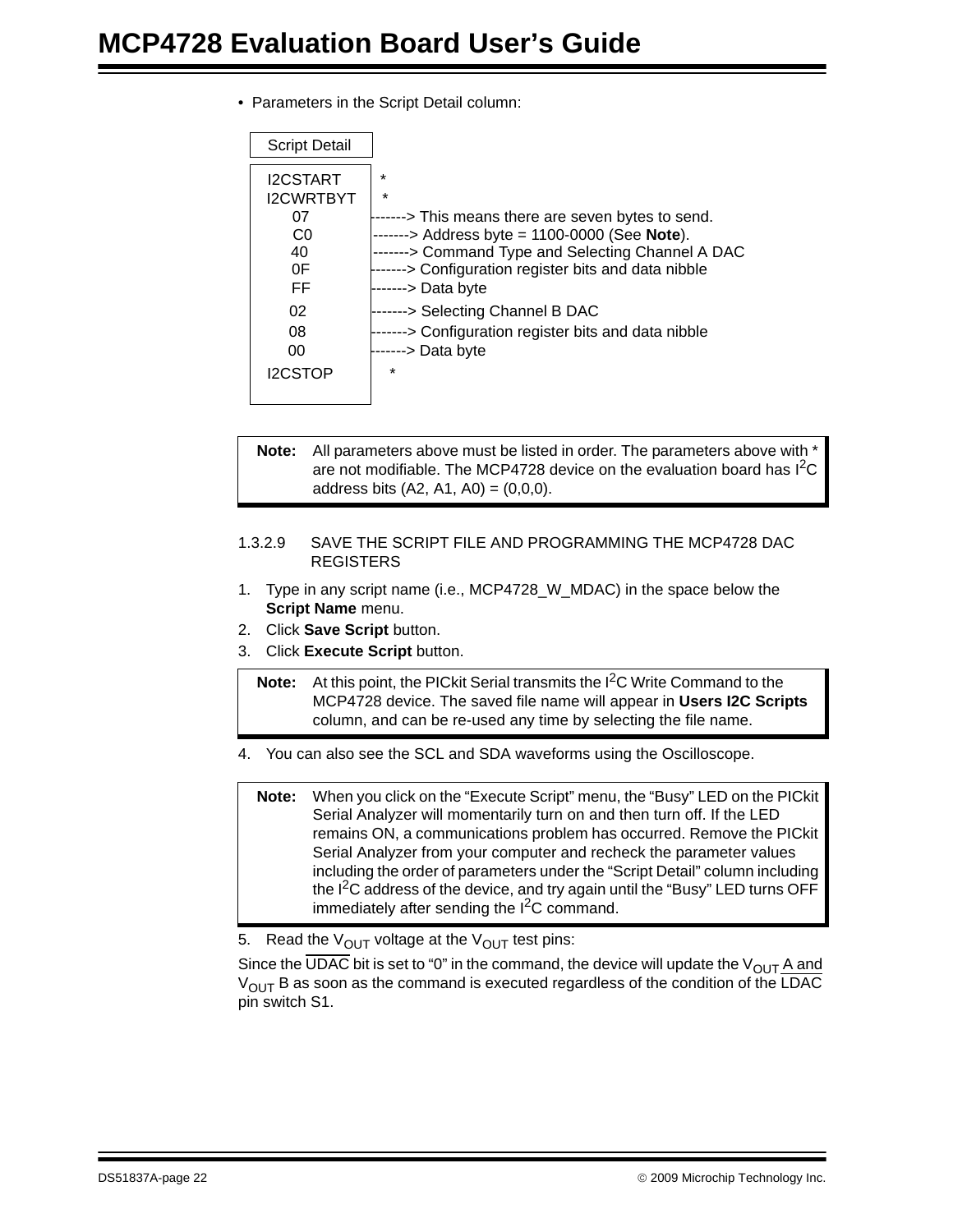| $V_{OUT} = \frac{(V_{REF} \times D_n)}{4006} G_x$ |                                                                                                                                                        |  |  |  |  |  |
|---------------------------------------------------|--------------------------------------------------------------------------------------------------------------------------------------------------------|--|--|--|--|--|
| (A) Channel A Output:                             |                                                                                                                                                        |  |  |  |  |  |
|                                                   | In Script file, Dn for Channel $A = 0$ FFF (hex) = 4095 (decimal)                                                                                      |  |  |  |  |  |
|                                                   | $V_{OUT}A = \frac{(V_{DD} \times 4095)}{4096} = V_{DD} \left( \frac{4096 - I}{4096} \right) = V_{DD} \left( I - \frac{I}{4096} \right) = V_{DD} - LSB$ |  |  |  |  |  |
| (B) Channel B Output:                             |                                                                                                                                                        |  |  |  |  |  |
|                                                   | In Script file, Dn for Channel B = $0800$ (hex) = $2048$ (decimal)                                                                                     |  |  |  |  |  |
|                                                   | $V_{OUT}B = \frac{(V_{DD} \times 2048)}{4006} = \frac{V_{DD}}{2}$                                                                                      |  |  |  |  |  |
| (C) Channel C Output:                             |                                                                                                                                                        |  |  |  |  |  |
|                                                   | No change. The device maintains its output with previous settings.                                                                                     |  |  |  |  |  |
| (D) Channel D Output:                             |                                                                                                                                                        |  |  |  |  |  |
|                                                   | No change. The device maintains its output with previous settings.                                                                                     |  |  |  |  |  |
| Where:                                            |                                                                                                                                                        |  |  |  |  |  |
|                                                   | $V_{REF}$ = $V_{DD}$ if external VREF is selected                                                                                                      |  |  |  |  |  |
|                                                   | 2.048V if internal VREF is selected.<br>$=$                                                                                                            |  |  |  |  |  |
| $D_n$                                             | $=$ Input code                                                                                                                                         |  |  |  |  |  |
| <b>LSB</b>                                        | <b>VREF/4096</b><br>$=$                                                                                                                                |  |  |  |  |  |
|                                                   | Note that Dn and Gain $(G_x)$ must be selected with the following conditions:                                                                          |  |  |  |  |  |
|                                                   | $V_{OUT} = \frac{(V_{REF} \times D_n)}{4006} G_x \quad \leq V_{DD}$                                                                                    |  |  |  |  |  |

*and Gain = 1.*

*V*<sub>OUT</sub> for Example 4: Multi-Write Command for Channels A and B with V<sub>REF</sub> = V<sub>DD</sub>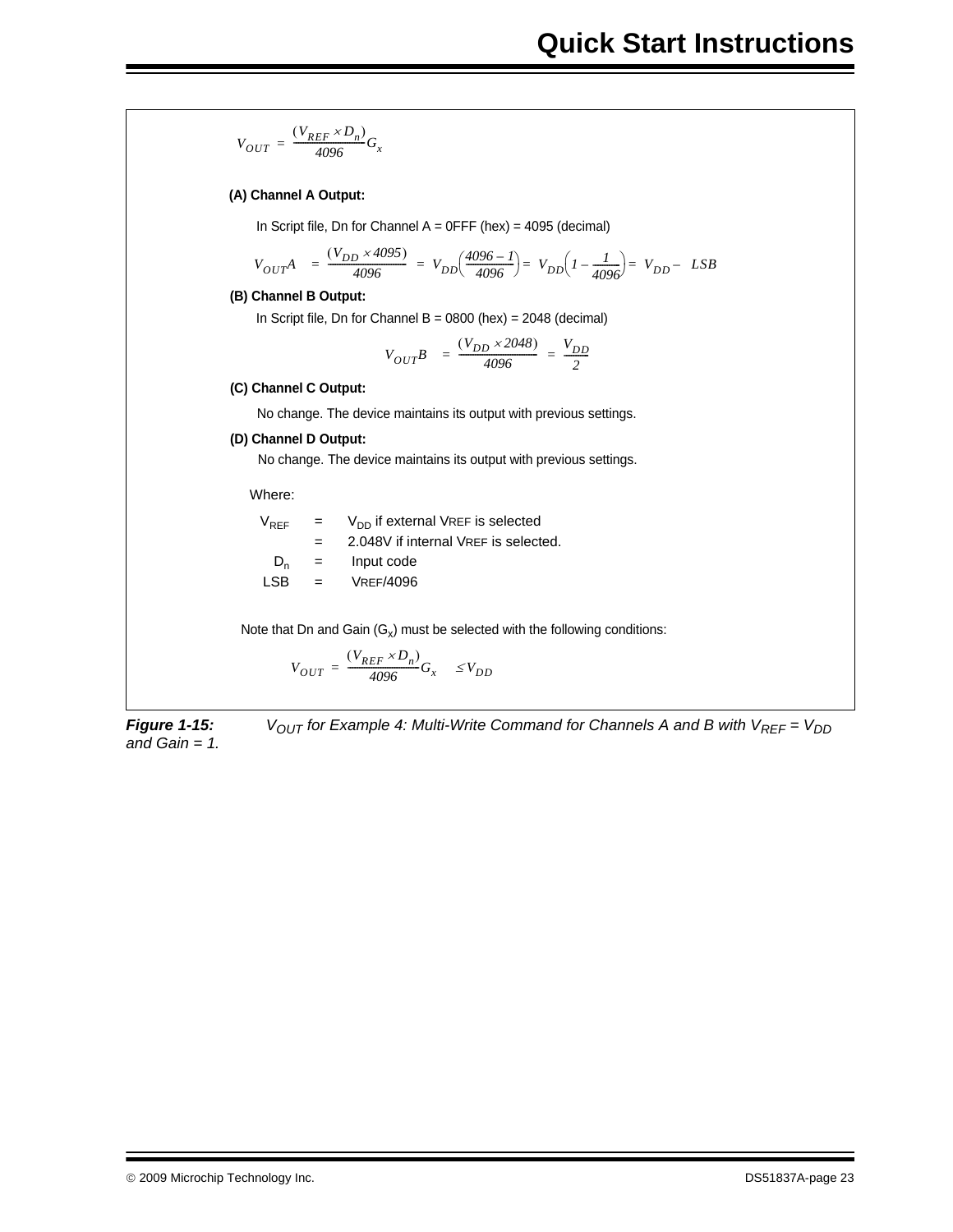#### 1.3.2.10 **EXAMPLE 5:** SINGLE WRITE COMMAND FOR DAC INPUT REGISTER AND EEPROM

This command writes to a single DAC input register and its EEPROM. Both input register and EEPROM are written at the acknowledge pulse of the input data byte. The EEPROM program activity can be monitored through the RDY/BSY bit and pin. See the MCP4728 data sheet for details.

[Figure 1-16](#page-27-0) shows an example of writing a script file. In this example, the PICkit Serial Analyzer sends a single write command to the MCP4728 for the DAC A (Channel A) input register.



<span id="page-27-0"></span>*FIGURE 1-16: Writing Script File to Write the Channel A Register and its EEPROM with FFFh Using a Single Write Command. The Channel A output is updated immediately with the ACK Pulse. This example uses UDAC Bit, instead of using LDAC pin, to update the DAC output.*

• Parameters in the Script Detail column:

| <b>Script Detail</b> |                                                               |
|----------------------|---------------------------------------------------------------|
| <b>I2CSTART</b>      | $\star$                                                       |
| <b>I2CWRTBYT</b>     | $\star$                                                       |
| 04                   | -> This means there are four bytes to send.                   |
| C <sub>0</sub>       | -> Address byte = $1100-0000$ (See Note).                     |
| 58                   | -> Command Type and selection of Channel A.                   |
| 0F                   | -> Configuration register bits and data nibble for Channel A. |
| FF                   | -> Data byte for Channel A (register and its EEPROM).         |
| I2CSTOP              | $\star$                                                       |

**Note:** All parameters above must be listed in order. The parameter above with \* are not modifiable. The MCP4728 device on the evaluation board has  ${}^{12}C$ address bits  $(A2, A1, A0) = (0,0,0)$ .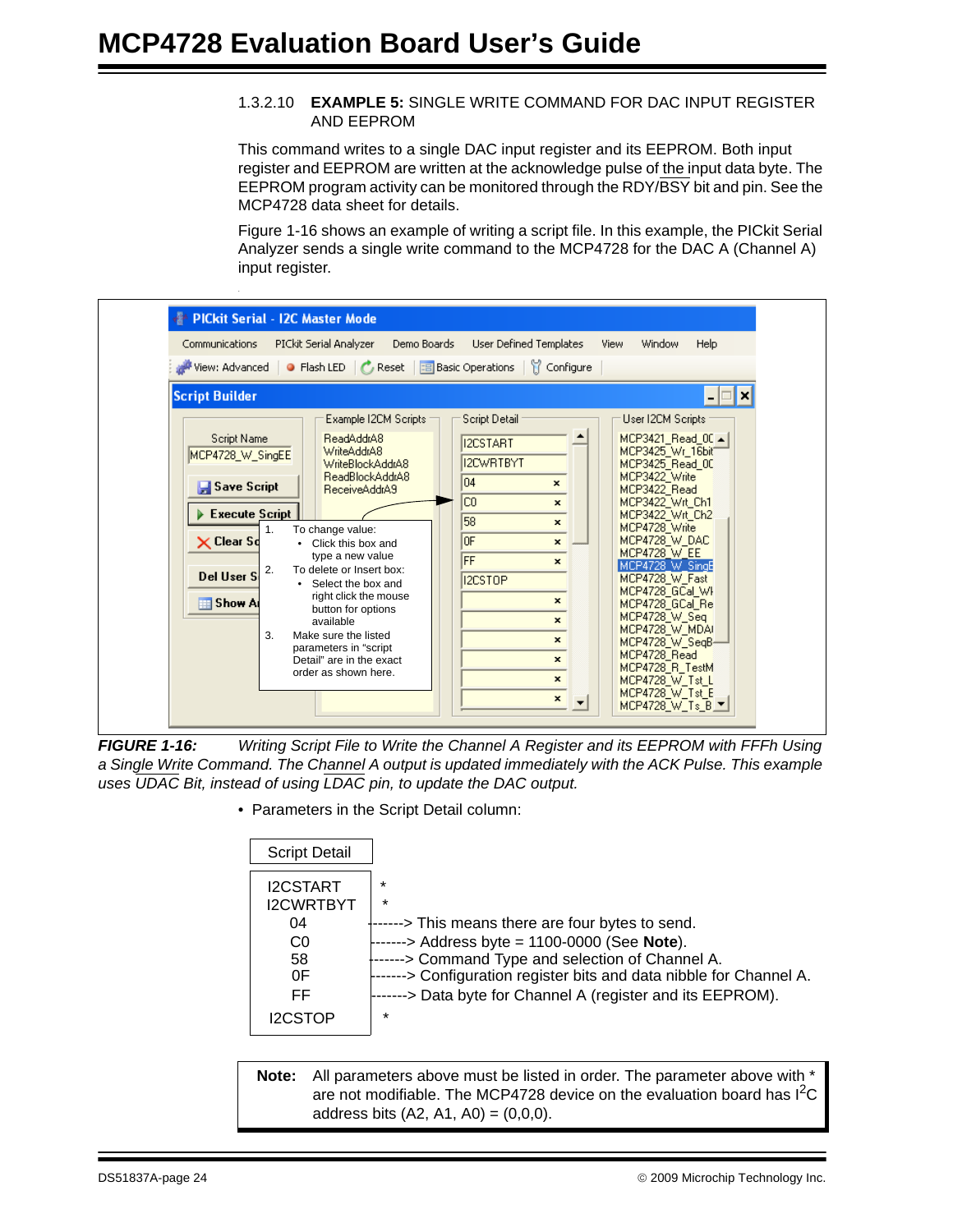#### 1.3.2.11 SAVE THE SCRIPT FILE AND PROGRAMMING THE MCP4728 DAC REGISTERS

- 1. Type in any script name (i.e., MCP4728\_W\_SingEE) in the space below the **Script Name** menu.
- 2. Click **Save Script** button.
- 3. Click **Execute Script** button.

**Note:** At this point, the PIC kit Serial transmits the I<sup>2</sup>C Write Command to the MCP4728 device. The saved file name will appear in **Users I2C Scripts** column, and can be re-used any time by selecting the file name.

4. You can also see the SCL and SDA waveforms using the Oscilloscope.

**Note:** When you click on the "Execute Script" menu, the "Busy" LED on the PICkit Serial Analyzer will momentarily turn on and then turn off. If the LED remains ON, a communications problem has occurred. Remove the PICkit Serial Analyzer from your computer and recheck the parameter values including the order of parameters under the "Script Detail" column including the I2C address of the device, and try again until the "Busy" LED turns OFF immediately after sending the  $I<sup>2</sup>C$  command.

5. Read the  $V_{\text{OUT}}$  voltage at the  $V_{\text{OUT}}$  test pins:

Since the UDAC bit is set to "0" in the command, the device will update the channel A  $(V<sub>OUT</sub> A)$  output as soon as the command is executed regardless of the condition of the LDAC pin switch S1.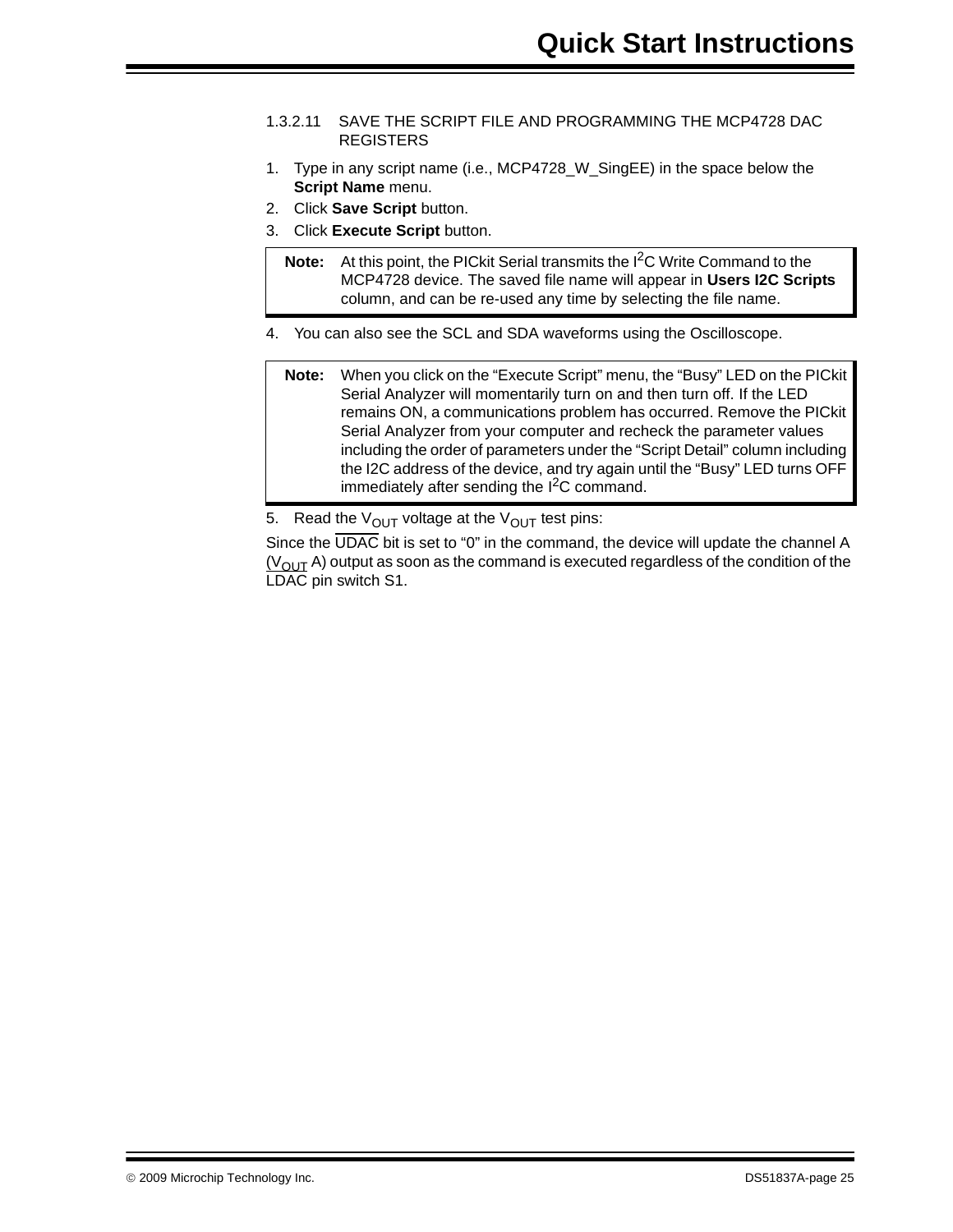$$
V_{OUT} = \frac{(V_{REF} \times D_n)}{4096} G_x
$$

#### **(A) Channel A Output:**

In Script file, Dn for Channel  $A = 0$ FFF (hex) = 4095 (decimal)

$$
V_{OUT}A = \frac{(V_{DD} \times 4095)}{4096} = V_{DD} \left(\frac{4096 - I}{4096}\right) = V_{DD} \left(I - \frac{I}{4096}\right) = V_{DD} - LSB
$$

#### **(B) Channel B Output:**

No change. Keep its output with previous settings.

#### **(C) Channel C Output:**

No change. Keep its output with previous settings.

### **(D) Channel D Output:**

No change. Keep its output with previous settings.

Where:

| $V_{REF}$ = |                           | $V_{DD}$ if external $V_{RFF}$ is selected |  |  |
|-------------|---------------------------|--------------------------------------------|--|--|
|             | $=$                       | 2.048V if internal $V_{RFF}$ is selected.  |  |  |
| $D_n$       | $\equiv$                  | Input code                                 |  |  |
| LSB.        | $\mathbf{r} = \mathbf{r}$ | $V_{BFE}$ /4096                            |  |  |

Note that Dn and Gain  $(G_x)$  must be selected with the following conditions:

$$
V_{OUT} = \frac{(V_{REF} \times D_n)}{4096} G_x \le V_{DD}
$$

**FIGURE 1-17:**  $V_{OUT}$  for Example 5: Single Write Command for Channel A:  $V_{REF} = V_{DD}$  and Gain = 1.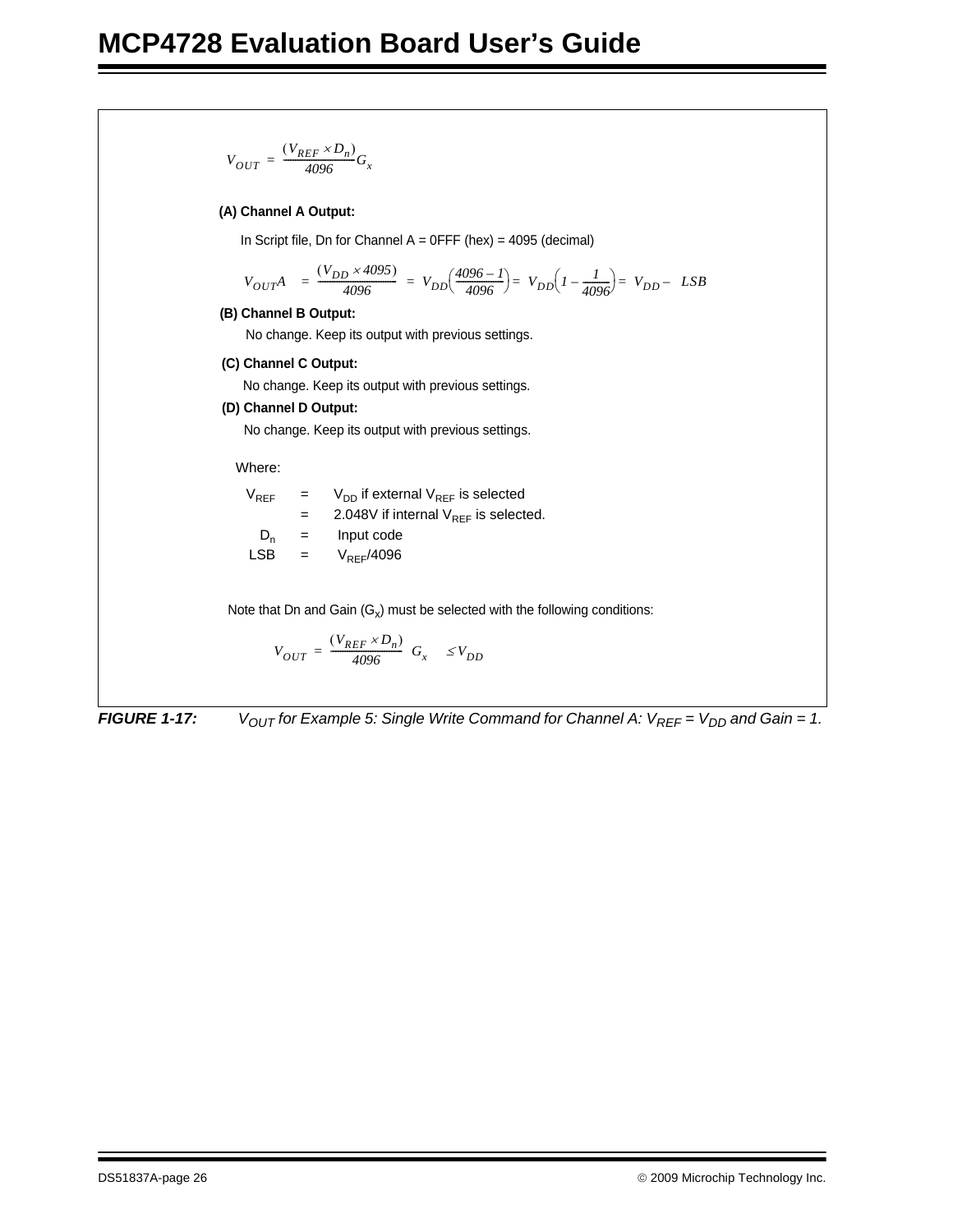#### <span id="page-30-1"></span>1.3.2.12 **EXAMPLE 6:** SEQUENTIAL WRITE FOR DAC INPUT REGISTERS AND EEPROM

This command writes to the DAC input registers and EEPROM sequentially from a start channel to the channel D. The input register is written at the ACK pulse of the input data byte of each register. However, the EEPROM are written altogether at the same time sequentially at the end of the last byte. The EEPROM writing activity can be monitored through the RDY/BSY bit and pin. See the MCP4728 data sheet for details.

[Figure 1-18](#page-30-0) shows an example of writing a script file on PICkit Serial PC GUI for this command.



<span id="page-30-0"></span>*FIGURE 1-18: Writing Script file to write the Channel B to Channel D. This command writes to both the input registers and EEPROM: (a) Channel B Settings: V<sub>REF</sub> = V<sub>DD</sub> and Gain = 1. (b) Channel C Settings: V<sub>REF</sub> = Internal (2.048V), Gain = 1. (c) Channel D Settings: V<sub>REF</sub> = Internal (2.048V), Gain = 2. The DAC outputs are updated immediately with the ACK pulse. This example uses the UDAC bit to update the DAC outputs.*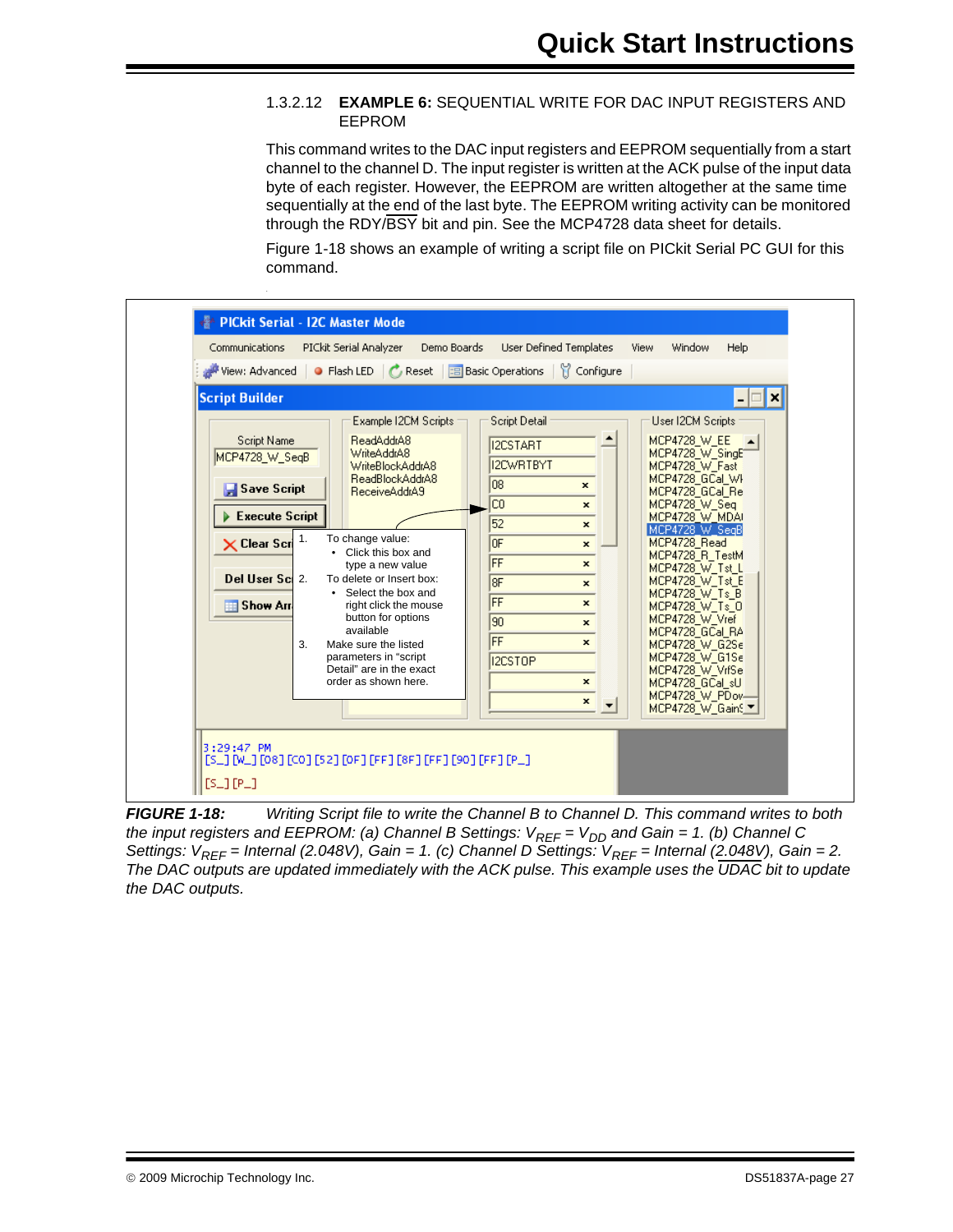• Parameters in the Script Detail column:

| <b>Script Detail</b>                                              |                                                                                                                                                                                                                                                            |
|-------------------------------------------------------------------|------------------------------------------------------------------------------------------------------------------------------------------------------------------------------------------------------------------------------------------------------------|
| <b>I2CSTART</b><br><b>I2CWRTBYT</b><br>08<br>C0<br>52<br>0F<br>FF | $\star$<br>$\star$<br>-> This means there are eight bytes to send.<br>$\geq$ Address byte = 1100-0000 (See Note).<br>-> Command Type and Ch. B is a starting channel<br>-> Configuration register bits and data nibble for Ch. B<br>-> Data byte for Ch. B |
| 8F                                                                | -> Configuration register bits and data nibble for Ch. C                                                                                                                                                                                                   |
| FF                                                                | -> Data byte for Ch. C                                                                                                                                                                                                                                     |
| 90<br>FF                                                          | -> Configuration register bits and data nibble for Ch. D<br>-> Data byte for Ch. D                                                                                                                                                                         |
| I2CSTOP                                                           | $\star$                                                                                                                                                                                                                                                    |

**Note:** All parameters above must be listed in order. The parameter above with \* are not modifiable. The MCP4728 device on the evaluation board has I<sup>2</sup>C address bits  $(A2, A1, A0) = (0,0,0)$ .

#### 1.3.2.13 SAVE THE SCRIPT FILE AND PROGRAMMING THE MCP4728 DAC REGISTERS

- 1. Type in any script name (i.e., MCP4728\_W\_SeqB) in the space below the **Script Name** menu.
- 2. Click **Save Script** button.
- 3. Click **Execute Script** button.

**Note:** At this point, the PIC kit Serial transmits the I<sup>2</sup>C Write Command to the MCP4728 device. The saved file name will appear in **Users I2C Scripts** column, and can be re-used any time by selecting the file name.

4. You can also see the SCL and SDA waveforms using the Oscilloscope.

**Note:** When you click on the "Execute Script" menu, the "Busy" LED on the PICkit Serial Analyzer will momentarily turn on and then turn off. If the LED remains ON, a communications problem has occurred. Remove the PICkit Serial Analyzer from your computer and recheck the parameter values including the order of parameters under the "Script Detail" column including the  $I^2C$  address of the device, and try again until the "Busy" LED turns OFF immediately after sending the  $I<sup>2</sup>C$  command.

5. Read the V<sub>OUT</sub> voltage at the V<sub>OUT</sub> test terminals:

Since the UDAC bit is set to "0" in the command, the device will update the  $V_{\text{OUT}}$  B, C, and D outputs as soon as the command is executed regardless of the condition of the LDAC pin switch S1.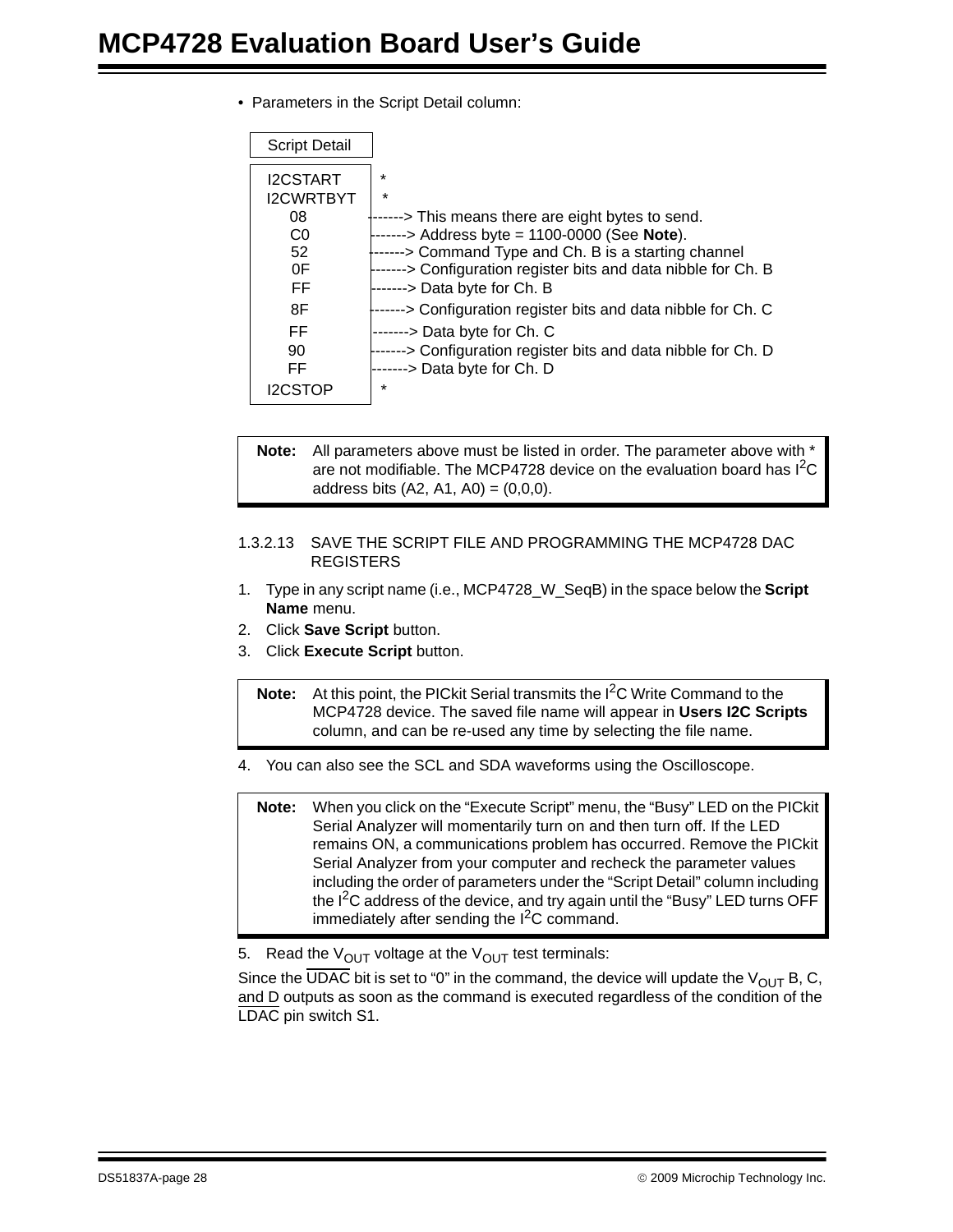$V_{OUT} = \frac{(V_{REF} \times D_n)}{4096} G_x$ Where:  $V_{REF}$  =  $V_{DD}$  if external  $V_{REF}$  is selected  $= 2.048V$  if internal  $V_{REF}$  is selected.  $D_n =$  Input code LSB =  $V_{REF}/4096$  $V_{OUT}B = \frac{(V_{DD} \times 4095)}{4096} G_x = V_{DD} \left(\frac{4096 - I}{4096}\right) = V_{DD} \left(1 - \frac{I}{4096}\right) = V_{DD} - LSB$ In Script file,  $V_{REF} = V_{DD}$ , Gain (G<sub>x</sub>) = 1, Dn for Channel B = 0FFF (hex) = 4095 (decimal) **(A) DAC A Output:** Note that Dn and Gain (Gx) must be selected with the following conditions: **(B) DAC B Output: (C) DAC C Output: (D) DAC D Output:** No change. Keep its output with previous settings. In Script file,  $V_{REF}$  = Internal, Gain (G<sub>x</sub>) = 1, Dn for Channel C = 0FFF (hex) = 4095 (decimal)  $V_{OUT}C = \frac{(V_{REF} \times 4095)}{4096} G_x = V_{REF} \left(\frac{4096 - I}{4096}\right) = V_{REF} \left(1 - \frac{I}{4096}\right) = V_{REF} - LSB$ where  $V_{REF}$  = internal = 2.048V, LSB = 0.5 mV In Script file,  $V_{RFF}$  = Internal, Gain = 2, Dn for Channel D = 00FF (hex) = 255 (decimal)  $V_{OUT}D = \frac{V_{REF} \times 255}{4096} G_x = V_{REF} \left(\frac{255}{4096}\right)$  $=$   $\frac{V_{REF} \times 255}{4096} G_x = V_{REF} \left( \frac{255}{4096} \right) = 2 = V_{REF} (0.06226)(2) = 0.255V$  $= 2.0475$ where  $V_{REF}$  = internal = 2.048V

$$
V_{OUT} = \frac{(V_{REF} \times D_n)}{4096} G_x \leq V_{DD}
$$



*FIGURE 1-19: V*<sub>OUT</sub> for Example 6: V<sub>OUT</sub> after Sequential Write Command.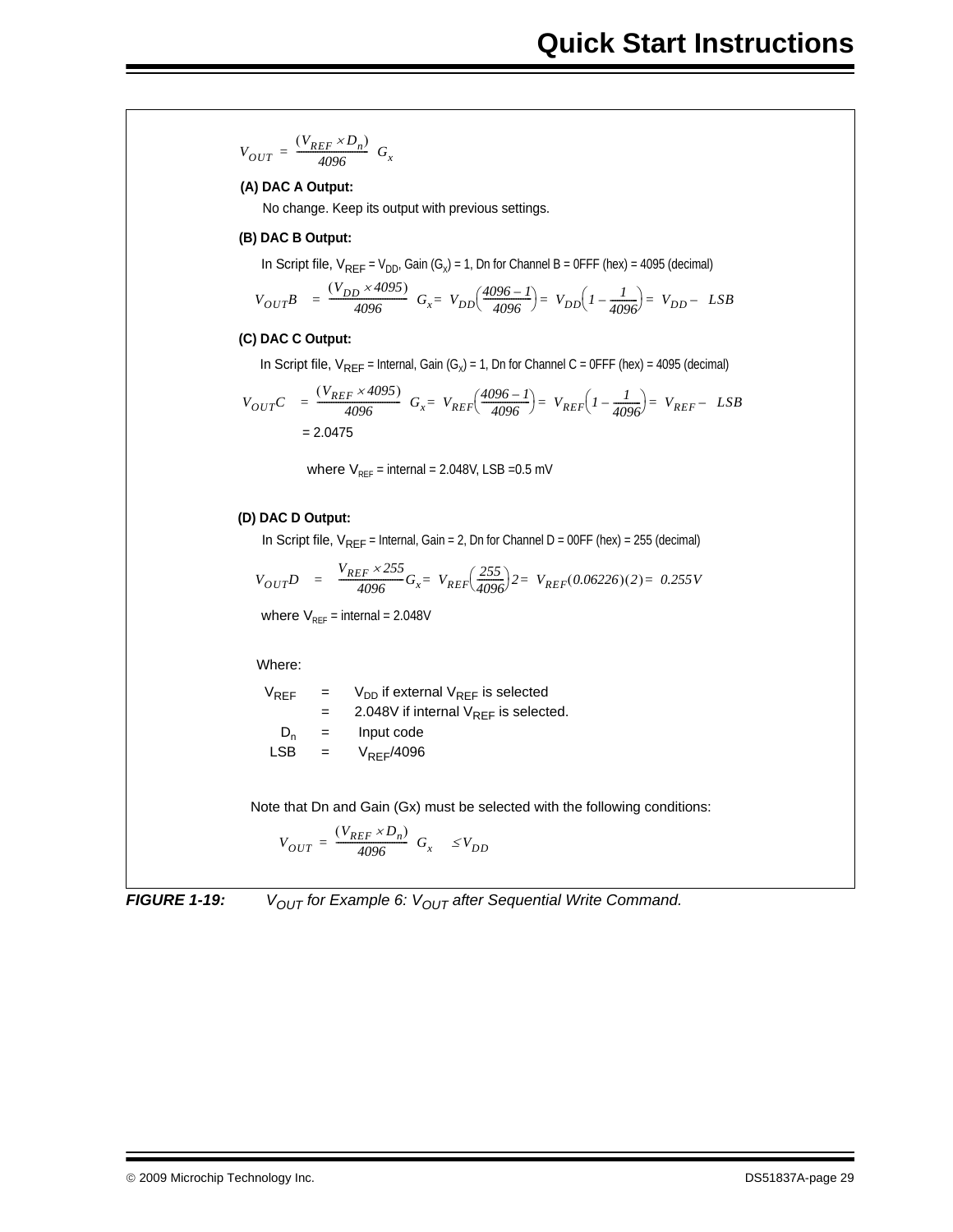#### 1.3.2.14 **EXAMPLE 7:** TESTING EEPROM FEATURES

The device will upload the EEPROM data to both input and output DAC registers (a) during power-up sequence or (b) when it receives the General Call Reset command. One of these conditions makes the analog outputs available immediately with their current EEPROM settings. Note that the Power-Down bit must be cleared for the output.

- **Testing Procedure:**
- a. Write to the EEPROM with one of the examples shown earlier (i.e., **[Section 1.3.2.12 "Example 6: Sequential Write for DAC Input Registers and](#page-30-1)  [EEPROM"](#page-30-1)**).
- b. Measure and record the analog voltage of each channel  $(V_{\text{OUT}})$  using a multimeter.
- c. Turn-off the  $V_{DD}$  of the device. If you are using the  $V_{DD}$  from the PICkit Serial Analyzer, disconnect JP1 connect.
- d. Turn-back on the  $V_{DD}$  again and measure the analog voltage ( $V_{OUT}$ ) of each channel again. Confirm the  $V_{\text{OUT}}$  is the same as in Step (b).

#### 1.3.2.15 **EXAMPLE 8:** READING DAC REGISTERS AND EEPROM

This example shows how to read back the DAC input registers and EEPROM data.

[Figure 1-20](#page-33-0) shows the PICkit Serial script file to read all DAC input registers and EEPROM data. Once this file is executed, the PC GUI will show you the contents of the registers and EEPROM.



<span id="page-33-0"></span>*FIGURE 1-20: Reading the DAC Registers and its EEPROM with a Read Command. See*  [Figure 1-21](#page-34-0) *for Details in Reading Data.*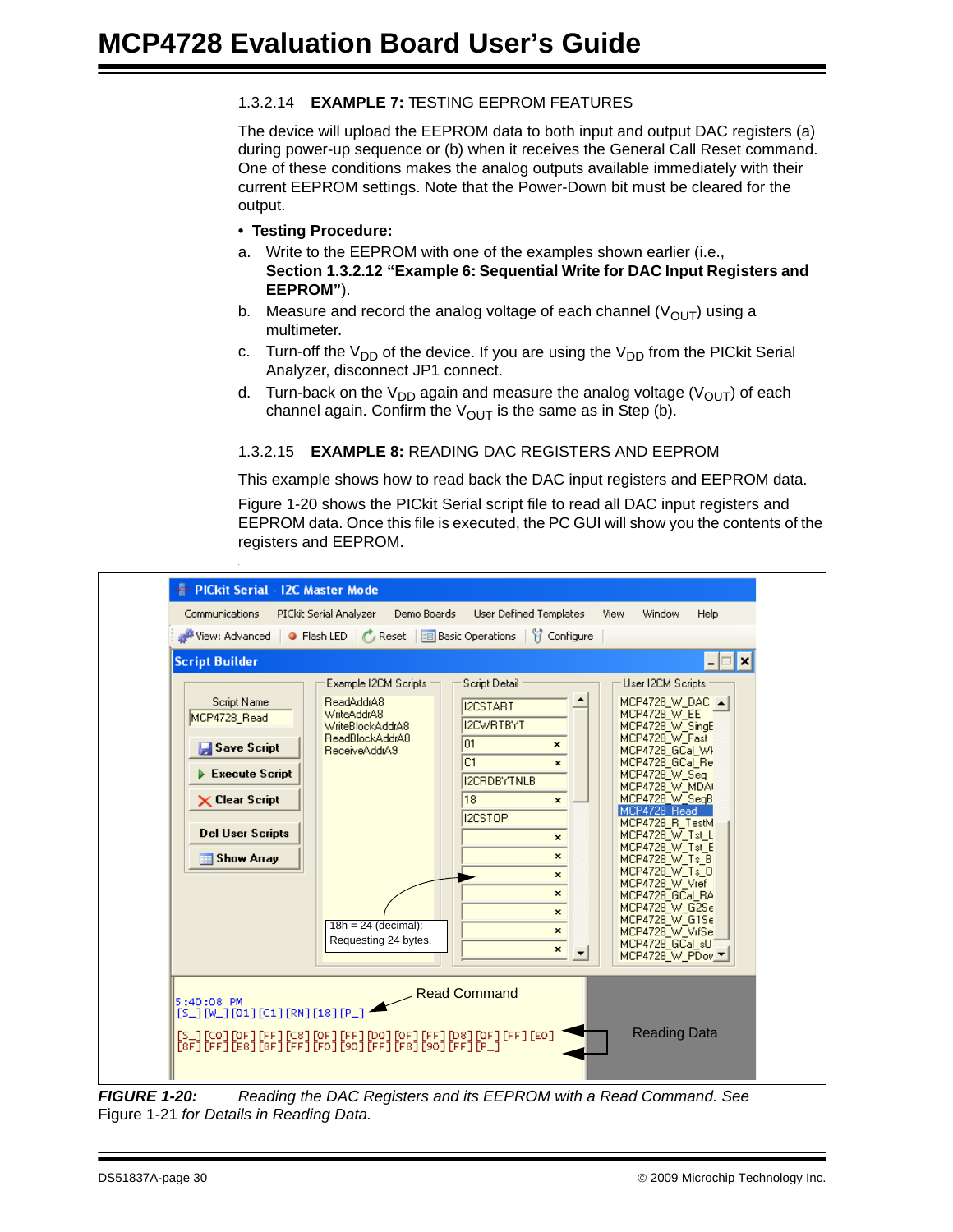



<span id="page-34-0"></span>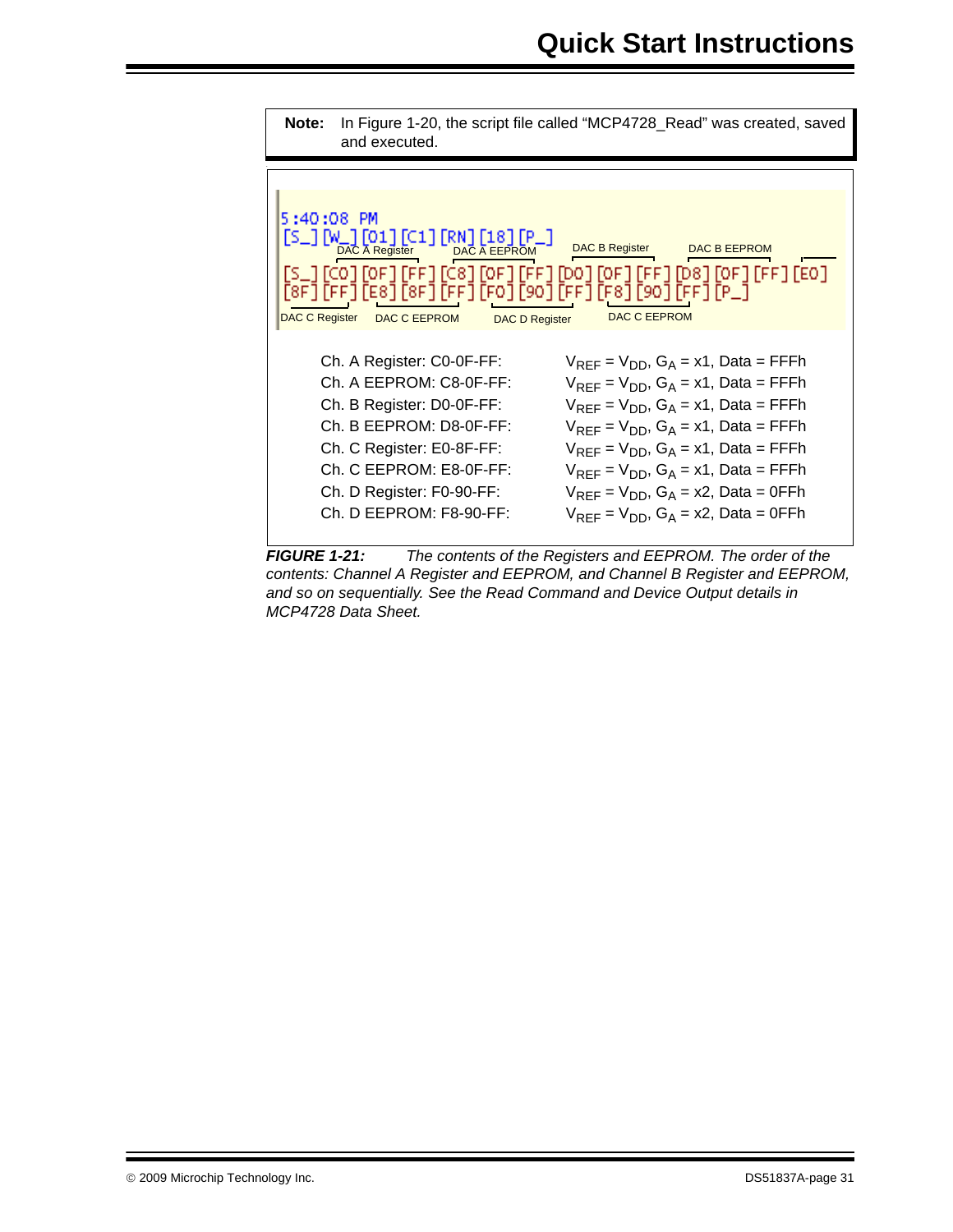#### 1.3.2.16 **EXAMPLE 9:** WRITE POWER-DOWN SELECTION BITS IN DAC INPUT REGISTER

This command writes power-down bits to the DAC input registers. [Figure 1-22](#page-35-0) shows an example of writing a new script file for Power-Down mode.



<span id="page-35-0"></span>*FIGURE 1-22: Writing Script file to write the power-down bits. The channel outputs are updated immediately with the ACK pulse. This command does not require UDAC bit or LDAC pin change.*

• Parameters in the Script Detail column:

| <b>Script Detail</b> |                                                       |
|----------------------|-------------------------------------------------------|
| <b>I2CSTART</b>      | $\star$                                               |
| <b>I2CWRTBYT</b>     | $\star$                                               |
| 03                   | -> This means there are three bytes to send.          |
| C <sub>0</sub>       | -> Address byte = $1100-0000$ (See Note).             |
| AF                   | -> Command Type and Power-Down bits for Chs. A and B. |
| FF                   | -> Power-Down bits for Channels C and D.              |
| I2CSTOP              | $\star$                                               |

**Note:** All parameters above must be listed in order. The parameter above with \* are not modifiable. The MCP4728 device on the evaluation board has I<sup>2</sup>C address bits  $(A2, A1, A0) = (0,0,0)$ .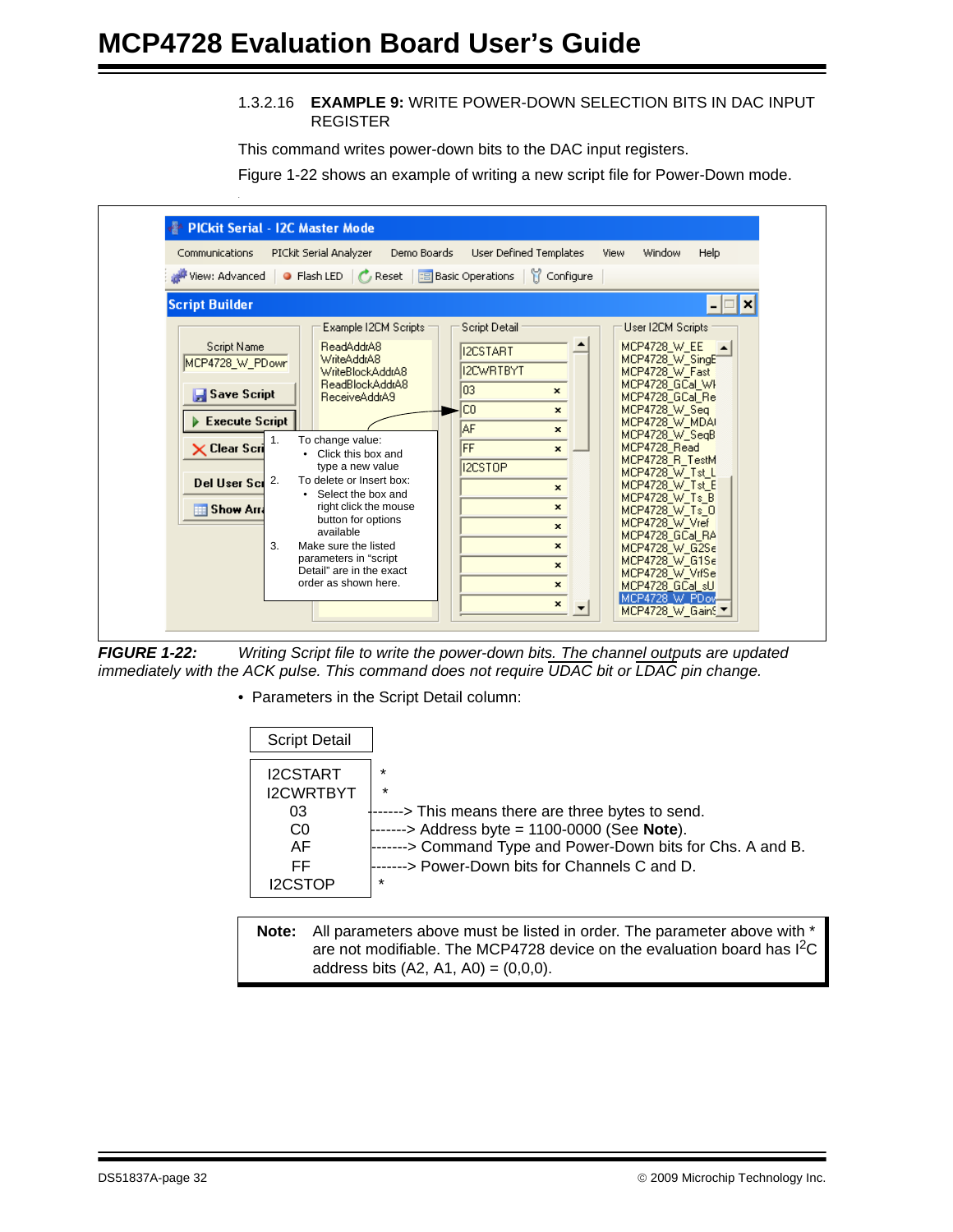#### 1.3.2.17 SAVE THE SCRIPT FILE AND PROGRAMMING THE MCP4728 DAC REGISTERS

- 1. Type in any script name (i.e., MCP4728\_W\_PDown) in the space below the **Script Name** menu.
- 2. Click **Save Script** button.
- 3. Click **Execute Script** button.

**Note:** At this point, the PIC kit Serial transmits the I<sup>2</sup>C Write Command to the MCP4728 device. The saved file name will appear in **Users I2C Scripts** column, and can be re-used any time by selecting the file name.

4. You can also see the SCL and SDA waveforms using the Oscilloscope.

**Note:** When you click on the "Execute Script" menu, the "Busy" LED on the PICkit Serial Analyzer will momentarily turn on and then turn off. If the LED remains ON, a communications problem has occurred. Remove the PICkit Serial Analyzer from your computer and re-check the parameter values including the order of parameters under the "Script Detail" column including the  $I<sup>2</sup>C$  address of the device, and try again until the "Busy" LED turns OFF immediately after sending the  $I<sup>2</sup>C$  command.

5. Read the  $V_{\text{OUT}}$  voltage at the  $V_{\text{OUT}}$  test pins:

Once this command is executed, all analog voltage outputs  $(V_{OUT})$  will be "zero", and the analog output pins ( $V_{\text{OUT}}$ ) are internally connected with about 500 kΩ.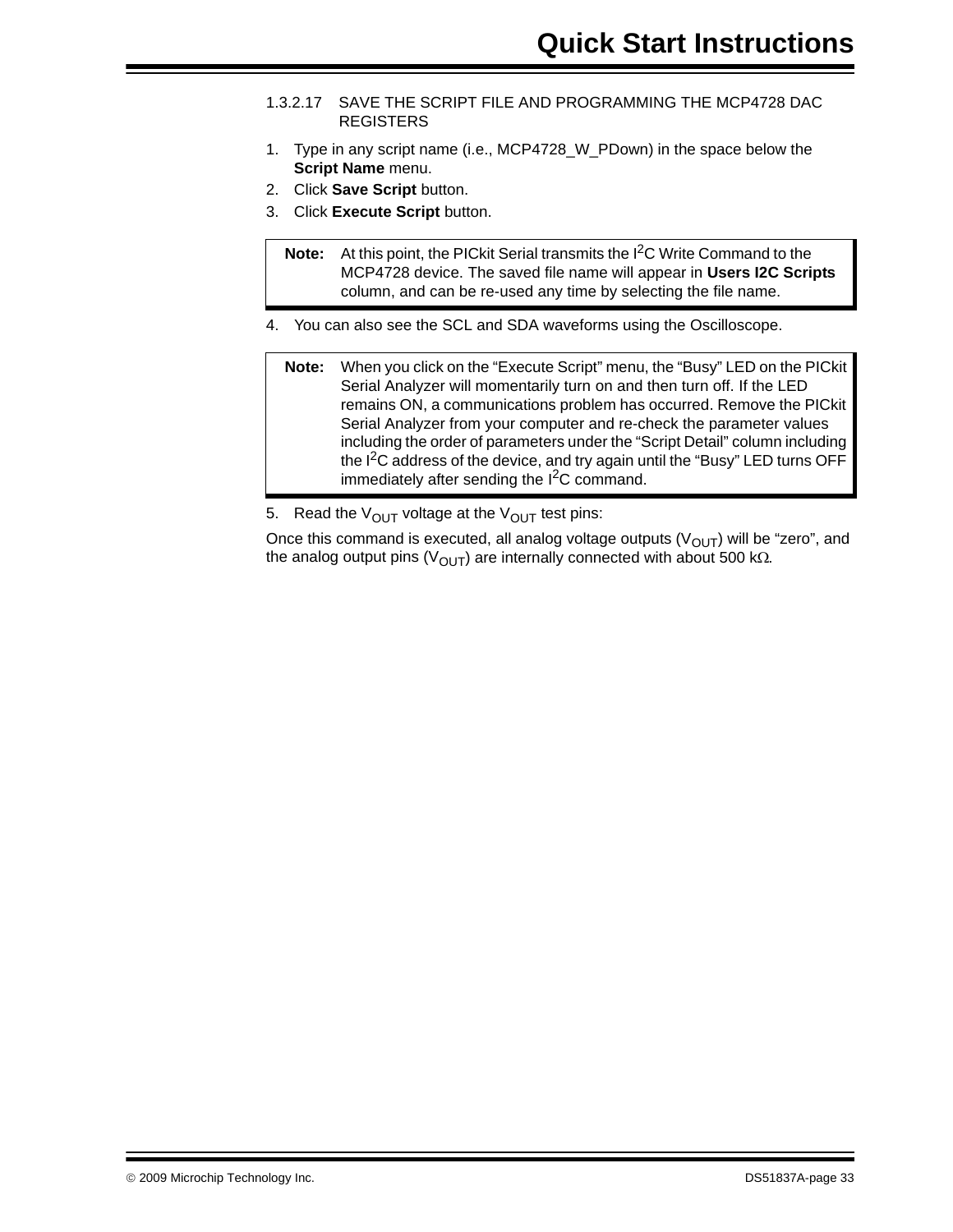**NOTES:**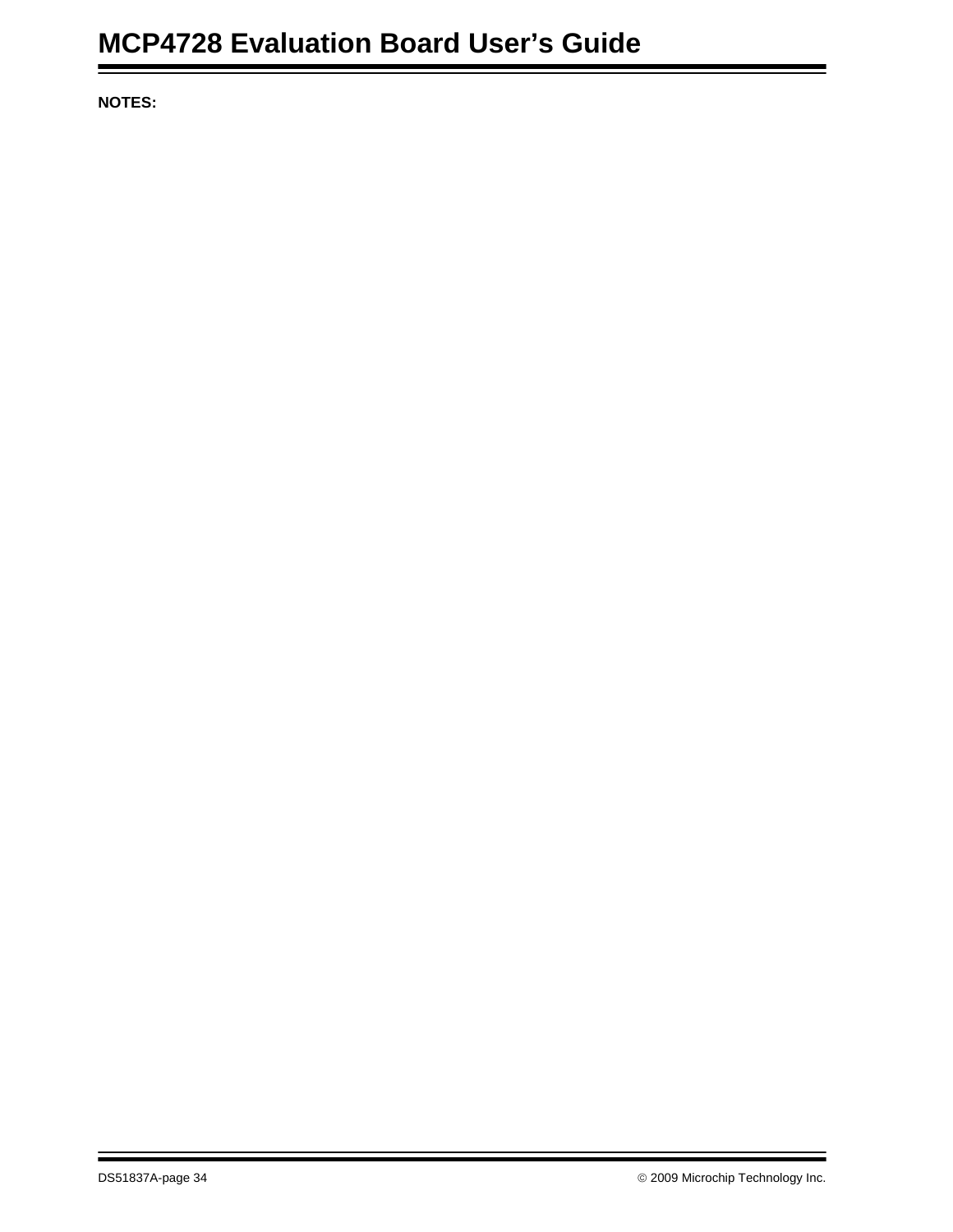

# <span id="page-38-2"></span>**MCP4728 EVALUATION BOARD USER'S GUIDE**

# **Appendix A. Schematic and Layouts**

### <span id="page-38-1"></span><span id="page-38-0"></span>**A.1 INTRODUCTION**

This appendix contains the following schematics and layouts for the MCP4728 Evaluation Board:

- Board Schematic
- Board Top Silk, Top Pads, and Top Copper Layer
- Board Top Copper and Pads Layer
- Board Top Pads and Silk Layer
- Board Bottom Copper Layer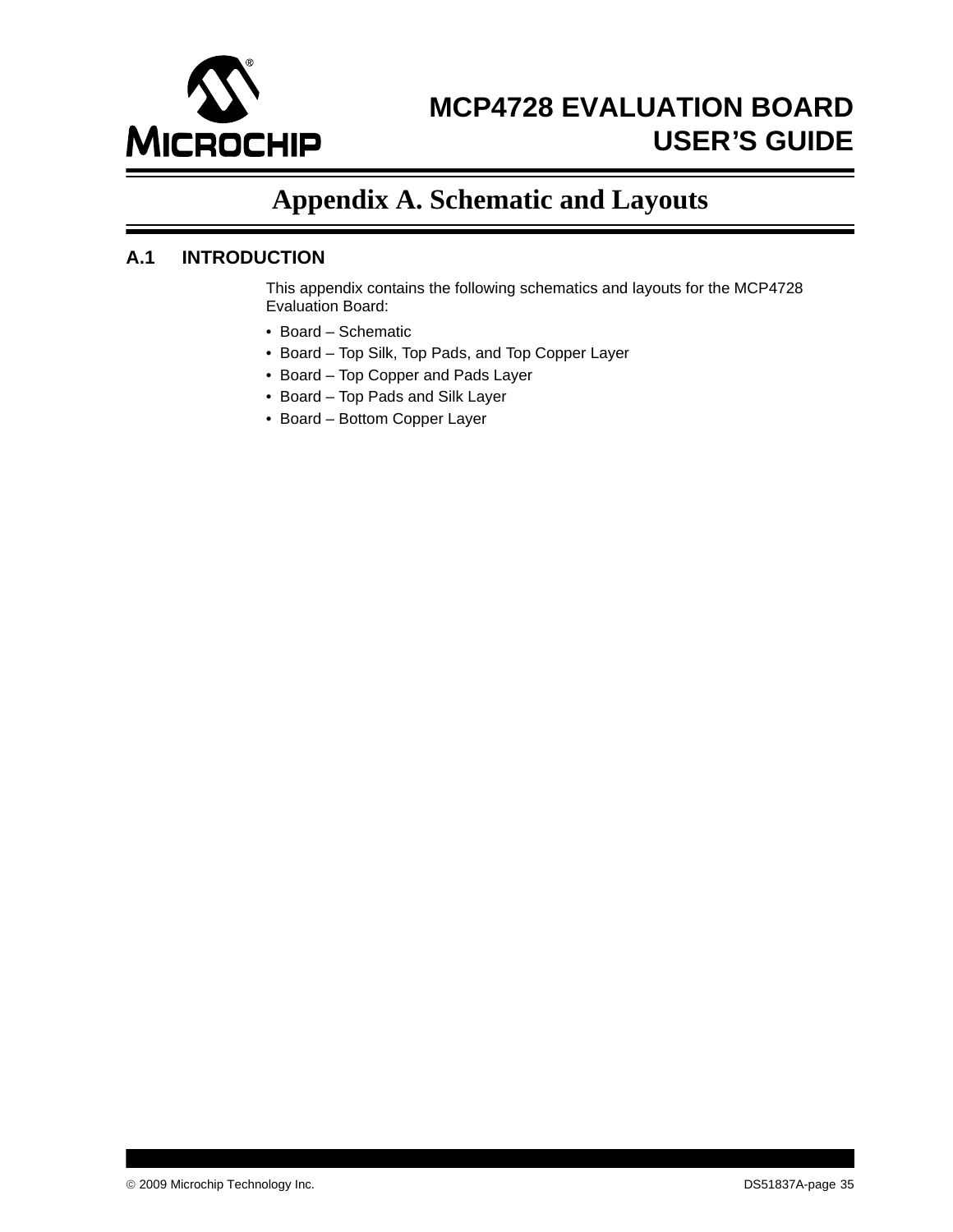# <span id="page-39-0"></span>**A.2 BOARD – SCHEMATIC**

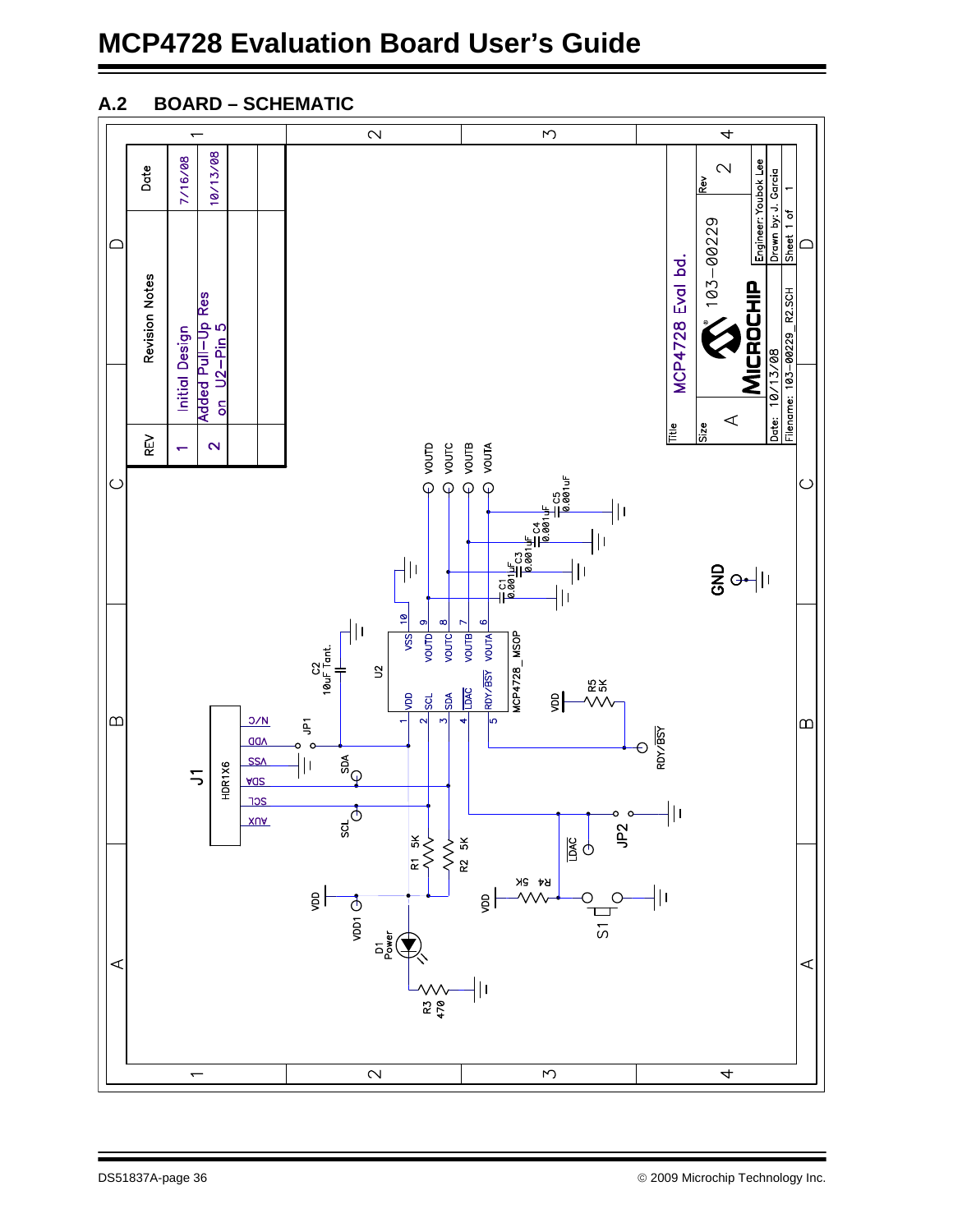<span id="page-40-0"></span>

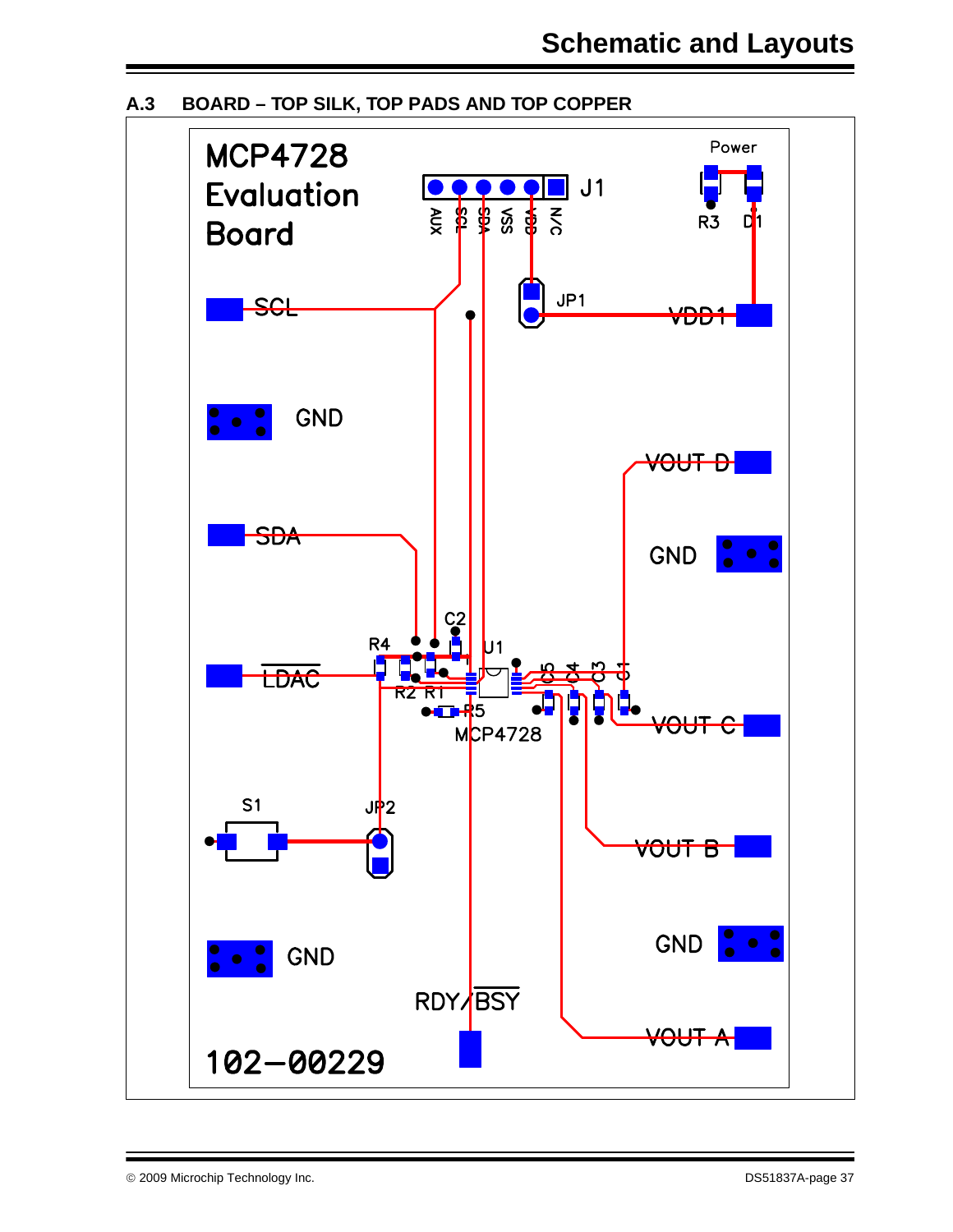# <span id="page-41-0"></span>**A.4 BOARD – TOP COPPER AND PADS**

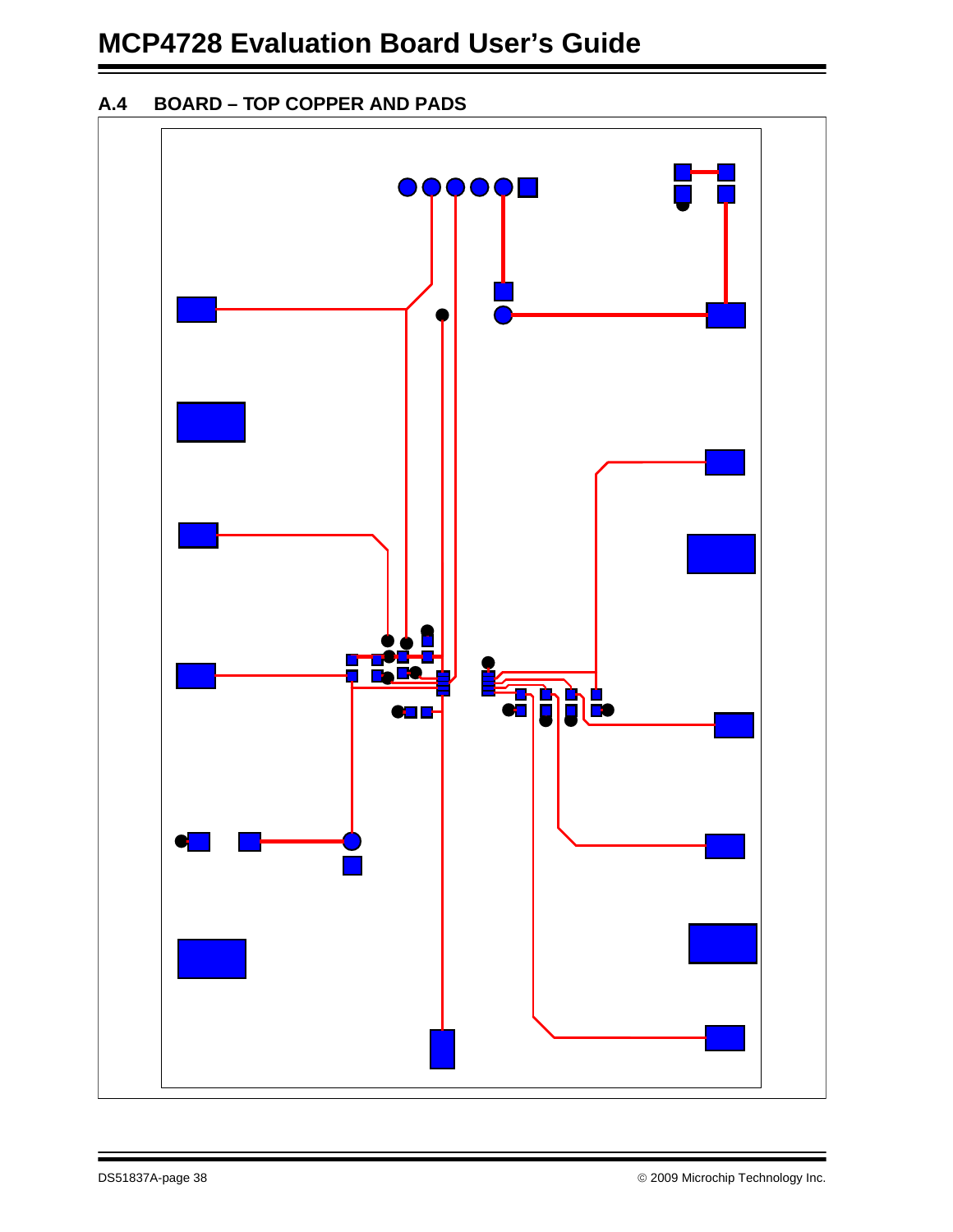<span id="page-42-0"></span>

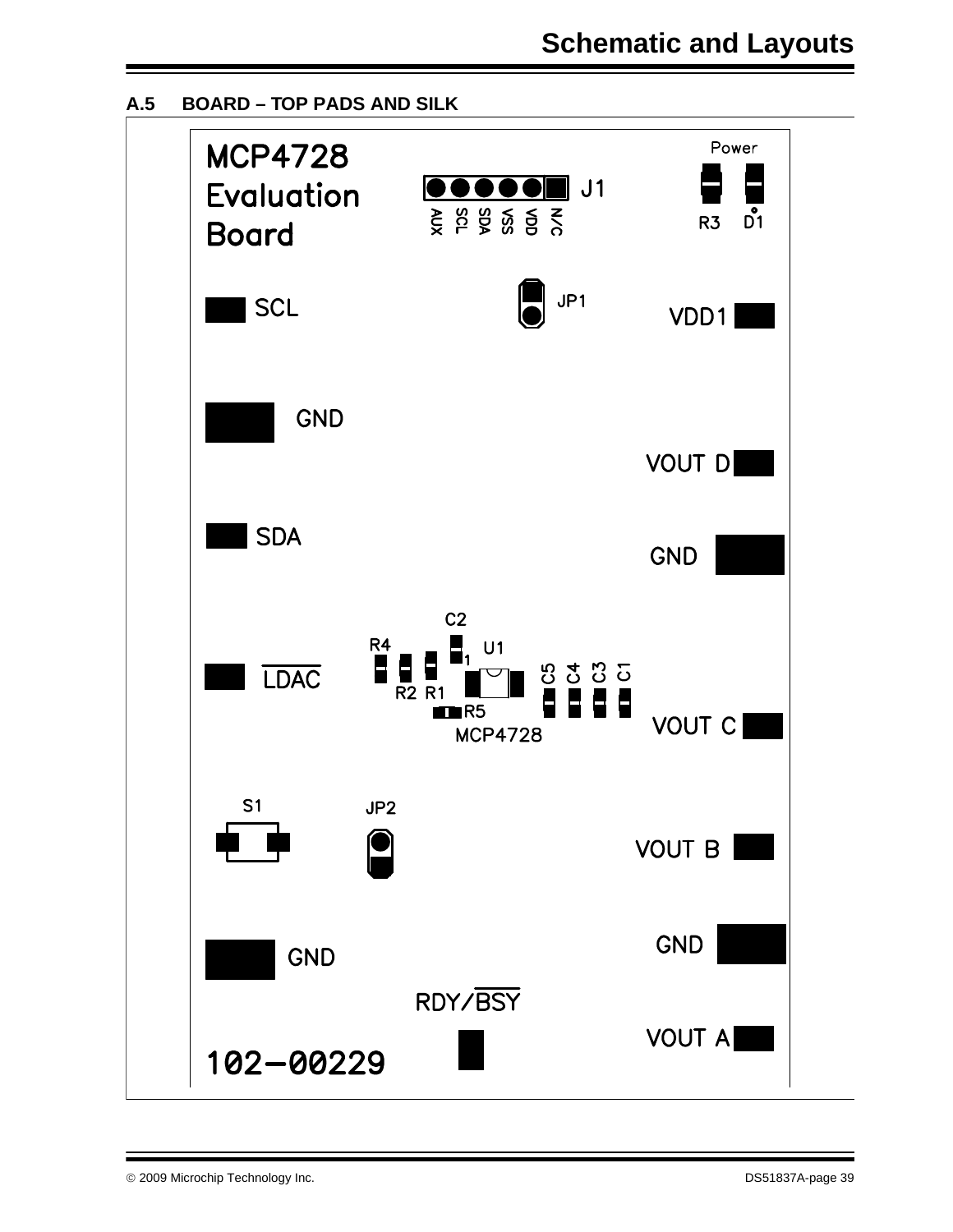## <span id="page-43-0"></span>**A.6 BOARD – BOTTOM COPPER LAYER**

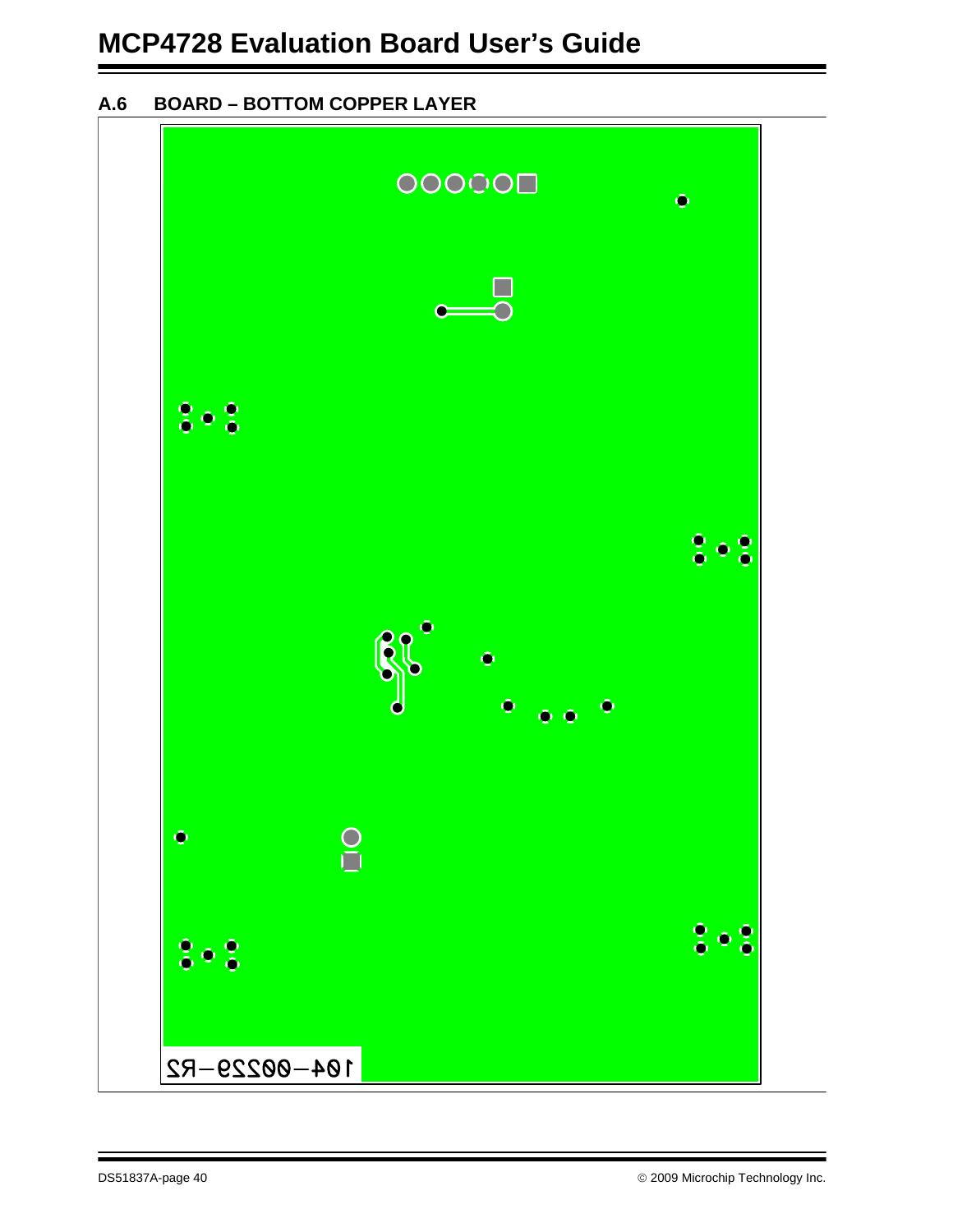

# <span id="page-44-1"></span>**MCP4728 EVALUATION BOARD USER'S GUIDE**

# **Appendix B. Bill Of Materials (BOM)**

| Qty            | Reference                                                                                | <b>Description</b>                                   | <b>Manufacturer</b>                                           | <b>Part Number</b>  |  |
|----------------|------------------------------------------------------------------------------------------|------------------------------------------------------|---------------------------------------------------------------|---------------------|--|
| 4              | C1, C3, C4, C5                                                                           | CAP 1000PF 50V CERAMIC X7R<br>0603                   | Panasonic <sup>®</sup> - ECG                                  | ECJ-1VB1H102K       |  |
| 1              | C <sub>2</sub>                                                                           | CAP CERAMIC 10UF 6.3V X5R<br>0603                    | Panasonic - ECG                                               | ECJ-1VB0J106M       |  |
| $\mathbf{1}$   | D <sub>1</sub>                                                                           | LED RED CLEAR 0805 SMD                               | Lite-On Inc                                                   | LTST-C170CKT        |  |
| 1              | J <sub>1</sub>                                                                           | CONN HEADER 6POS .100 R/A<br>TIN                     | Molex <sup>®</sup> /Waldom <sup>®</sup> Electron-<br>ics Corp | 22-05-2061          |  |
| $\overline{2}$ | JP1, JP2                                                                                 | CONN HEADER 2POS .100 VERT<br>TIN                    | Molex/Waldom Electronics<br>Corp                              | 22-03-2021          |  |
| $\mathbf{1}$   | <b>PCB</b>                                                                               | RoHS Compliant Bare PCB,<br>MCP4728 Evaluation board | Microchip Technology Inc.                                     | 104-00229           |  |
| $\overline{4}$ | R <sub>1</sub> , R <sub>2</sub> , R <sub>4</sub> , R <sub>5</sub>                        | RES 4.99K OHM 1/10W 1% 0603<br><b>SMD</b>            | Panasonic - ECG                                               | ERJ-3EKF4991V       |  |
| 1              | R <sub>3</sub>                                                                           | RES 470 OHM 1/8W 5% 0805 SMD                         | Panasonic - ECG                                               | ERJ-6GEYJ471V       |  |
| 13             | RDY/~BSY,<br>SCL, SDA,<br>VDDA, VOUTA,<br>VOUTB,<br>VOUTC,<br>VOUTD, LDAC,<br><b>GND</b> | TEST POINT PC COMPACT SMT                            | Keystone Electronics <sup>®</sup>                             | 5016                |  |
| 1              | S <sub>1</sub>                                                                           | <b>SWITCH LIGHT TOUCH 160GF</b><br><b>SMD</b>        | Panasonic - ECG                                               | EVQ-PPBA25          |  |
| 1              | U1                                                                                       |                                                      | Microchip Technology Inc.                                     | <b>MCP4728-E/UN</b> |  |

### <span id="page-44-0"></span>**TABLE B-1: BILL OF MATERIALS**

**Note 1:** The components listed in this Bill of Materials are representative of the PCB assembly. The released BOM used in manufacturing uses all RoHS-compliant components.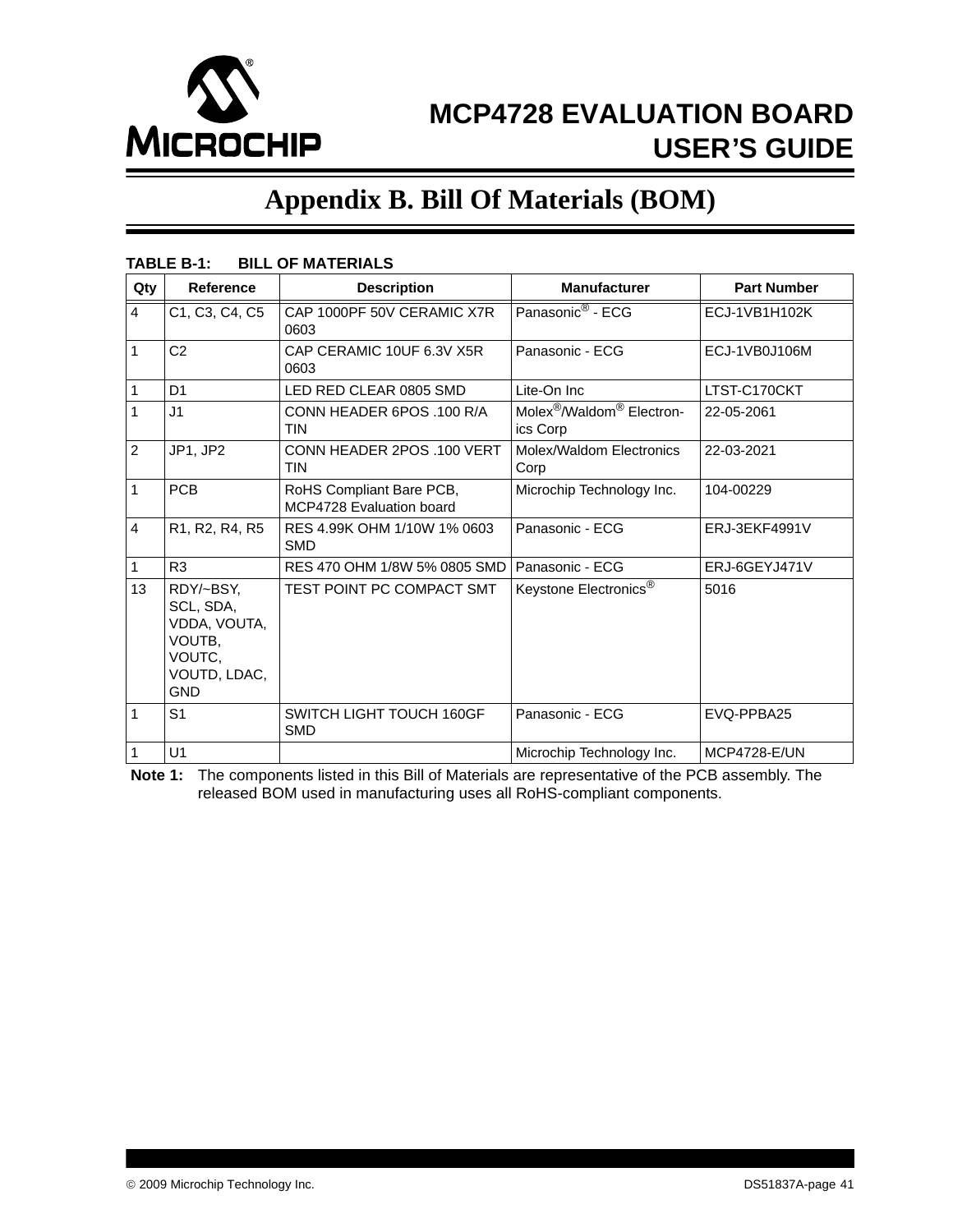**NOTES:**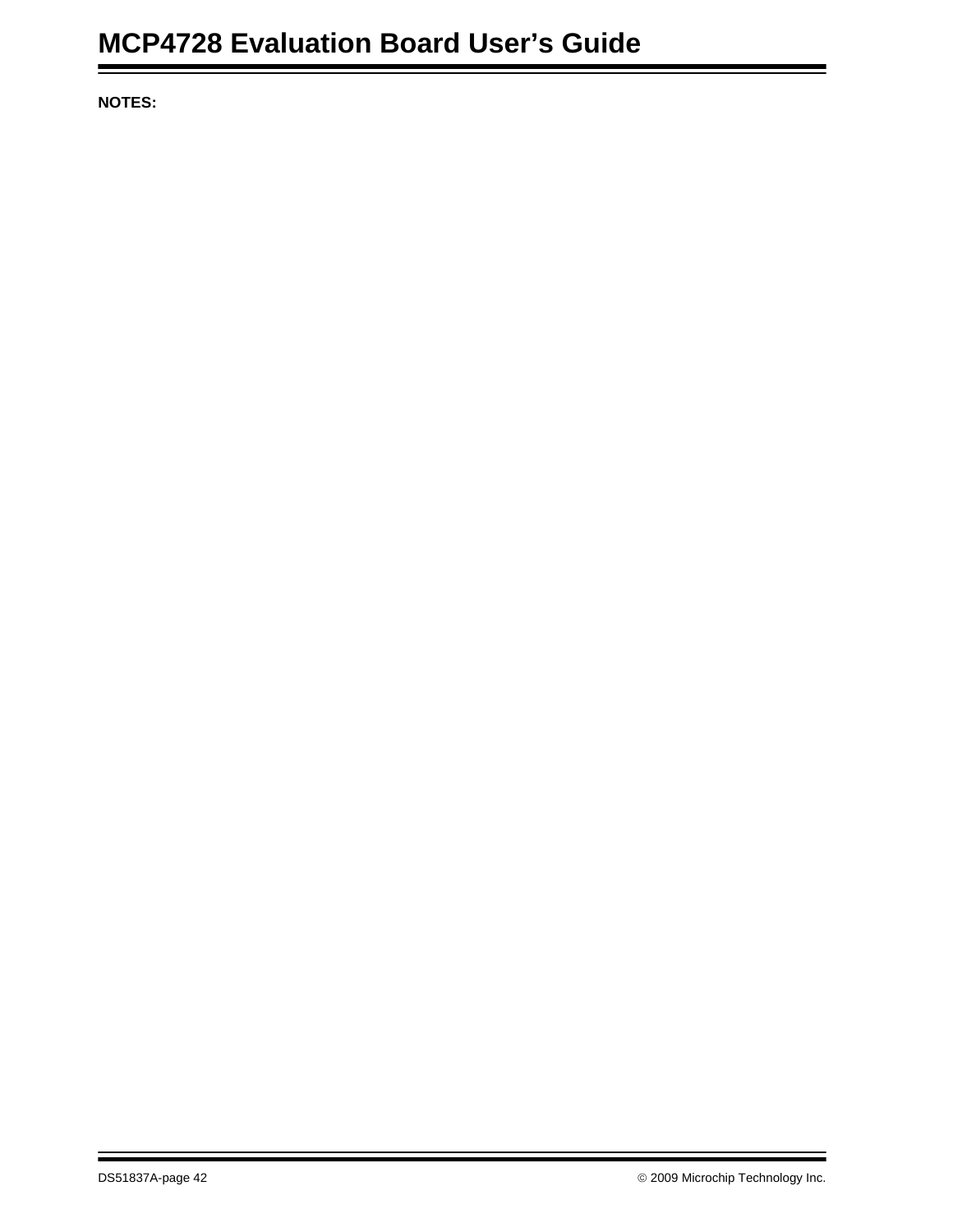

# <span id="page-46-2"></span>**MCP4728 EVALUATION BOARD USER'S GUIDE**

# **Appendix C. MCP4728 Read/Write Commands**

### <span id="page-46-1"></span><span id="page-46-0"></span>**C.1 INTRODUCTION**

<span id="page-46-6"></span>[Table](#page-46-6) summarizes the write command types and their functions. The write command is defined by using three write command type bits (C2, C1, C0) and two write function bits (W1, W0). Writing and reading the  $I^2C$  address bits are not demonstrated with the PICKit Serial Analyzer. Please see the MCP4728 data sheet for more details on the commands.

| <b>Command Field</b>                                                                                                              |                        | Write<br><b>Function</b> |                | <b>Command Name</b> | <b>Function</b>                                             |                                                                                                                                                                                                                                                                                                                                                                                                                                                                                                    |  |  |
|-----------------------------------------------------------------------------------------------------------------------------------|------------------------|--------------------------|----------------|---------------------|-------------------------------------------------------------|----------------------------------------------------------------------------------------------------------------------------------------------------------------------------------------------------------------------------------------------------------------------------------------------------------------------------------------------------------------------------------------------------------------------------------------------------------------------------------------------------|--|--|
| C <sub>2</sub>                                                                                                                    | C <sub>1</sub>         | C <sub>0</sub>           | W <sub>1</sub> | W0                  |                                                             |                                                                                                                                                                                                                                                                                                                                                                                                                                                                                                    |  |  |
|                                                                                                                                   | <b>Fast Mode Write</b> |                          |                |                     |                                                             |                                                                                                                                                                                                                                                                                                                                                                                                                                                                                                    |  |  |
| $\Omega$                                                                                                                          | $\Omega$               | X                        | Not Used       |                     | <b>Fast Write for DAC</b><br>Input Registers                | This command writes to the DAC input registers sequentially<br>with limited configuration bits. The data is sent sequentially<br>from channels A to D. The input register is written at the<br>acknowledge clock pulse of the channel's last input data byte.<br>EEPROM is not affected. (Note 1)                                                                                                                                                                                                  |  |  |
|                                                                                                                                   |                        |                          |                |                     | <b>Write DAC Input Register and EEPROM</b>                  |                                                                                                                                                                                                                                                                                                                                                                                                                                                                                                    |  |  |
| $\Omega$                                                                                                                          | 1                      | $\Omega$                 | $\Omega$       | $\Omega$            | Multi-Write for DAC<br>Input Registers                      | This command writes to multiple DAC input registers, one DAC<br>input register at a time. The writing channel register is defined<br>by the DAC selection bits (DAC1, DAC0). EEPROM is not<br>affected. (Note 2)                                                                                                                                                                                                                                                                                   |  |  |
|                                                                                                                                   |                        |                          | $\mathbf{1}$   | $\Omega$            | Sequential Write for<br>DAC Input Regis-<br>ters and EEPROM | This command writes to both the DAC input registers and<br>EEPROM sequentially. The sequential writing is carried out<br>from a starting channel to channel D. The starting channel is<br>defined by the DAC selection bits (DAC1 and DAC0).<br>The input register is written at the acknowledge clock pulse of<br>the last input data byte of each register. However, the<br>EEPROM data is written altogether at the same time sequen-<br>tially at the end of the last byte. (Note 2), (Note 3) |  |  |
|                                                                                                                                   |                        |                          | $\mathbf{1}$   | $\mathbf{1}$        | Single Write for<br><b>DAC Input Register</b><br>and EEPROM | This command writes to a single selected DAC input register<br>and its EEPROM. Both the input register and EEPROM are<br>written at the acknowledge clock pulse of the last input data<br>byte. The writing channel is defined by the DAC selection bits<br>(DAC1 and DAC0). (Note 2), (Note 3)                                                                                                                                                                                                    |  |  |
|                                                                                                                                   |                        |                          |                |                     | Write <sup>2</sup> C Address Bits (A2, A1, A0)              |                                                                                                                                                                                                                                                                                                                                                                                                                                                                                                    |  |  |
| 0                                                                                                                                 | 1                      | 1                        |                | Not Used            | Write I <sup>2</sup> C Address<br><b>Bits</b>               | This command writes new $1^2C$ address bits (A2, A1, A0) to the<br>DAC input register and EEPROM.                                                                                                                                                                                                                                                                                                                                                                                                  |  |  |
| Note 1: The analog output is undated when $\overline{DAC}$ pin is (or changes to) "LOM" $\overline{DAC}$ bit is not used for this |                        |                          |                |                     |                                                             |                                                                                                                                                                                                                                                                                                                                                                                                                                                                                                    |  |  |

#### **TABLE C-1: WRITE COMMAND TYPES**

<span id="page-46-4"></span><span id="page-46-3"></span>**Note 1:** The analog output is updated when LDAC pin is (or changes to) "Low". UDAC bit is not used for this command.

**2:** The DAC output is updated when LDAC pin or UDAC bit is "Low".

<span id="page-46-5"></span>**3:** The device starts writing to the EEPROM on the acknowledge clock pulse of the last channel. The device does not execute any command until RDY/BSY bit comes back to "High".

<span id="page-46-7"></span>**4:** The input and output registers are updated at the acknowledge clock pulse of the last byte. The update does not require LDAC pin or UDAC bit conditions. EEPROM is not affected.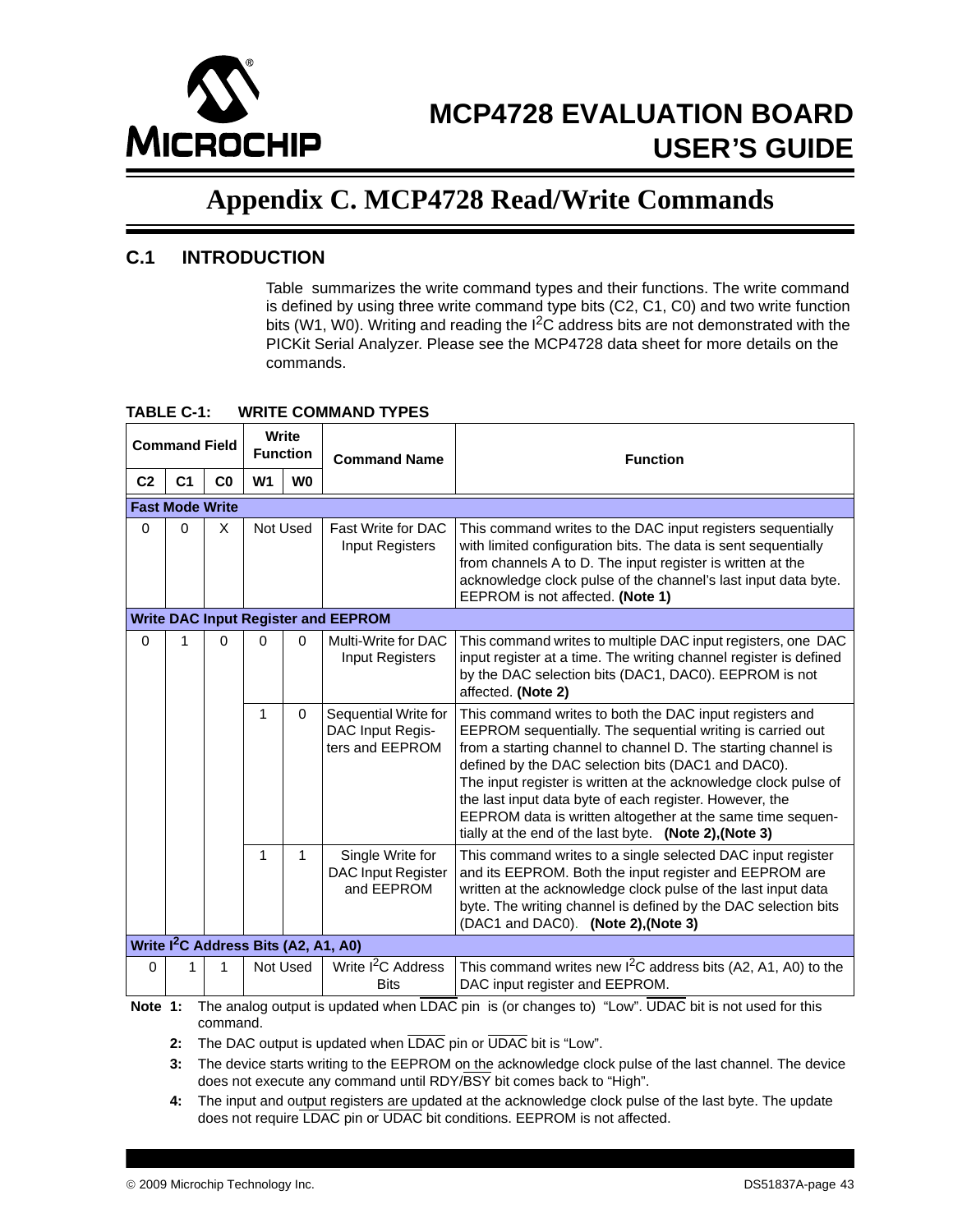| <b>Command Field</b> |    | Write<br><b>Function</b> |                | <b>Command Name</b> | <b>Function</b>                                                          |                                                                                                          |
|----------------------|----|--------------------------|----------------|---------------------|--------------------------------------------------------------------------|----------------------------------------------------------------------------------------------------------|
| C <sub>2</sub>       | C1 | C <sub>0</sub>           | W <sub>1</sub> | W <sub>0</sub>      |                                                                          |                                                                                                          |
|                      |    |                          |                |                     | Write V <sub>RFF</sub> , Gain, and Power-Down Select Bits (Note 4)       |                                                                                                          |
|                      | 0  | 0                        |                | Not Used            | Write Reference<br>$(V_{RFF})$ selection<br>bits to Input Regis-<br>ters | This command writes reference $(V_{REF})$ selection bits of each<br>channel.                             |
|                      |    | 0                        | Not Used       |                     | Write Gain selec-<br>tion bit to Input<br>Registers                      | This command writes Gain selection bits of each channel.                                                 |
|                      | 0  |                          | Not Used       |                     | Write Power-Down<br>bits to Input Regis-<br>ters                         | This command writes Power-Down bits of each channel.<br>TI I III ILLII INAN II I IVALMININANII I III III |

### **TABLE C-1: WRITE COMMAND TYPES (CONTINUED)**

**Note 1:** The analog output is updated when  $\overline{LDAC}$  pin is (or changes to) "Low". UDAC bit is not used for this command.

**2:** The DAC output is updated when LDAC pin or UDAC bit is "Low".

**3:** The device starts writing to the EEPROM on the acknowledge clock pulse of the last channel. The device does not execute any command until RDY/BSY bit comes back to "High".

**4:** The input and output registers are updated at the acknowledge clock pulse of the last byte. The update does not require LDAC pin or UDAC bit conditions. EEPROM is not affected.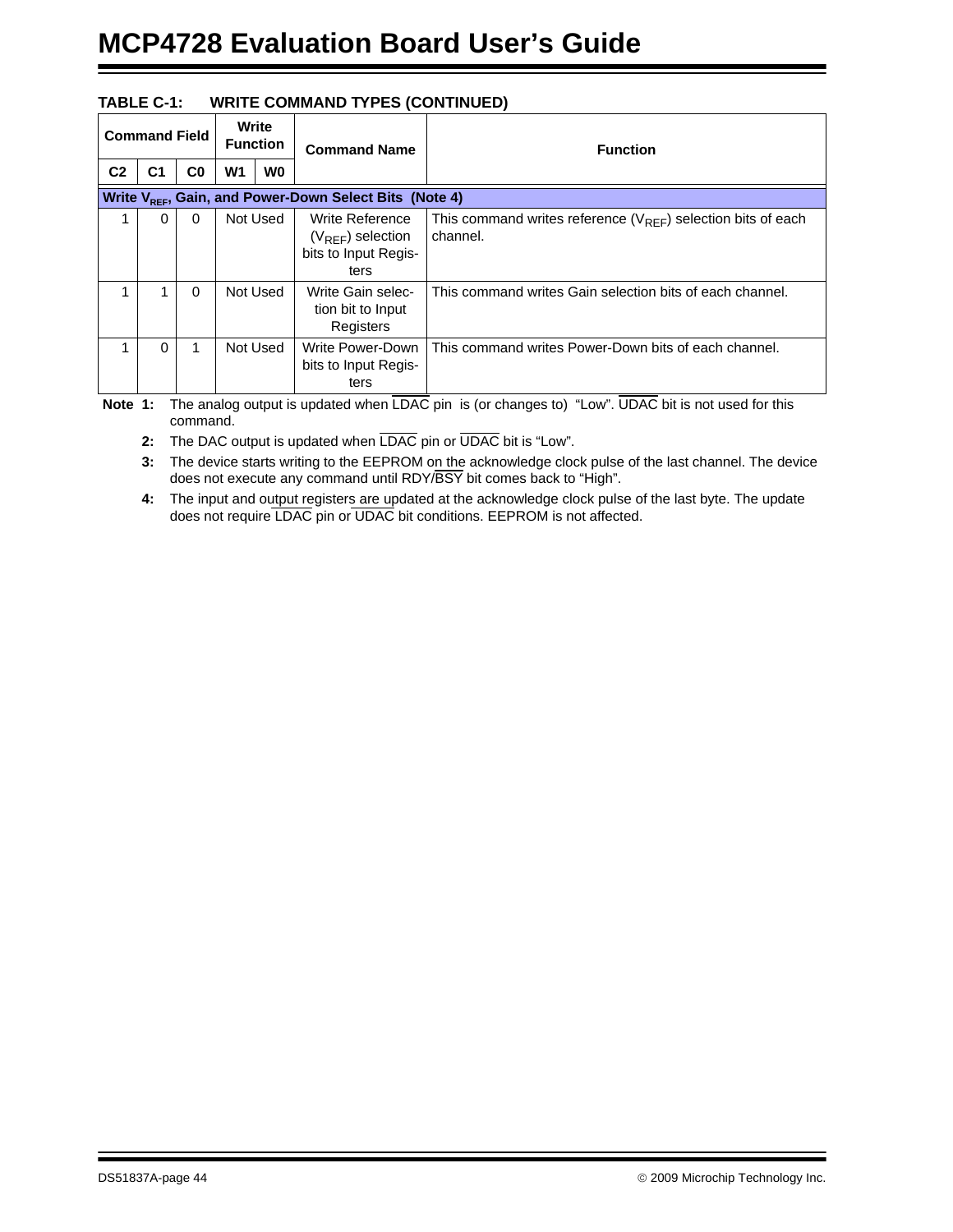**NOTES:**